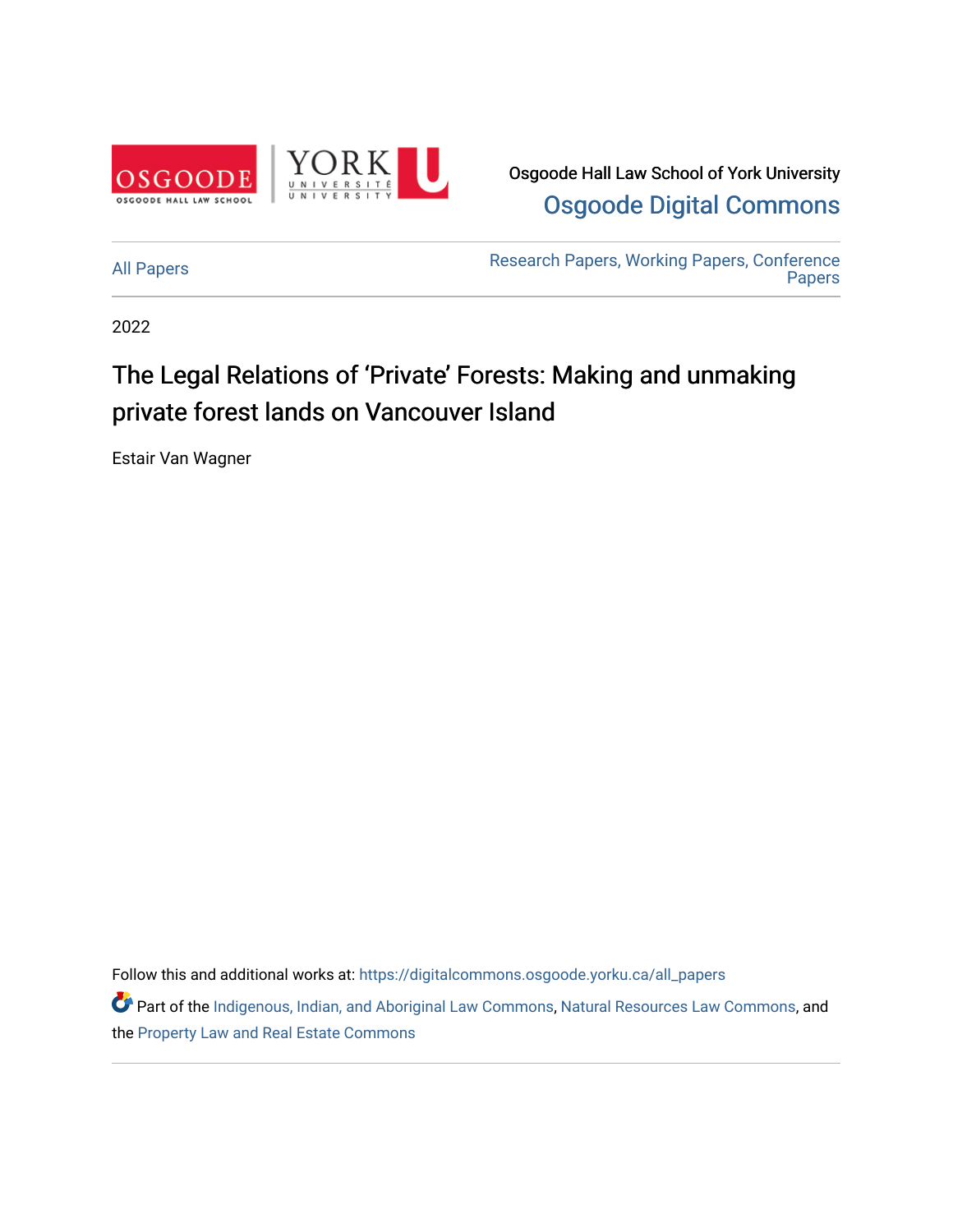# **The Legal Relations of 'Private' Forests: Making and unmaking private forest lands on Vancouver Island**

Estair Van Wagner

*Osgoode Hall Law School, York University, Canada*

E-mail: [EVanWagner@osgoode.yorku.ca](mailto:EVanWagner@osgoode.yorku.ca)

Twitter: @estair

ORCiD: 0000-0002-5128-1362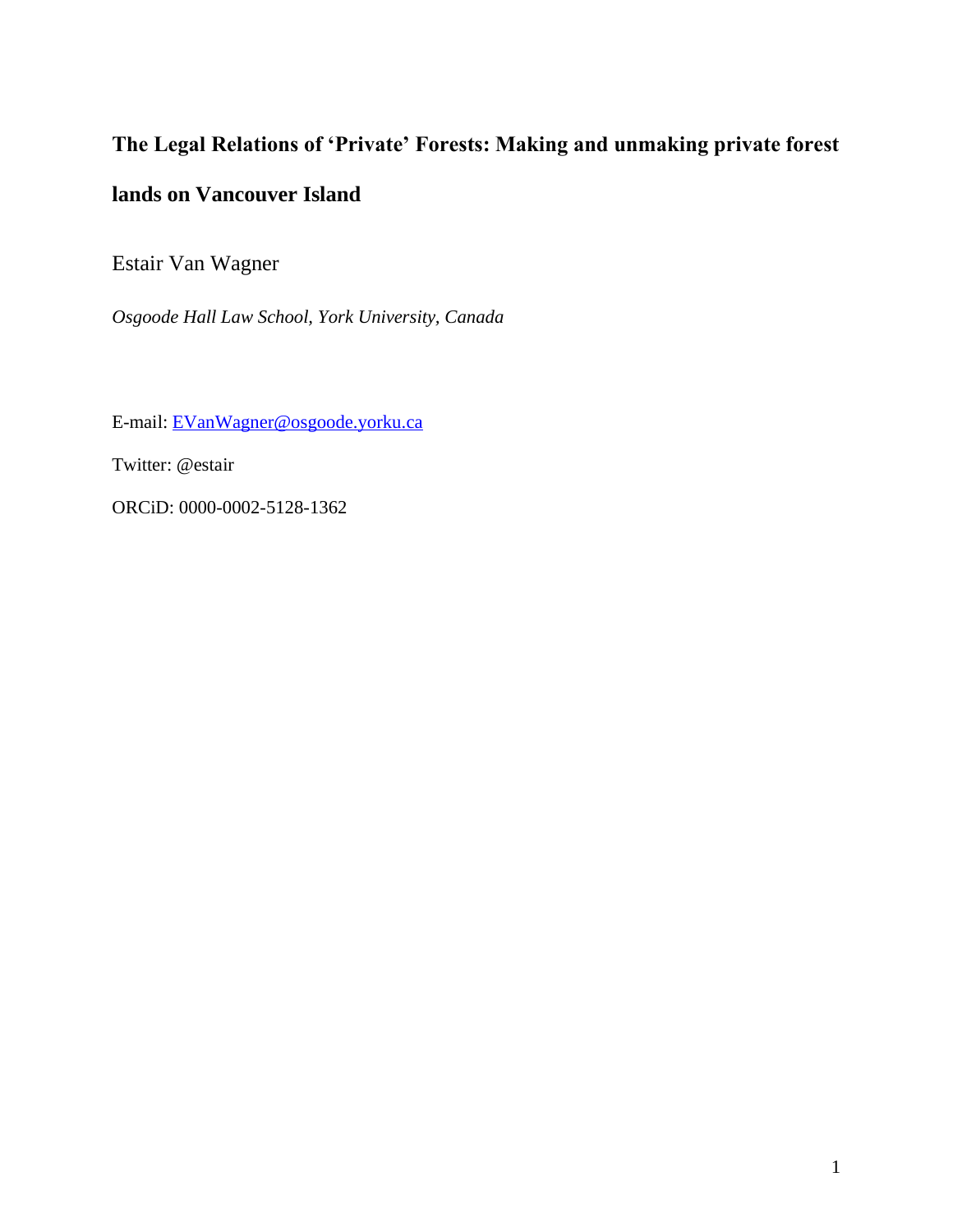### **The Legal Relations of 'Private' Forests: Making and unmaking private forest lands on Vancouver Island**

While the vast majority of forestlands in Canada are considered 'Crown land', there are key areas of private forestland. On private land the incidents of fee simple ownership mean the owner emerges as land use decision maker – the "agenda setter" for the land. Yet a richer set of legal relations exists in these forests. Indigenous legal orders derived from an enduring relationship with the land and place also govern forestlands. Using the case of the Esquimalt and Nanaimo Railway lands in British Columbia, this article explores the intersection between historical and contemporary human-forest relations upheld by Anglo-Canadian law and the pre-existing Indigenous legal relations with forestland. This paper illustrates how the current model of Canadian natural resource governance, centered on consultation and accommodation of judicially recognized rights, fails to create adequate space for pluralistic human-forest relations and Indigenous environmental jurisdiction.

Keywords: Natural Resource Law, Property Law, Aboriginal title; Indigenous law; forests; Canada; British Columbia

#### **Introduction: The legal relations of a forest**

While the vast majority of land, and forestlands in particular, are considered 'Crown land' in Canada, there are key areas of private forestland. If a forest is on private land, the common law incidents of fee simple ownership come to the fore. The owner emerges as the "agenda setter" for the land (Katz 2008). The trees and other more-than-human entities are understood as owned and dominated by humans as separate and severable commodities (Davies 2015, 221; Whatmore  $2006$ .<sup>1</sup> The exclusive possession of ownership is overlayed with public and private planning tools, such as land use planning restrictions, controls on the use of pesticides, and protections for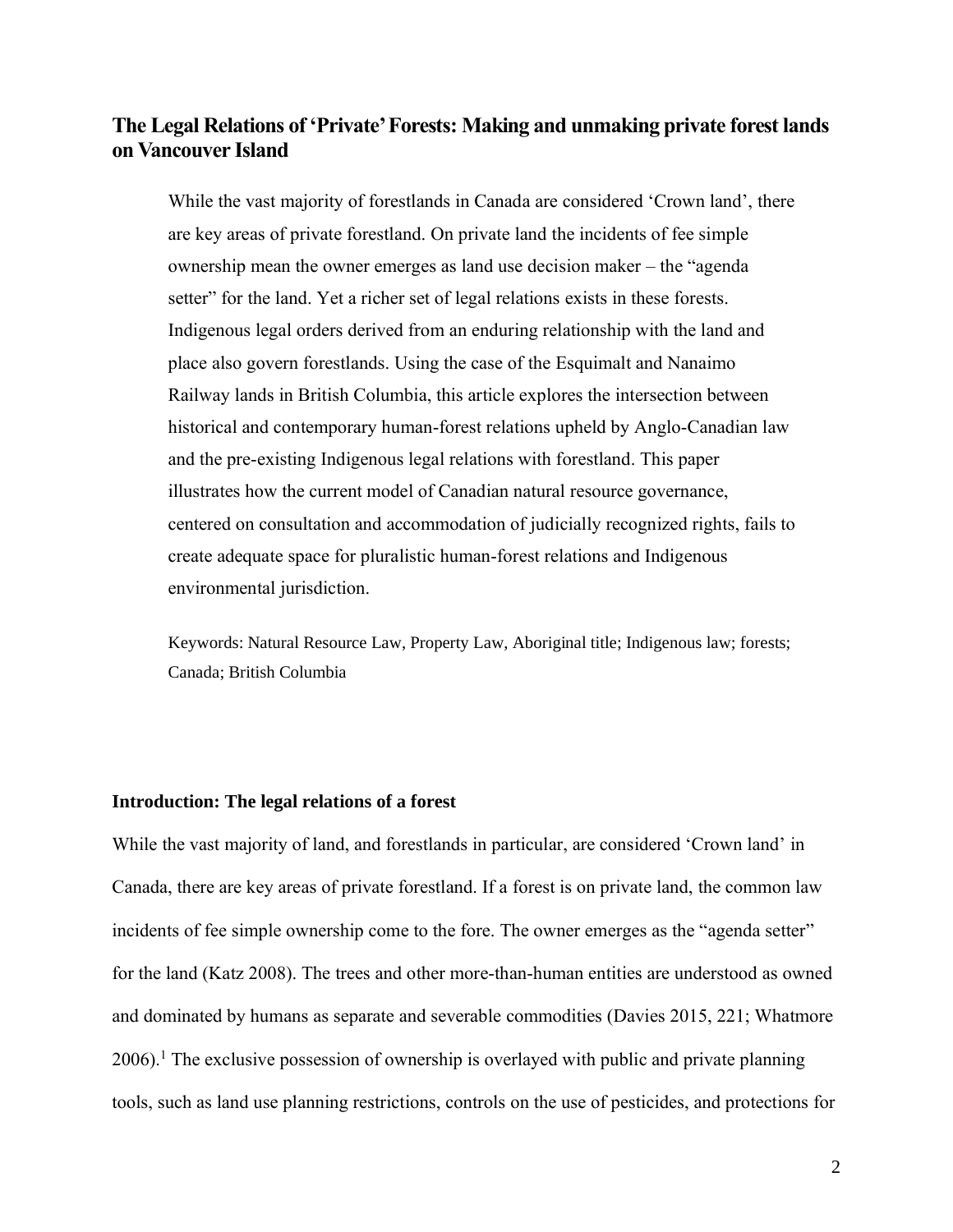waterways and species habitat. Forests are governed as natural resources to be exploited for public or private benefit. As such, the most visible legal relationship in the forests of Anglo-Canadian law is ownership: forests as owned by the state as Crown land or owned by a private actor as fee simple private land. The trees and the land are objects of property, defined by the uses to which their owners put them.

Yet, the lands that now make up Canada are also covered by Indigenous legal orders, each derived from a direct enduring relationship with the land (Borrows 2010). These placebased legal relations pre-exist the assertion of colonial sovereignty, acquisition of Crown ownership, or any grant of private fee simple interests. They include systems for the governance of land and resources (Mauzé 1998; Thom 2005; Turner et al. 2009). In many parts of Canada forestland is also the subject of historic treaties between Indigenous and colonial parties. These agreements are understood by Indigenous signatories to recognize their jurisdiction and determine how the land would be shared and cared for (Krasowski 2019). Treaties between Indigenous nations may also govern relations with and access to forestland, including shared responsibility to care for the ecosystems that sustain communities (Simpson 2008).

Examining Indigenous forest relations also requires looking beyond the human to explore the agreements and relationships between humans and the more-than-human world of the forest, including the metaphysical realm (Morales 2017a; Simpson 2008; Todd 2017). As Owain Jones and Paul Cloke tell us, trees are "embedded in aplethora of relationships, both with humans and other non-humans" (Jones and Cloke 2002). When ecological and spiritual relations of the forest are incorporated into the legal relations of the forest, trees and other parts of the forest can be understood as an integrated and integral part of a particular place. The legal relations of the forest can then be understood as "patterned on the co-existence of different materialities, which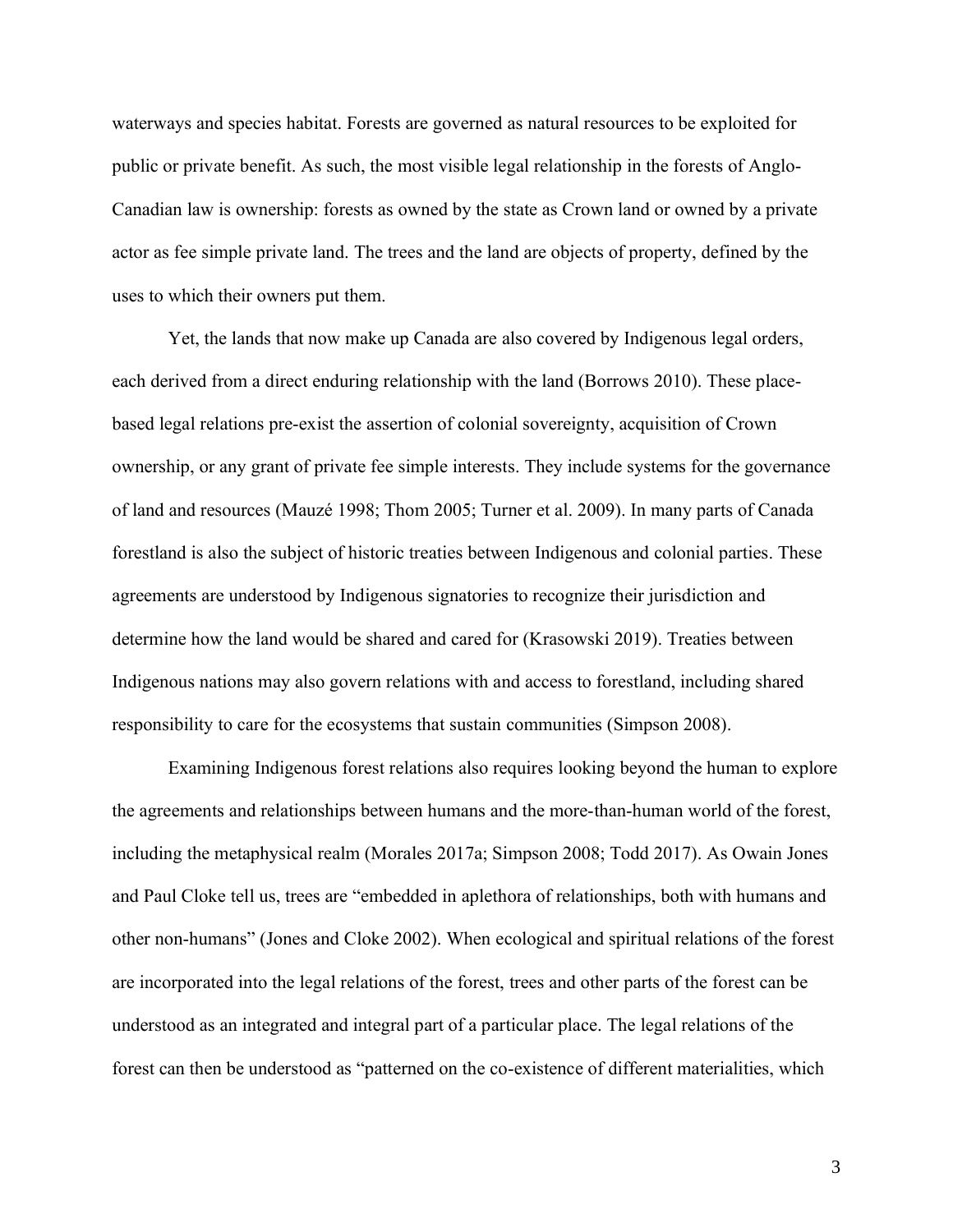include but are not limited to human existence" (Davies 2015, 222). We can begin to uncover the legal pluralism of the forest where the state, and even the human, are not the unitary source of law. Once we start to uncover these pluralistic legal relations, which unsettle Anglo-Canadian notions of exclusivity and human dominium over nature, questions emerge about whether and how a forest can ever be 'private'. How might we understand human-forest relations differently if place-based Indigenous legal orders were central to the governance of forestlands?

Using the case of British Columbia's 'private' forestlands on Vancouver Island, I explore how Indigenous forest commons, held by specific and identifiable groups with the power to exclude and responsibility to govern the forest, were unilaterally transformed into fee simple private land. I assess contemporary attempts to address Indigenous assertions of property rights and jurisdiction through state-based law. While imperial law and the common law recognized customary law and commonly-held lands, legal and social conceptions of commons imposed by colonial powers were profoundly influenced by racist conceptions of property rooted in the doctrine of discovery (Borrows 2015b). These concepts justified colonial refusals to treat Indigenous law as establishing enforceable interests in land (Bhandar 2018; Boisselle 2015; Macklem 2001).

Vancouver Island's forestlands illustrate the unresolved relationship between Indigenous land tenure and private property in the common law system. In Canada, the current model of engagement with Indigenous land rights and jurisdiction centres on consultation and accommodation of judicially recognized rights. As I argue below, this approach fails to create adequate space for pluralistic legal relations. Rather, a more transformative approach is required: the recognition of Indigenous environmental jurisdiction in relation to private land. This will unsettle the unilateral authority of the state over land use decisions and disrupt the presumptive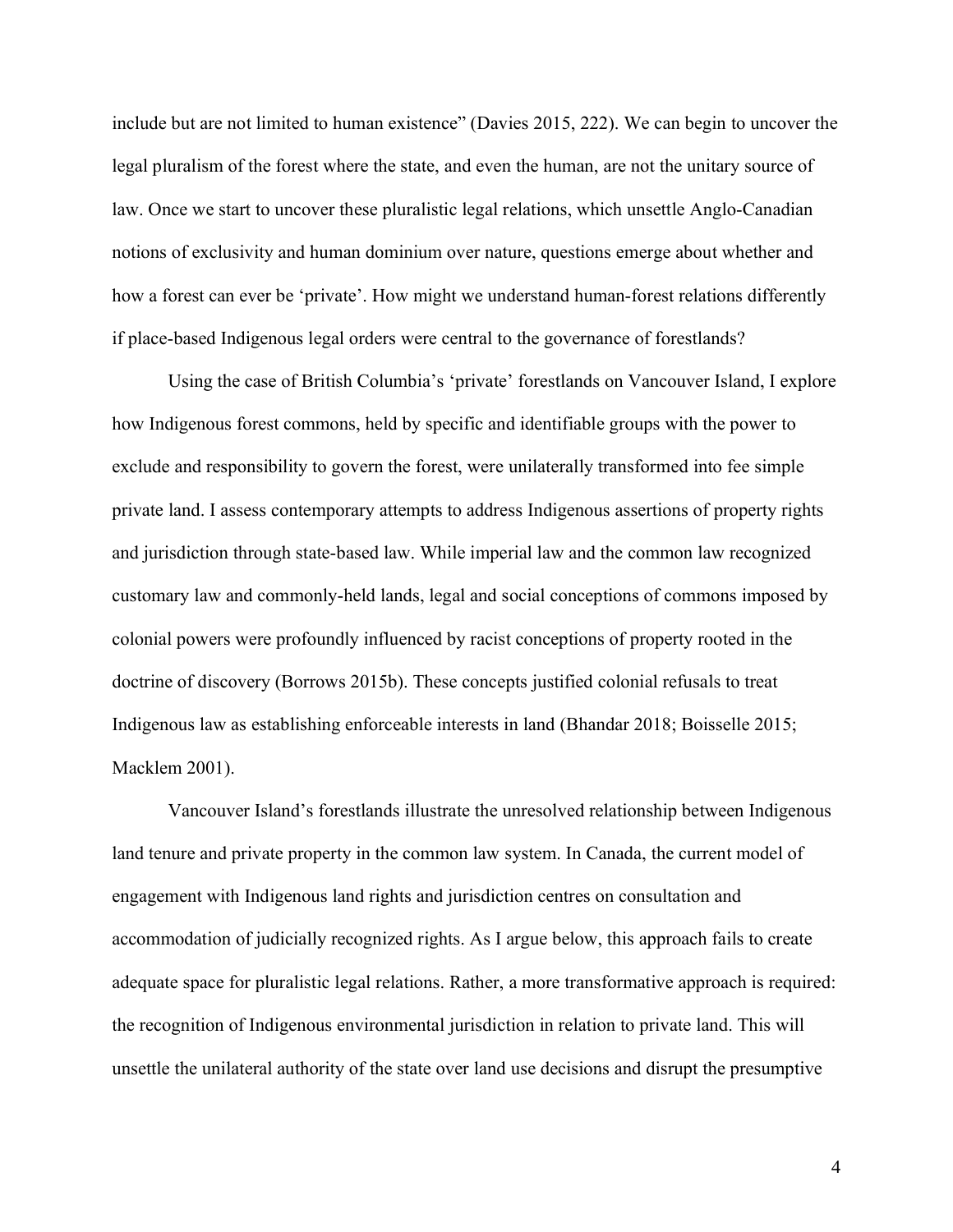primacy of fee simple property relations, pushing property relations towards meaningful and pluralistic engagement with Indigenous law.

#### **Island Hul'qumi'num Human-Forests Relations: Enduring Indigenous Jurisdiction**

Close your gates if you like…and I will batter them down. Close your gates forsooth! Think you we did not live before the white man came? And think you we should die were he swept from these shores?"

Chief Tzouhalem at Fort Victoria, 1844

In the summer of 1844 Kw'amutsun (Cowichan) Chief Tzouhalem and his party visited the newly established Fort Victoria. Upon discovering the cattle grazing outside the fort they shot and claimed several for themselves. The Fort's Chief Trader Roderick Finlayson demanded compensation and the surrender of the persons who shot the cattle and promptly closed the gates and cut off trading. Chief Tzouhalem responded by asserting that the land remained Indigenous and they thus had a right to hunt the creatures upon it. A two-day siege, in which he was joined by many other Coast Salish communities, ultimately resulted in a negotiated settlement after Finlayson used the fort's cannon to demonstrate colonial fire power. However, the ongoing assertion of Indigenous ownership and jurisdiction on Vancouver Island was made clear (Arnett 1999, 27; Begg 1894, 163).

As the story of Fort Victoria's cattle illustrates, Europeans arriving on the lands that would become North America found complex societies with established legal orders.<sup>2</sup> These systems of law were developed over generations of living with the land. They were embedded in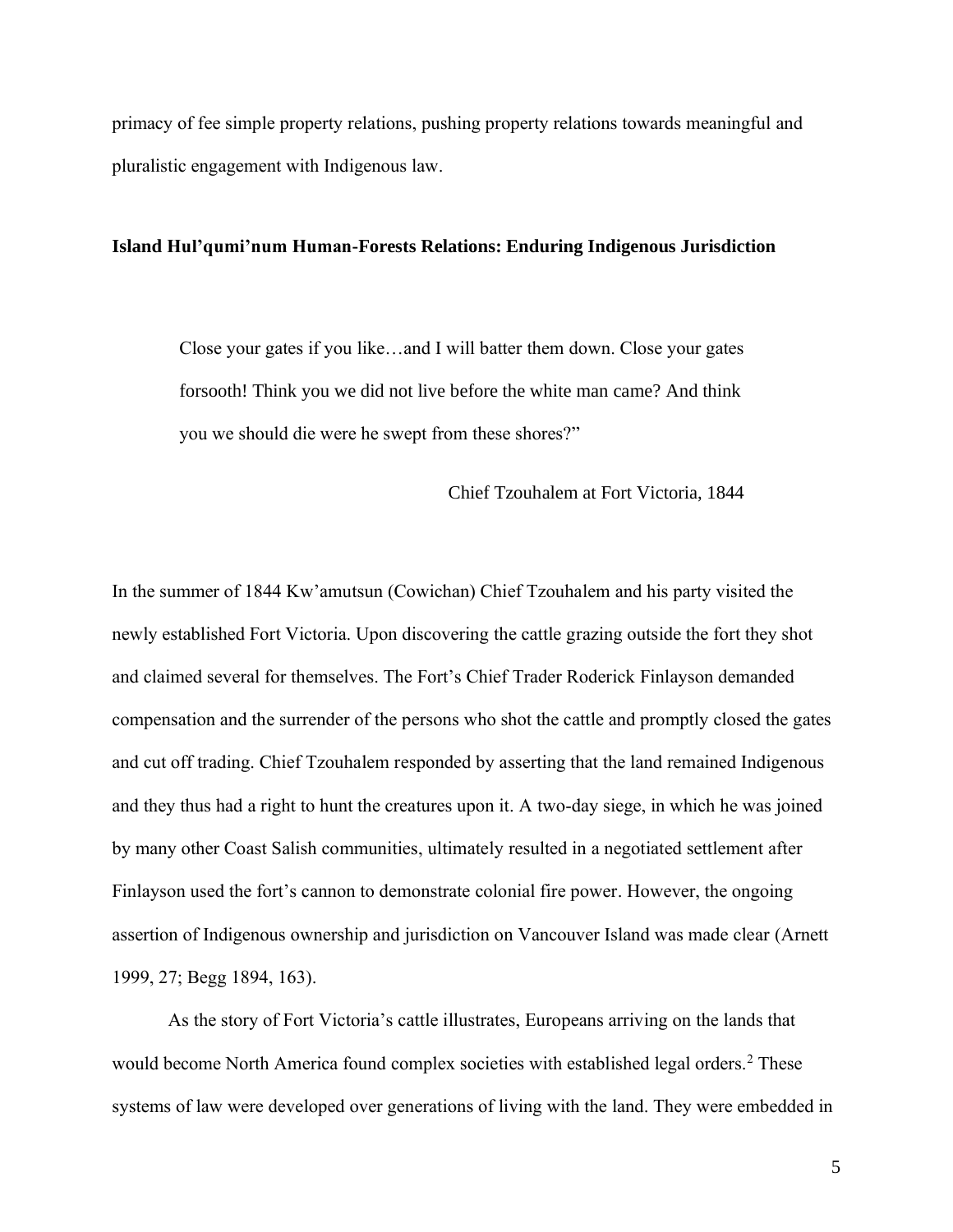Indigenous worldviews that informed the structure of rules determining ownership, access, and use of land, waters, and resources (Borrows 2010; Morales 2017b). Here, Hul'qumi'num law is examined as one example of the Indigenous legal orders enduring in Vancouver Island's forests. As Hul'qumi'num legal scholar Sarah Morales notes, "[w]hen settlers arrived, resources and inter-personal relationships were already governed by an existing legal tradition. This was reflected in our lands" (Morales 2014, 154). These Coast Salish communities have lived in and around the southeast coast of Vancouver Island since time immemorial. Hul'qumi'num leader Raymond Wilson of the Hwlitsum First Nation describes their jurisdiction over the land as rooted in a responsibility-based ownership: "prior to European contact, the Coast Salish people owned all of their territory. The land was given to them by the Creator to have stewardship over"(Wilson 2011, 133). The profound and compounding impacts of colonialism – dispossession, disease, and the suppression of law, culture, and language through residential schools and missionary influences – have undoubtedly undermined the intergenerational transmission of the knowledge underpinning Island Hul'quimi'num legal orders. Yet, despite this "long shadow" they persist, continuing to guide internal and external property relations (Morales & Thom 2020, 131).

#### **More-Than-Human Relations**

Hul'qumi'num property relations include spiritual and ancestral dimensions through links to key "First Ancestor stories" in which "the legitimacy of claims to land and resource ownership, and to self-government" are expressed (Thom 2005, 83). These *syuth* are not fictional – they are stories of the actual ancestors from whom community members trace their descent and their place in particular villages (Arnett 1999, 17; Thom 2005, 84). They record title to land and resources and various forms of material and intangible property, including names, resource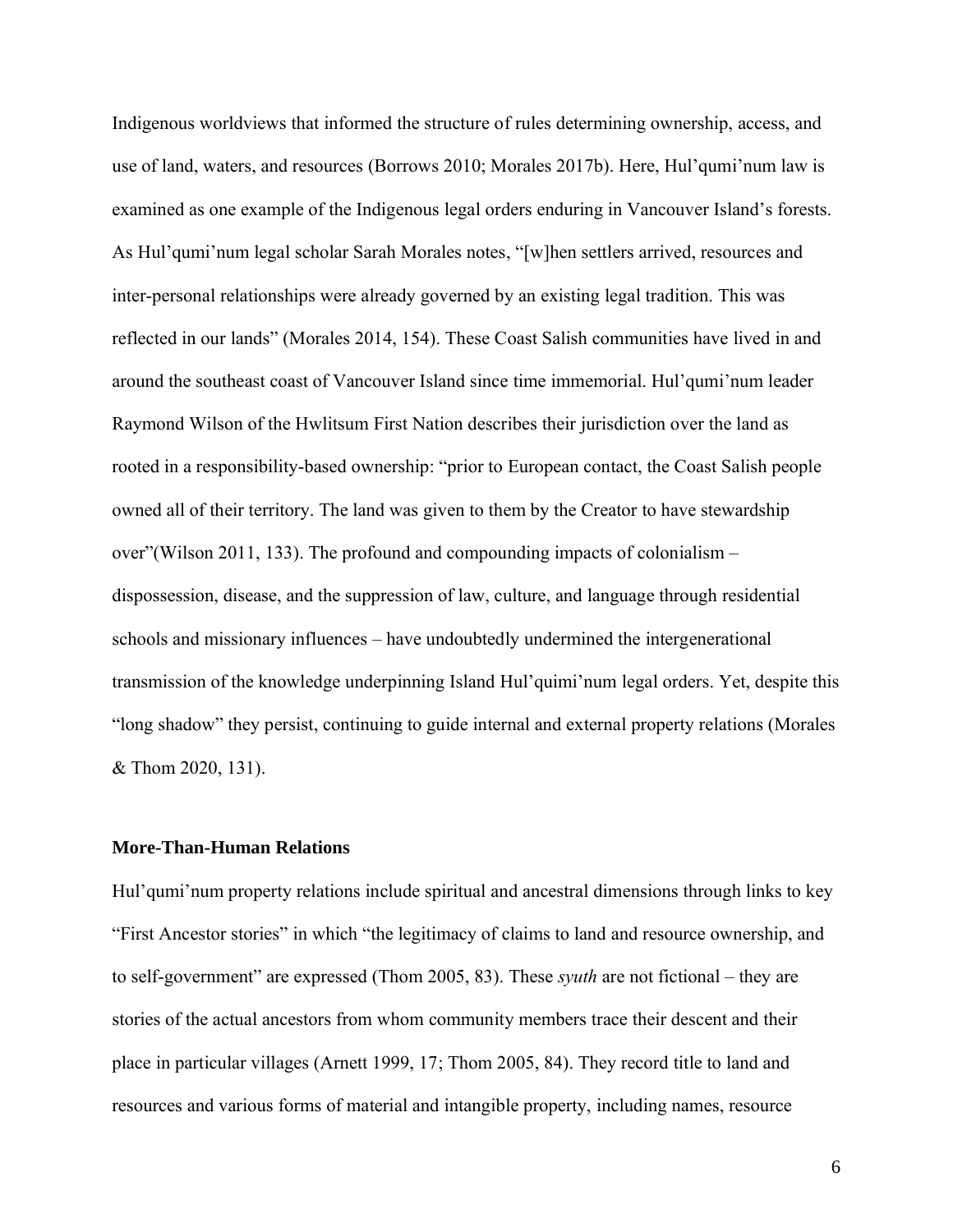harvesting teachings, and ceremonies (Arnett 1999, 17; Thom 2005, 85). Morales describes the relationship between law and the places associated with First Ancestors: "In essence, these places *become* the ancestors: they serve as "living" legal scholars" (Morales 2014, 144). From an external perspective, the stories are "organizing principles" for self-government and title to their lands. However, the inherent variability of the "mythic basis to the land tenure system" makes it challenging to Western discourses of law and property (Thom 2005, 111, 117).

Successful life in the Coast Salish world requires "a relationship with the non-human world," established through ceremony and encounters with the spirit world (Thom 2005, 140). The need to maintain respectful relationships takes on particular significance in the context of the loss of forestlands, which are relied upon to fulfill a range of social, spiritual, and economic needs. The agency of more-than-human entities is a core aspect of the Coast Salish worldview. Personhood is extended beyond humans to include both 'natural' beings such as plants, animals, rocks, and supernatural beings (Thom 2005, 136, 140).

Forestlands have always provided an important economic foundation for Island Hul'qumi'num communities. At the same time, forests have significance beyond their potential for economic development and as hunting and resource gathering areas. Spiritual activities were the highest ranked category in a study of Cowichan Tribes First Nation's forest values. <sup>3</sup> Bathing sites in forested areas, away from settled areas, are a crucial site of connection to the more-thanhuman world and encounter with spirit power. *Kw'aythut*, Coast Salish ritual bathing, remains a crucially important practice today. Secluded forest areas are also places of strength, cleansing, and encounters with power. They are viewed as places that can help people in times of crisis or grief (Morales 2014; Thom 2005). Elder George Harris explained what he was taught about the importance of these sites to Morales: "our forests and our trees are like cathedrals and that we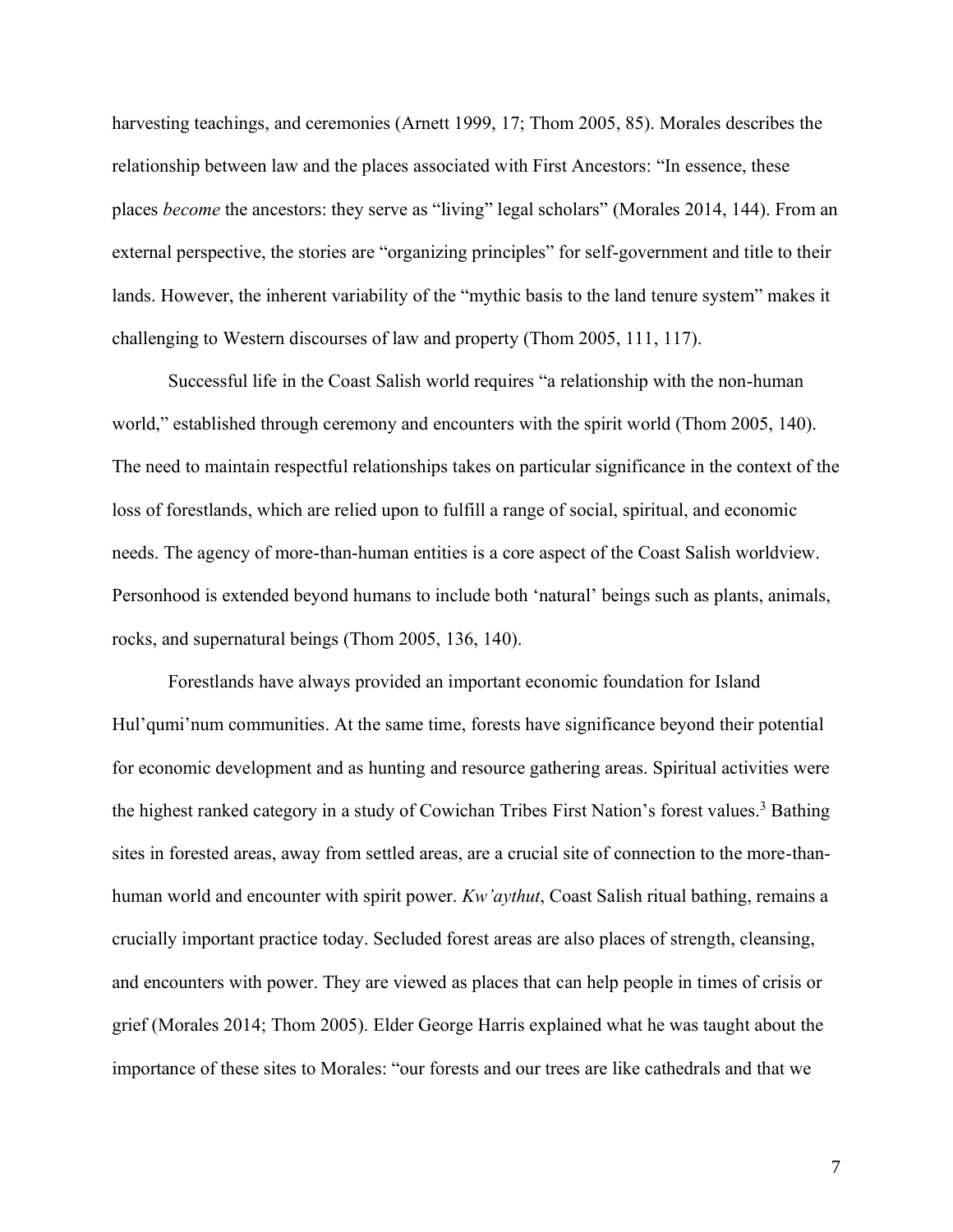should pray and meditate in the forests to gain the spiritual strength that we need" (Morales 2014, 192). The study found Cowichan Tribes members emphasized human engagement with the forest, particularly cultural and spiritual activities, as well as learning and recreational opportunities. While there was diversity of responses, the data demonstrated an overwhelming consensus that "traditional" and "ecological" values are "very important" to members (Hutton 2004). Therefore, in addition to the critical importance of a land base to self-determination, the explicit extension of forest relations beyond human needs and colonial understandings of economic benefit crucially shapes the nature of Island Hul'qumi'num property relations.

#### **Island Hul'qumi'num Property Relations**

Coast Salish peoples have a unique "social organization among hunter-gatherer society with winter settlement in large permanent winter villages while recognizing local descent groups, having pervasive notions of property, and having long-standing class-based social stratification" (Suttles 1958, 1960; Thom 2005, 83). Indeed, as Governor of the Colony of Vancouver Island, James Douglas, warned the British government in 1861, Hul'qumi'num peoples, "have distinct ideas of property in land, mutually recognize their several exclusive possessory rights…they would not fail to regard the occupation of such portions of the Colony by white settlers, unless with the full consent of the proprietary tribes, as national wrongs" (Douglas 1861; Marshall 1999, 112).

Despite "operating in the shadow" of Canadian law, Hul'quimin'um legal orders continue to deeply inform the actual exercise of property relations (Morales and Thom 2020, 133). According to anthropological models, this includes exclusive small group or family-based forms of tenure with strict rules for access and inclusion, as well as forms of common property with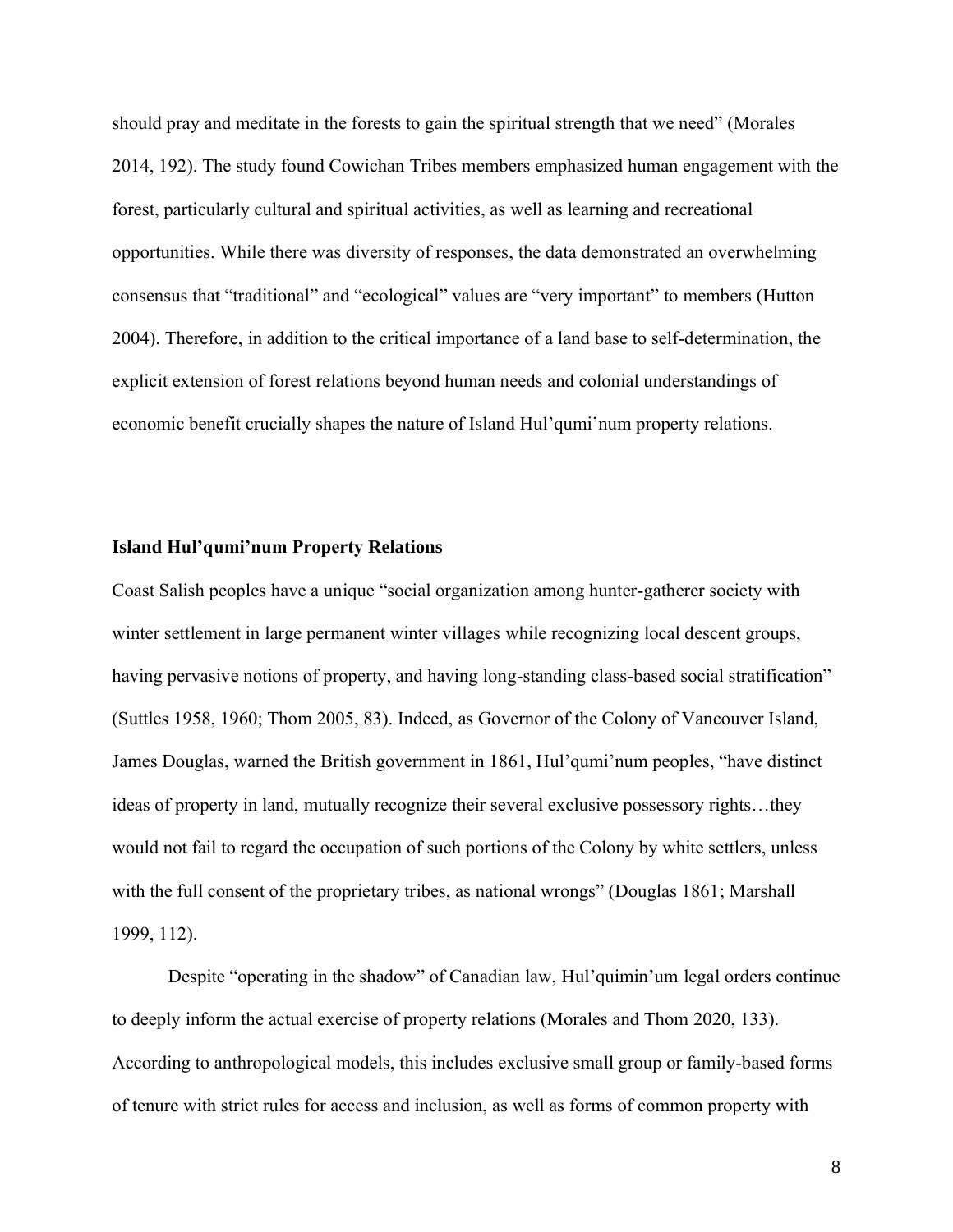broader but controlled and restricted access group (Thom 2005, 273; Morales and Thom 2020). 4 The latter would have encompassed large areas of the now privatized forestlands.

The cognatic descent group, *hwunutsakuwum*, are understood as the kin traced from a common founding ancestor and can be made up of several smaller family units. <sup>5</sup> Land is held by stewards for the benefit of the members and their participation in the traditional economy rather than as a commodity (Arnett, 1999, 22). Affiliation with a particular group is descent-based but membership is flexible and activated through what Morales and Thom call the "*actual practice*  of ordered kin relations" (2020, 136). As they describe, claims to property rights require social and ceremonial engagement through traditional feasting, potlaches, and granting of "Indigenous names or ritual privileges or prerogatives" (Thom 2005, 275; Morales and Thom 2020). Further, they note, property rights come with responsibilities, including obligations to share harvested resources, and respect local knowledge and protocols (Morales and Thom 2020). The ownership of places by *hwunutsakuwum* is inalienable, indivisible and indestructible (Thom 2005, 279). Morales and Thom point out that while the kinship group was "potentially expansive", property rights apply to a presumptively closed group and there are "serious consequences for those who do not recognize and respect local protocols and laws" (2020, 141).

The broader residence group *nutsuwmuhw*, holds common property collectively or jointly between residence groups. Thom characterizes these as "largely places for procurement of productive resources" (Thom 2005, 280). Such lands would make up a large percentage of the total area and may be jointly owned by multiple *nutsuwmuhw* in accordance with mechanisms for the sharing of important resources (Thom 2005, 284). In a presentation to the Crown, Cowichan Tribes explained (Treaty Presentation 2000): "The Cowichan have traditionally relied extensively on the resources of the forest to provide them with food, medicine, clothing, housing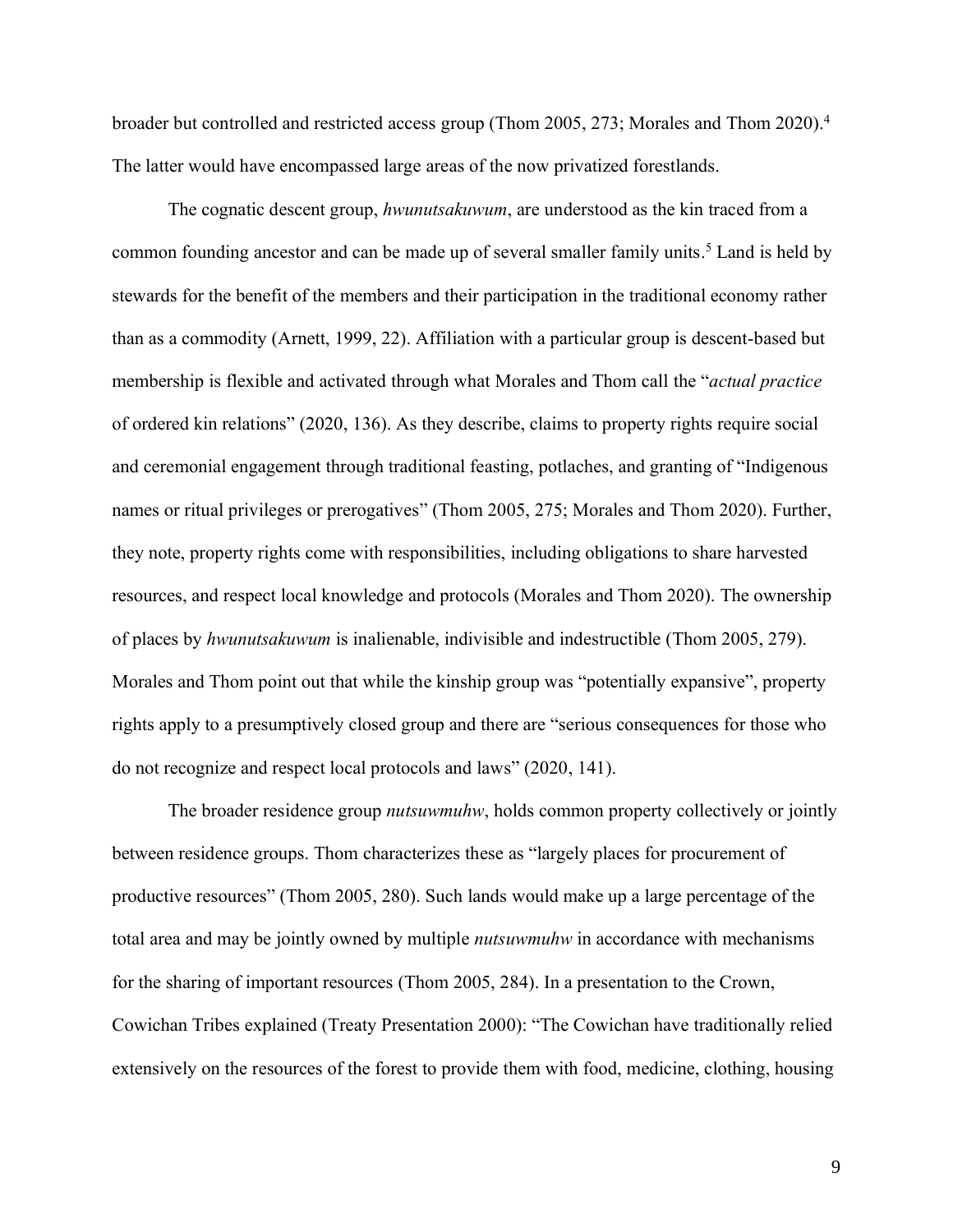and transportation; in short, for most of their basic needs." As noted above, these common property areas would encompass the types of land converted to private forestlands by the E&N grants. Thus, this conversion represents a massive and ongoing transfer of wealth and resources out of Island Hul'qumi'num economies and jurisdiction.

Island Hul'qumi'num common property is both inclusive and exclusive. Inclusion is based on kinship networks and interconnected guest-host relations throughout the larger territory (Morales and Thom 2020). But these commons are not unrestricted. They are controlled through "the strict regime of private knowledge held about certain areas of land and the resources that are available to them" (Thom 2005, 289). While permission could be granted, both resident and kinship groups strictly enforce exclusion to defend against trespass and unsanctioned resource use (Arnett 1999, 23). This is a core principle of resource management to enact stewardship responsibilities in the territory, but also the practice of kinship and hospitality.

While a strong ethic of sharing underpins Island Hul'qumi'num property relations in order to facilitate access to areas and resources between groups, people outside the kinship networks and invited guests would not have access to property. Entry without permission would be trespass. Trespass is treated seriously as access must be restricted to those who understand the law and can uphold the system of property relations that sustains the resource (Morales and Thom 2020). This is not only a material responsibility. Upholding Hul'qumi'num property relations sustains core cultural and spiritual dimensions of Hul'qumi'num life.

## **British Columbia's Private Forests***:* **From Indigenous Commons to 'the Private Land it Always Was'**

The 'private' character of a vast expanse of forestland on Vancouver Island dates back to one of the most significant land grabs in Canadian history (Ekers 2019; Hul'qumi'num Treaty Group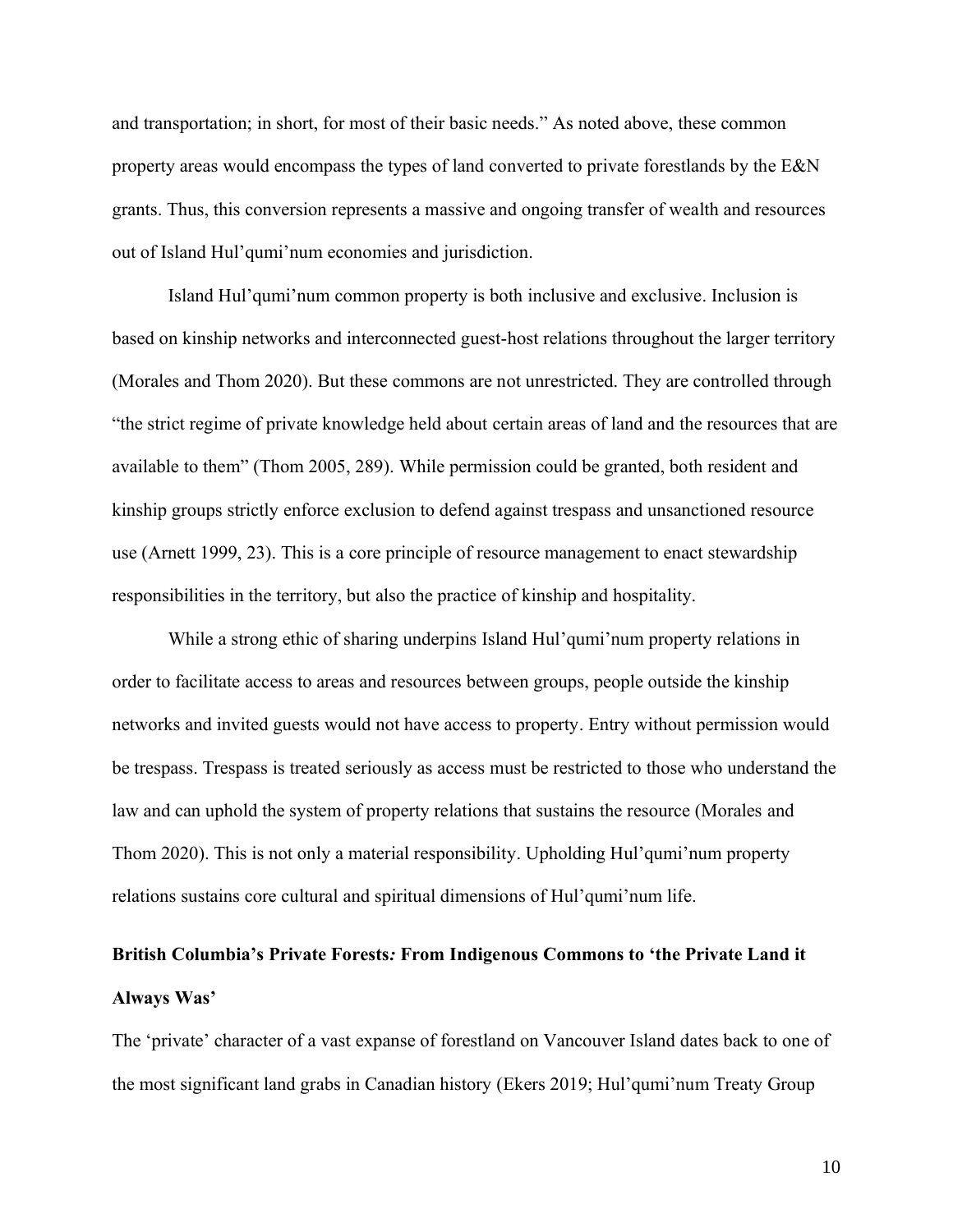n.d.). In a series of 19<sup>th</sup>-century grants the Esquimalt & Nanaimo Railway Company was granted almost 800,000 acres in exchange for building a railway on a small part of the Island (Morales 2014; Thom 2014). The grants converted a large area of collectively-held Indigenous territory into one of the largest contiguous stretches of private land in the province (Egan 2012; Thom 2014). Almost 600,000 acres are now managed as private industrial forest lands. Aggressive harvesting of these forests continues to be a key stumbling block for Crown-Indigenous relations on the Island (Ekers et al. 2020).

Several Indigenous nations with distinct legal traditions continue to inhabit the E&N lands and assert their jurisdiction. Nuu-chah-nulth, Hul'qumi'num, T'Sou-ke, and Kwakwaka'wakw Peoples have also consistently asserted political and legal claims<sup>6</sup> in relation to the E&N lands in Canadian and international law (Egan 2012; Foster 2007; Foster and Berger 2008; Thom 2014). The E&N land grants effectively privatized 85% of Island Hul'qumi'num territory (Morales 2014). Today this means that private forestry companies now own 60% of their territory, the balance having passed into other private hands (Egan 2012; Ekers 2019; Thom 2019). The impact of the E&N land grants on Island Hul'qumi'num communities and legal orders is profound (Morales 2014). Many traditional forest uses require quiet seclusion and are simply not compatible with commercial logging, or urban development (Cowichan Treaty Presentation 2000, 30; Thom 2005, 155). As Elder Harris described, even where sites have not been destroyed, "they are no longer accessible because they are on private lands; therefore, if we try to access those places we are considered trespassers" (Morales 2014, 193). Thus, despite the enduring presence of their tenure and property relations, Hul'qumi'num peoples are transformed by state law from owners and descendants to trespassers in their own territory. Nonetheless, as Morales and Thom note, Hul'qumi'num property law continues to inform negotiations and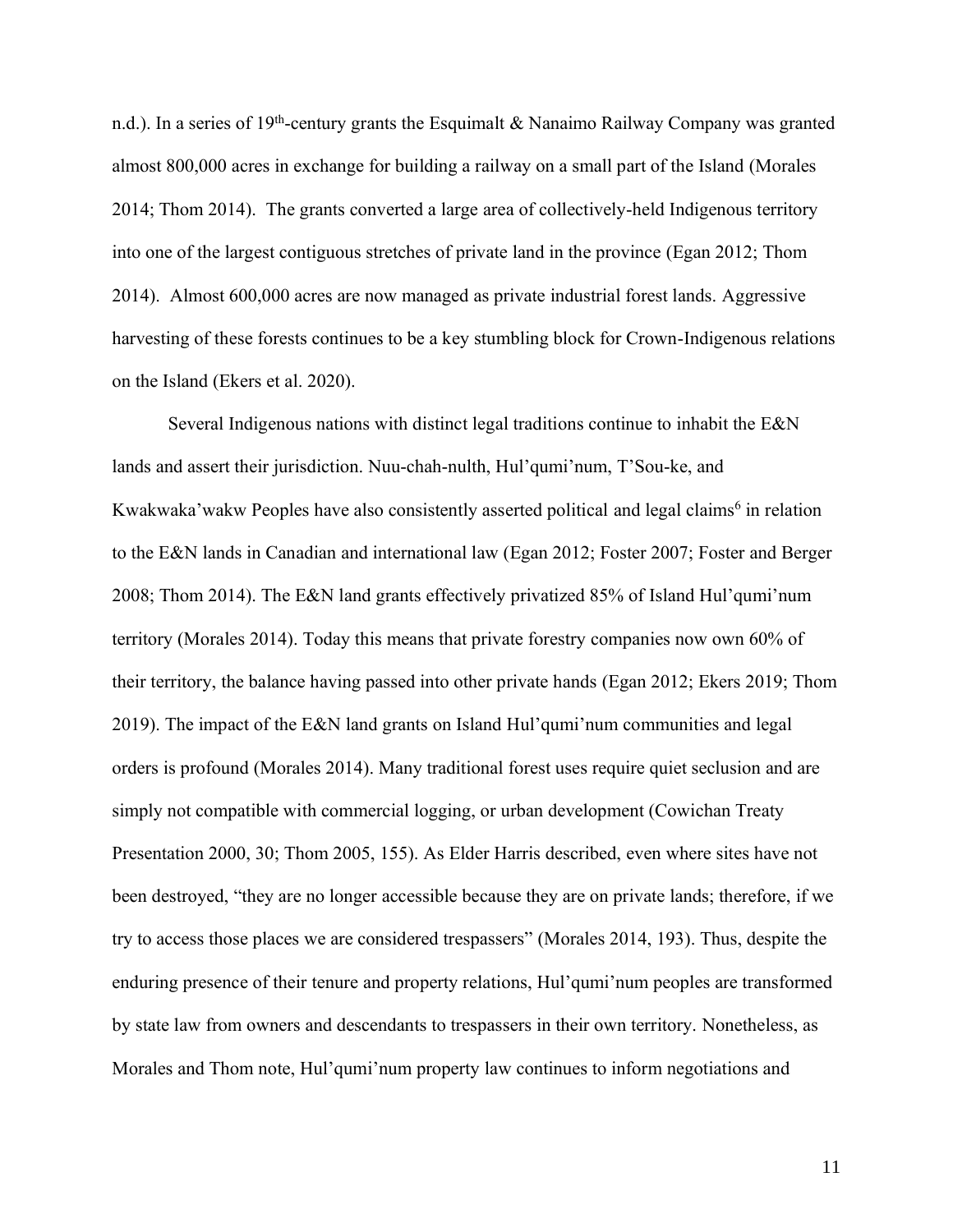consultations about the E&N lands even as it struggles for practical expression (Morales and Thom 2020).

#### **Producing British Columbia's Private Forests: From Forest Clearance to Forestry**

In British Columbia settlement largely occurred without treaties or compensation to Indigenous peoples. In contrast to many other parts of what would become Canada, the vast majority of British Columbia was formally 'treated as terra nullius' (Banner 2007, 195). Settlers rapidly took up lands in accordance with colonial pre-emption policies, which opened up "unoccupied and unreserved and unsurveyed Crown Lands" other than an Indian Reserve or settlement.<sup>7</sup> The creation of reserves afforded limited protection as boundaries were defined by common law conceptions of property recognizing areas such as demarcated village sites or cultivated areas, but deeming the majority of traditional territories "an empty nature open to settlement or enterprise" (Willems–Braun 1997, 12).

While Indigenous cultivation was recognized by imperial law, in practice what European colonial authorities recognized as agricultural cultivation was highly specific (Murton 2015). Communities on Vancouver Island practiced various forms of cultivation and environmental modification for food production in a range of "anthropogenic landscapes" (Deur and Turner 2005, 134), yet lands outside of "villages sites and potato patches" on Vancouver Island were deemed uncultivated and available for settlement by colonial powers (Marshall 1999, 115; Morales 2014, 168). The small areas of cultivation recognizable as property were created as reserves for First Nations (Harris 2002). However, even these came to be presented by the colonial government as benevolent "gifts" rather than recognition of the pre-existing title to the land under Indigenous systems of tenure (Marshall 1999, 41; Morales 2014, 174). Indeed, the very existence of reserves on Vancouver Island was premised on the notion of *terra nullius* and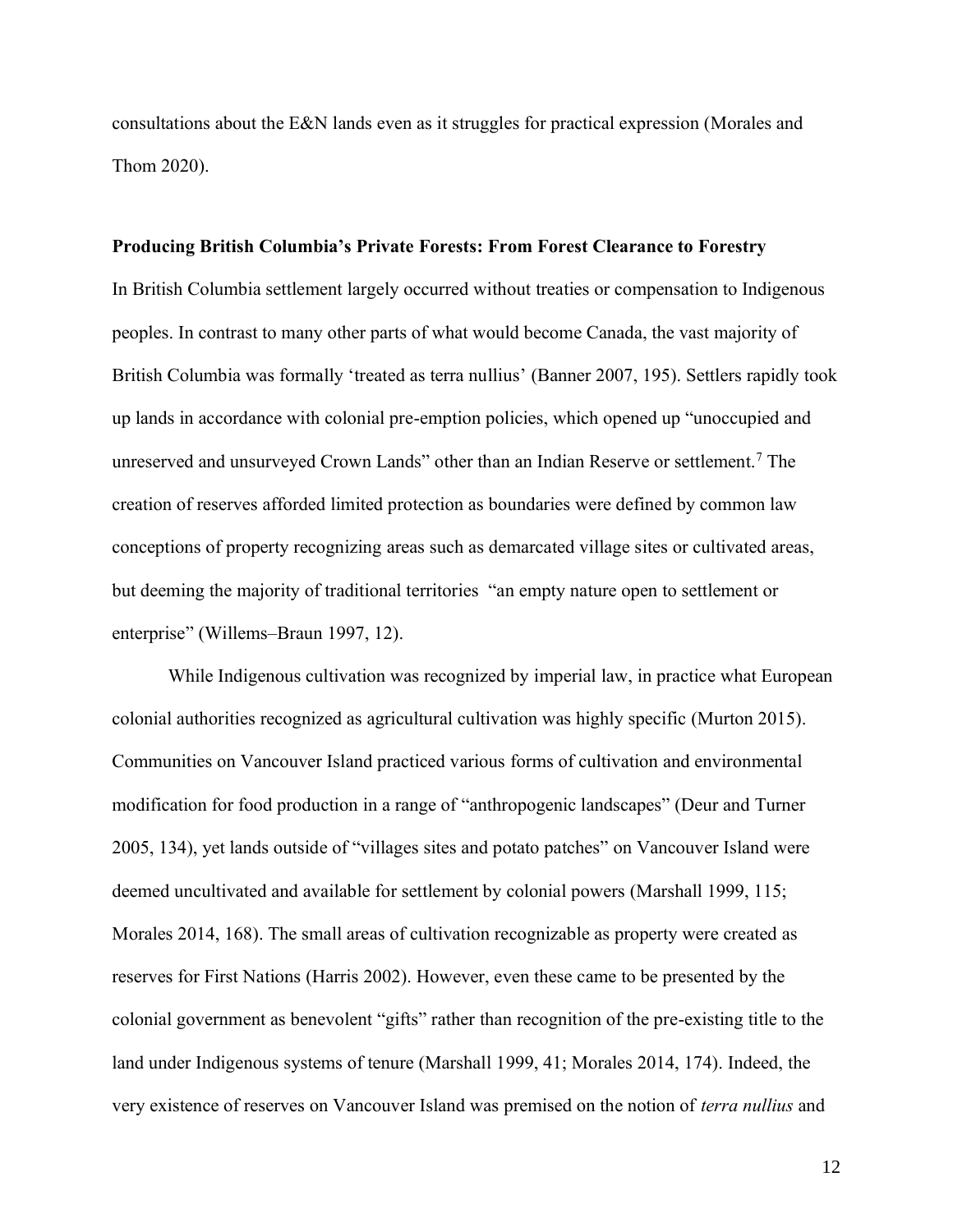the validation of Crown sovereignty (Banner 2007, 214). In this way the colonial erasure of complex place-based Indigenous property relations led directly to European claims to ownership of the forestlands of Vancouver Island.

Colonial settlement of the Cowichan Valley, at the heart of the E&N lands, was initially focused on agriculture and related land clearing, particularly the elimination of forests. As Kelly Black explains, 'the "impenetrable forest" become an obstacle to be eliminated: a family could clear the land, demonstrate ownership, and over generations, form a society that mirrored the one they left behind' (Black 2017, 88). It was the human transformation, or 'improvement' of the forest that eventually made it property cognizable at colonial law. Yet this was despite – and in violation of – the existing property regimes that tightly regulated access. These were deliberately ignored and actively undermined, as colonial land use practices removed and destroyed markers of Indigenous property relations (Black 2017, 89; Morales, 2014). The 'wild' and 'empty' forest was the justification for productive settlement, but also the foundation of Settler belonging through its transformation to productive agricultural land, and then later as a source of timber within the Canadian staples economy (Black 2017, 101).

Persistent and determined efforts by Indigenous nations (McNeil 2019, 132–133), including Island Hul'qumi'num communities (Foster 2007; Foster and Berger 2008), to have their title and rights addressed by colonial and imperial authorities, resulted in a short-lived attempt to enter into treaty (Foster 2007). However, just the few Vancouver Island Treaties were ultimately completed (Coates and Carlson 2013). In accordance with provincial pre-emption policy, lands were granted to settlers who strategically arrived during a seasonal migration to fishing grounds (Marshall 1999, 109), and eventually to the E&N company. These grants were a violation of Indigenous legal orders, including Hul'qumi'num law, which required protocols be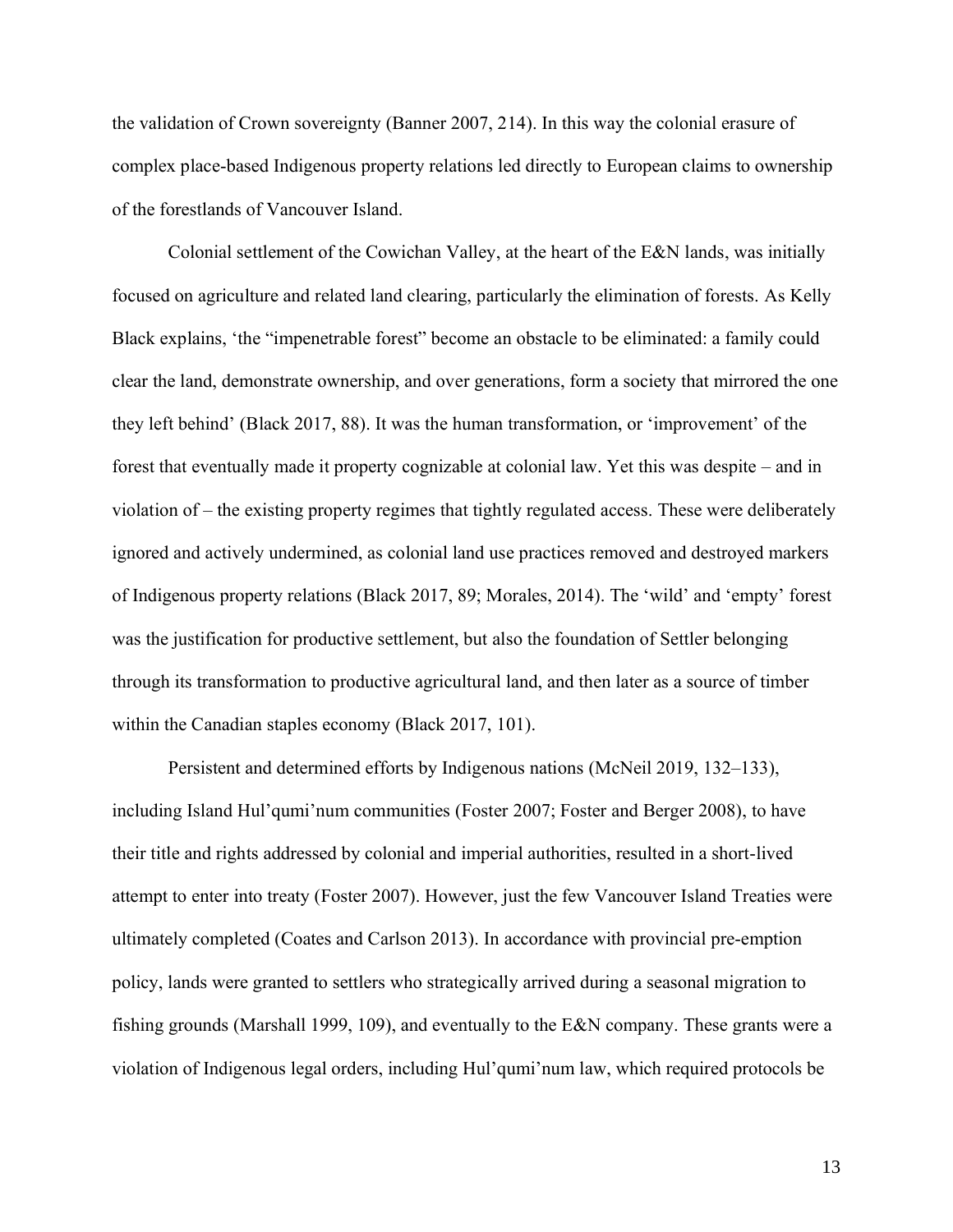followed and permission given for land to be shared (Morales 2014, 162). As discussed below, they were also inconsistent with colonial practice and a line of imperial jurisprudence<sup>8</sup> recognizing Indigenous title and rights and the continuity of customary and Indigenous property law (McNeil 2019, 137).

Despite persistent Indigenous resistance and recognition of the problem of unresolved title by both local and colonial authorities, the Crown in British Columbia actively avoided challenges to land grants and pre-emption until the 1970s (Foster 2007; Foster and Berger 2008). Appeals to the federal government, which was constitutionally entrusted with protecting the interests of Indigenous peoples, were unsuccessful. Procedural barriers, interjurisdictional disputes about the Dominion's interest in provincial lands, and a lack of political will resulted in compromise at best, and more often inaction (Foster and Berger 2008). Direct access to courts was limited by the doctrine of sovereign immunity, which required permission to sue the Crown. Hopes for federal court action to force judicial consideration of the land question in British Columbia were dashed when the sympathetic Liberal Prime Minister Laurier lost the 1911 election. The newly elected Conservative government reached a political compromise with the province leaving the land question unresolved once again (Foster 2007; Foster and Berger 2008). Legal action by Indigenous peoples was subsequently statutorily barred through the federal Indian Act 1927,<sup>9</sup> which was amended to make it an offence for Indians to pay legal counsel to pursue their claims (Foster 1995)*.* The prohibition was enacted as a response to Indigenous attempts to have the British Columbia land question put before the Privy Council and was only repealed in 1951 (Foster 1995, 30; McNeil 2019, 138). Unsurprisingly, much of the E&N lands, like the vast majority of the province, remains subject to unextinguished title claims, with the relationship between pre-existing Indigenous legal orders and colonial law still unresolved.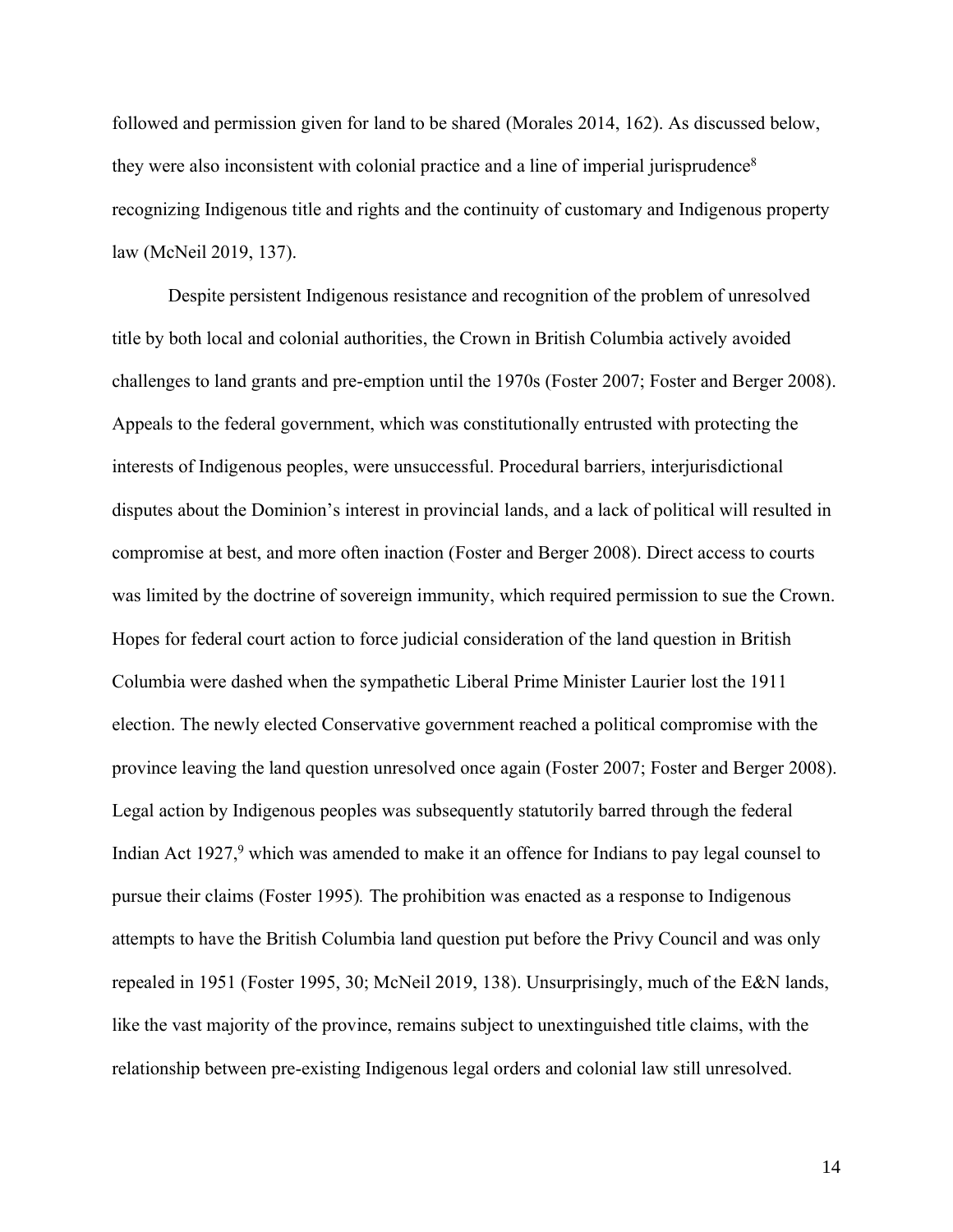#### **Sustaining Private Forests on Vancouver Island**

By the time of the E&N grants, sparse settlement of lands in British Columbia had evolved into a resource boom facilitated and subsidized by provincial authorities pushing for major infrastructure investments. The operation of the railway and industrial forestry were intertwined, with forestry serving to clear the land and ready it for settlement. Black details how logged land became a valuable asset for the E&N Company, allowing it to avoid the boom and bust of resource production from its other activities, primarily coal and timber (Black 2017, 121). The E&N lands were subject to large-scale and unregulated land clearances from early on. Even on Crown lands forestry the ethos of land clearance dominated, with essentially unregulated timber rights available on a free entry system, where someone could set a post to mark the boundaries of their claims. The Forest Act 1912<sup>10</sup> set in place the current policy of retaining title while selling rights to timber on Crown lands. Standing trees and intact forests were targeted by provincial policy as "waste".

In the mid- $20<sup>th</sup>$  Century, the depletion of forests and the beginnings of a Settler conservation movement led to a Royal Commission on Forest Resources. The Sloan Commission recommended shifting to an agricultural management style for forestry, to provide for a sustained yield of timber in perpetuity (Sloan 1956, 127). While it was aimed at preventing the liquidation of timber resources it brought about a shift from natural regeneration to silviculture, dramatically changing the more-than-human relations of the forests through the uniformity of plantation forestry. The resulting Forest Act Amendment Act 1947<sup>11</sup> implemented the shift to 'sustained yield forestry', including the introduction of licenses, the precursor to contemporary Tree Farm Licenses (TFLs) which remain the key harvesting tenures today. Appurtenance clauses requiring holders to have a processing facility and to take on management responsibilities led to a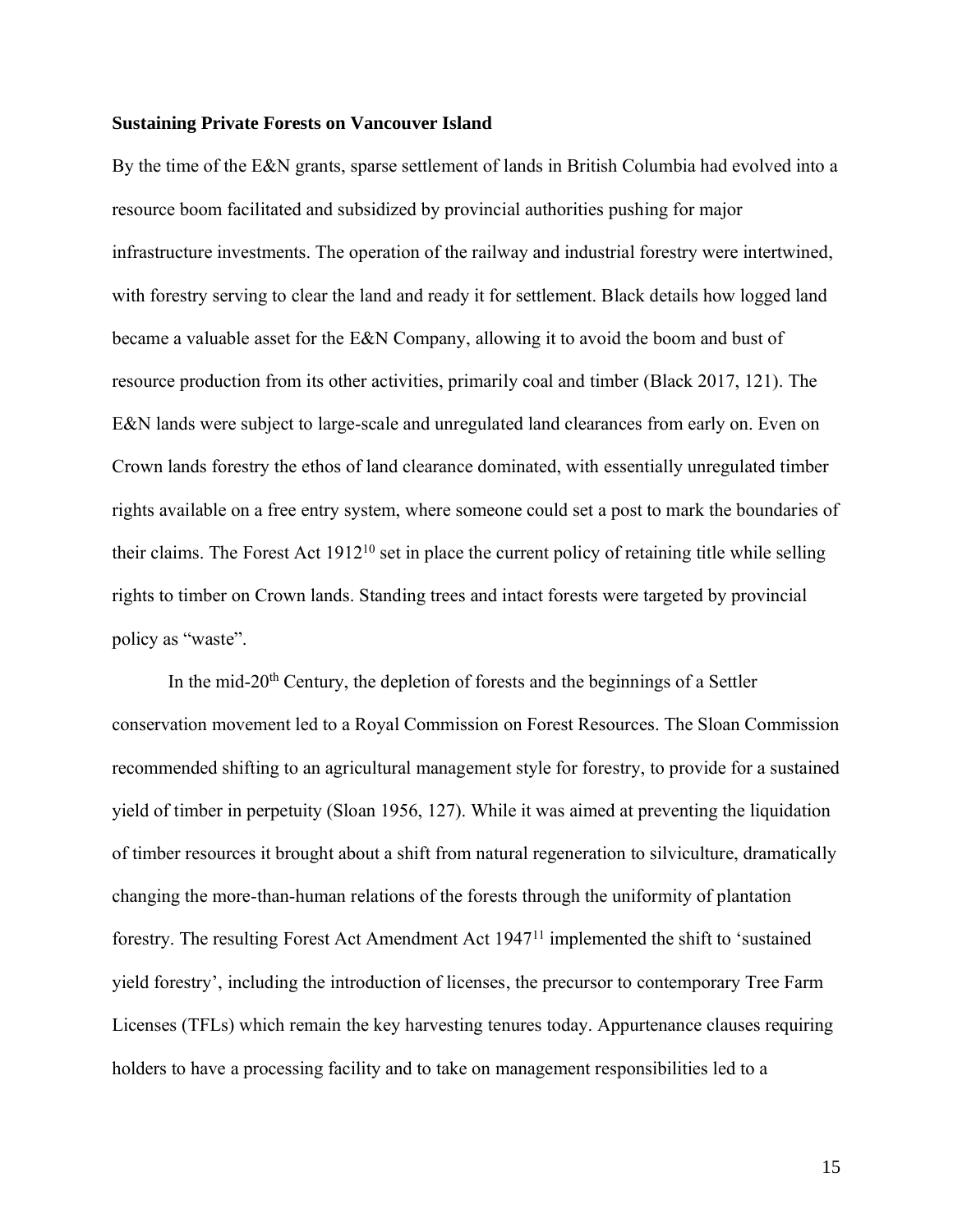concentration of forestry rights in a very small number of large companies who could afford to take on such responsibilities and capital investments. After a period of ownership by the Canadian Pacific Railway, the remaining E&N lands were purchased by large integrated forestry companies, largely Crown Zellerbach and MacMillan Bloedel (Ekers 2019, 280).

Private forest owners understood the potential for broad public management of forests to impact their power over their land holdings. They have actively lobbied to protect the "private" character of their lands and resources and ensure certainty in the forest management system (Ekers 2019). However, ultimately the option to "bundle" private lands with Crown lands in exchange for cheap access to the Crown timber placed large portions of the E&N lands under the broader forest management regime of the Forest Act, facilitating consistent forest management practices across the province from the 1950s (Auditor General of British Columbia 2008).<sup>12</sup> In exchange for agreeing to bring private forestland under the provincial regulatory regime, land owners were granted inexpensive access to public large areas of Crown land (Ekers et al. 2020). These hybrid areas were uniformly regulated by statutory licences as if they were entirely Crown land.

This era of uniform forest regulation came to an end during a time of sustained decline in the forestry industry. In 1996 the Forest Act was amended<sup>13</sup> to provide for removals of private land from existing TFLs (Ekers 2019, 285). The impact of this only became clear in 2003 when the British Columbia government enacted the Private Managed Forest Land Act.<sup>14</sup> The Act deregulated forestry on private land by drastically reducing standards and oversight, including limits on annual harvesting rates, environmental conditions, and Indigenous rights. The Act also facilitated significant financial investment in the E&N lands (Ekers 2019, 287; Thom 2019). Immediately following enactment, Weyerhaeuser, which now owned much of the E&N land,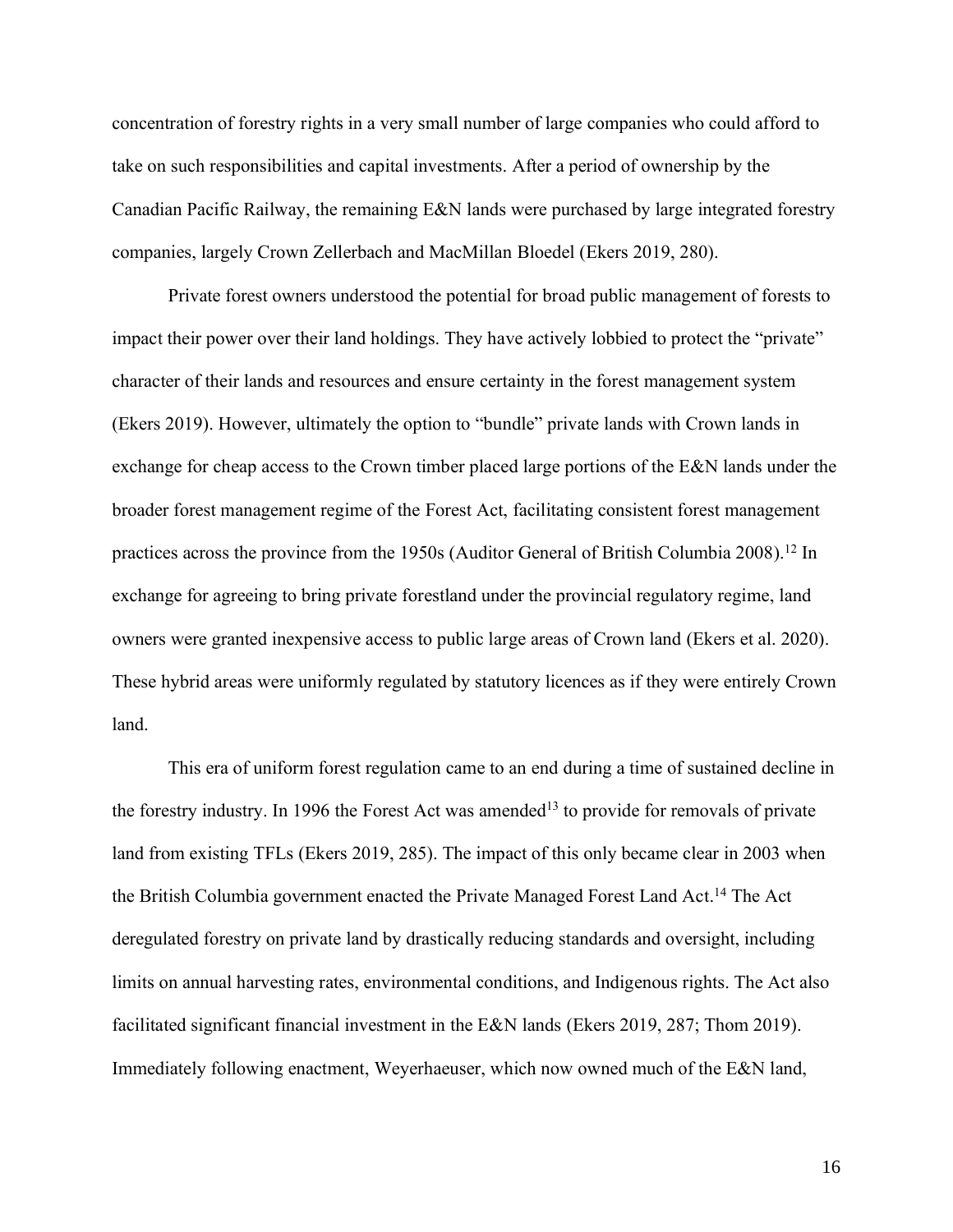successfully applied to remove large swaths of their land from Vancouver Island TFLs (Parfitt 2008). An asset management company, Brookfield, subsequently purchased the coastal timber assets of Weyerhaeuser and Western Forest Products, including the E&N forestlands. Three public pension plans, the British Columbia Investment Management Corporation (bcIMC) and the Alberta Investment Management Corporation (AIMco), and the federal Public Sector Pension Investment Board (PSP Investments) then came to wholly own these private forestlands as investors in two Brookfield subsidiaries, Island Timberlands and TimberWest. Thus the 'private' forestlands are now owned by three of the largest public pension funds in Canada, and therefore ultimately by Canadian workers and retirees (Ekers 2019; Ekers et al. 2020).

In *Hupačasath First Nation v British Colombia* the character of the land as 'private' forest land, and the application of the distinct regulatory regime, was described in Brookfield's affidavit as a "critical consideration" for its decision to purchase the lands:

Unlike lands in the TFL system, private timberlands can be 'harvested to market', thus allowing private owners to harvest the species commanding the best prices in the market. A further benefit for private owners is that they are not subject to TFL restrictions on the export of logs that are surplus to the demands of domestic mills.15

The removals also allow for conversion of forestlands to residential real estate, prohibited under the public forestry regime to sustain the forestry industry in the province. Following the removals, both the owners and the Crown took the position there was no longer any legal obligation to consult Indigenous communities. In the words of one ministerial briefing note, the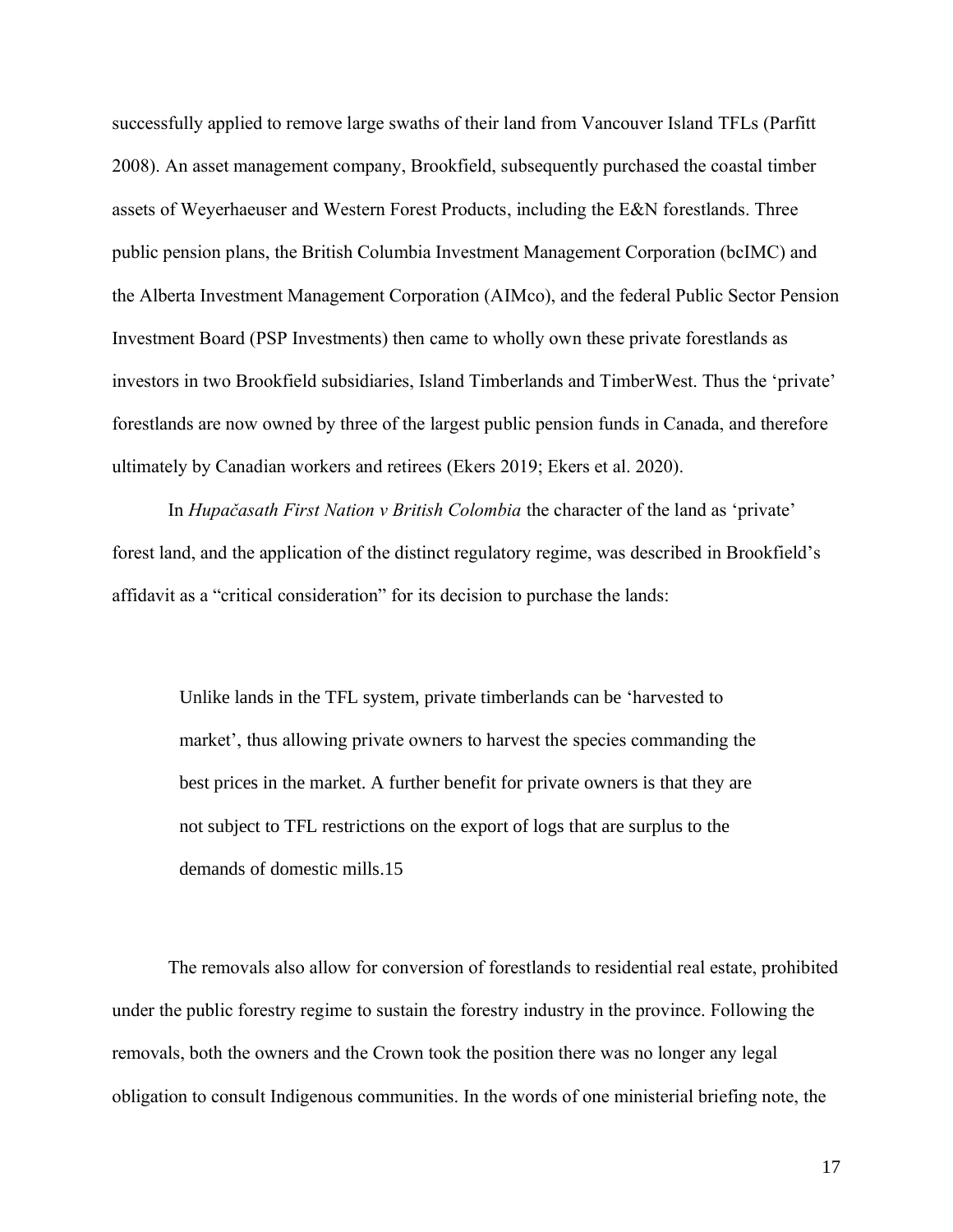forestlands would "return to the private land it always was." <sup>16</sup> Of course, "always" refers to its status under the fee simple grants in the  $19<sup>th</sup>$  century, not to its much longer history as land governed by Indigenous property regimes. Unsurprisingly, this affirmation of the private character of the E&N lands has become a significant roadblock in treaty negotiations with Vancouver Island First Nations. Insulation from the 'uncertainty' of Indigenous claims was a key motivator for the removal applications (Ekers 2019, 287). However, uncovering the legal pluralism of British Columbia's forests brings the private character of the land into question, both with respect to the validity of the grants themselves and the jurisdictional consequences for forest governance. As the following section explores, recognition of commonly held lands in England and other colonial contexts demonstrates the possibility of a legally pluralistic forest where multiple regimes of human-forest relations co-exist.

#### **Forest Commons and the Production of Private Forests in Colonial Law**

The E&N grants treated the pre-existing interests of the Island Hul'qumi'num and their Indigenous neighbours as non-existent or extinguished. Yet, customary common property regimes and Indigenous land tenures were cognizable in English statutory law and at common law at the time of the grants. The E&N grant and its consequences expose the flawed and racist logic underpinning of Indigenous colonial property relations on Vancouver Island. Indigenous legal orders were denigrated not because they were unrecognizable at law, but because they conflicted with the exercise of colonial power (Morales and Thom 2020). The following discussion briefly examines how English statutory law and the common law of property provided space for customary regimes of common property and the co-existence of differential legal systems – space that could have provided for recognition of Island Hul'qumi'num law and governance in Vancouver Island's forests.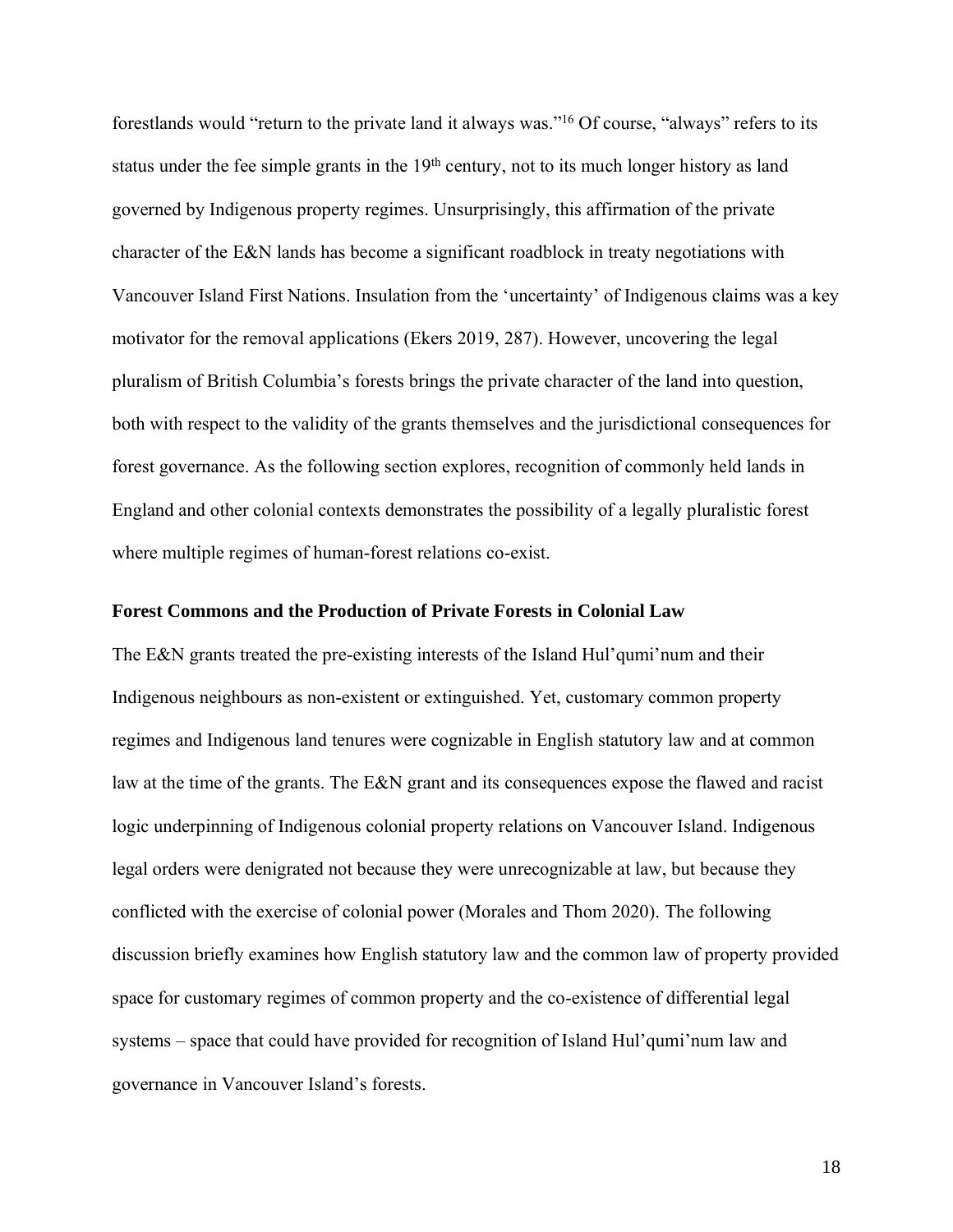#### **English Forest Commons and The Forest Charter: Customary Forest Regulation**

Customary rights to forest commons have a long history of recognition and protection in domestic English law. Rights to acquire resources in forest lands, such as wood, fish, birds, some wild animals and plants were historically regulated through local systems of rights for common lands (Bottomley 2018, 3). The collectively owned property recognized in English law as commons was not the property of all, but rather "the joint property" of a particular geographic community (Locke 1988, 137). As with Hul'qumi'num *nutsuwmuhw* property, rules about use and access were recognized and enforced by those included in the rights holding group.

This customary law of the commons was threatened following the Norman Conquest by the enclosure of forested common lands as royal game preserves in the twelfth century. A new unilaterally imposed framework of King-made "forest law" was enforced "alongside but apart from the common law" (Green 2013, 423–424; Young and Young, 1979, 6). It entrenched royal rights of use and access that superseded common law and customary property rights to preserve game for the King (Clark and Page 2019, 35; Babie 2015, 1453). The extinguishment of commoner rights and evictions were a central element of the creation of this new "legal forest" (Clark and Page 2019). Indeed, forest law was notable for its particularly harsh and arbitrary exercise of power with severe punishments for harvesting anything from the reserves that had formerly sustained communities (Petit-Dutaillis and Lefebvre 1915, 165). As Anne Bottomly notes,

[c]ustomary rights to use the land to gather produce or graze animals, practices often economically critical for subsistence agriculture, had been simply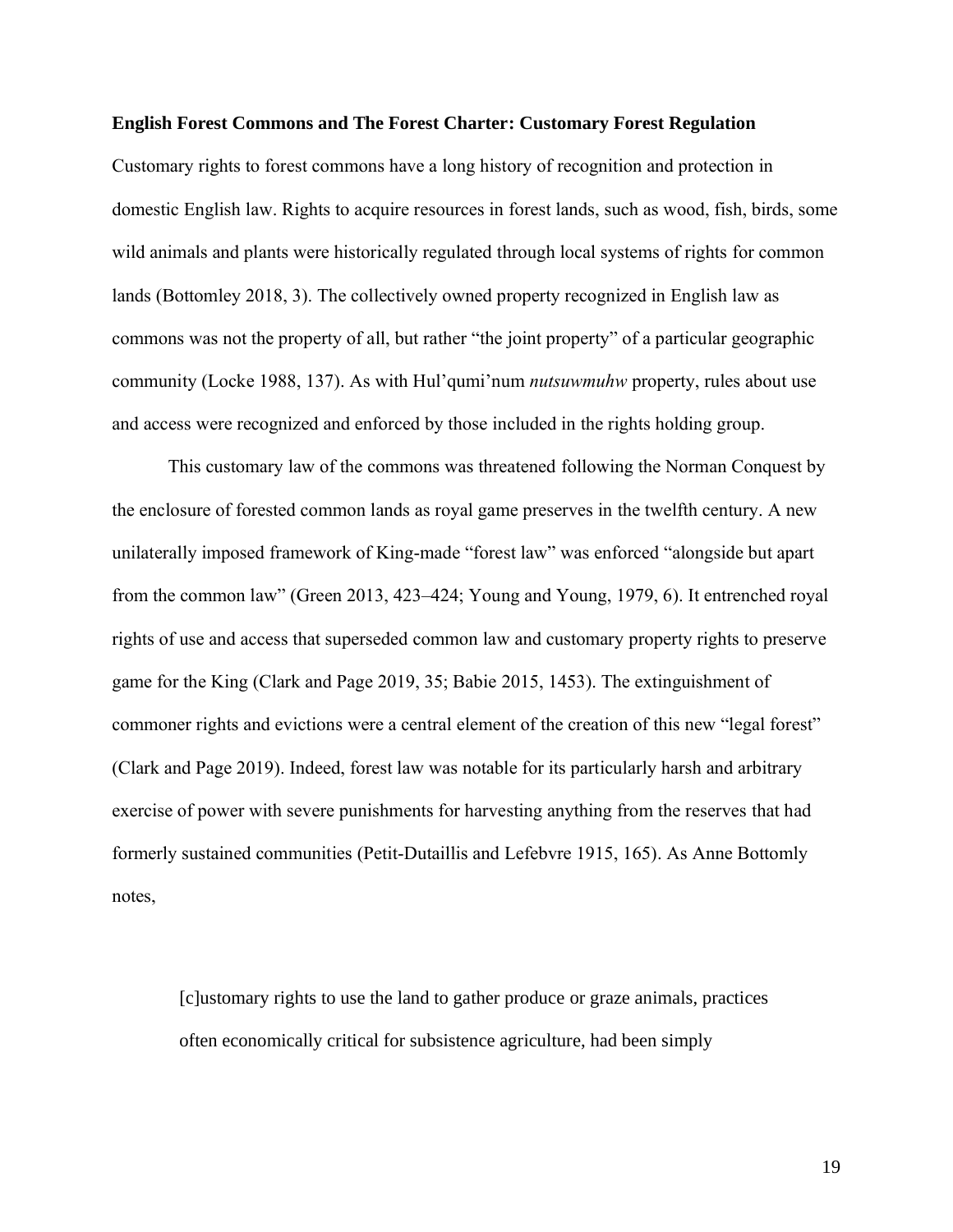ignored, denied or removed. This was a wholesale loss of access to resource which had been relied on 'since time immemorial' (Bottomley 2018, 3).

Resistance to forest enclosures ultimately led to the enactment of the Charter of the Forest 1217,<sup>17</sup> ("the Charter") the lessor known companion to the *Magna Carta*,<sup>18</sup> which restored common access rights and agricultural and subsistence rights. While some burdens and restrictions on the exercise of customary rights remained, the unitary and unilaterally imposed structure of legal relations in the forest was disrupted by the recognition and restoration of a range of place-based community rights to the forest (Petit-Dutaillis and Lefebvre 1915, 191). Paul Babie argues the Charter "elevated the place of community relative to the Crown" (Babie 2015, 1457), restoring recognition of collectively owned property (Clark and Page 2019). Under the Charter the exercise of common rights was to be regulated by the community: "[t]his new system placed the community, and not the personal prerogative of the Crown, at the centre of land ownership" (2015, 1457).

Subsequent practices of enclosures of English commons in the  $18<sup>th</sup>$  and  $19<sup>th</sup>$  centuries obscured the legal basis for customary property rights, but did not eliminate it (Neeson 1996). Bottomly argues that critical scholars should "recover and celebrate the Charter – not simply for what it stood for historically, but for its relevance to the dominant narratives of property, specifically the dominant narrative of private property through ownership" (Bottomley 2018, 2). In this way it represents an important and interesting counterpoint to the dominance of private property relations in Anglo-colonial law. One that found resonance in imperial law's treatment of customary land rights beginning in the  $17<sup>th</sup>$  century.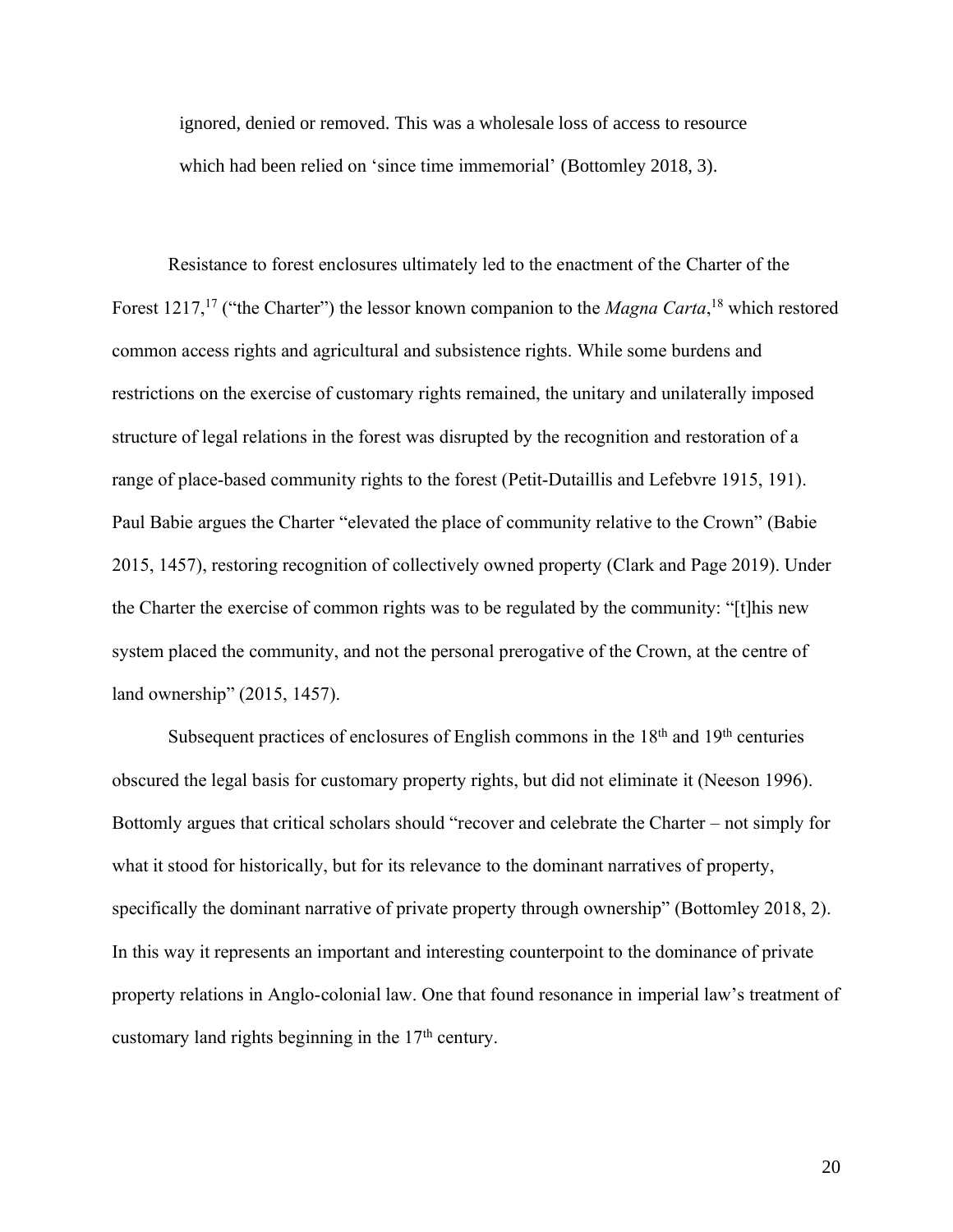**Troubling the Colonial Commons: From Collectively Held Lands to Empty Wilderness** In addition to English law's statutory protection of commons in the Charter, at the time of the E&N grants imperial common law also recognized customary Indigenous land rights rooted in Indigenous legal orders. As Kent McNeil has argued, 17<sup>th</sup> century decisions about lands in Ireland and Wales found "the land rights of the inhabitants of conquered and ceded colonies continue without confirmation by the Crown" (McNeil 2019, 116–117). Privy Council decisions about Indigenous property rights in other British colonies confirmed the continuity of customary land rights. For example, not long after the E&N lands were granted, the Privy Council in Tamaki v Baker<sup>19</sup> rejected claims by the Attorney General for New Zealand that Māori were a primitive society with no system of law cognisable by the English common law courts. Instead, the Privy Council recognized the existence of Māori customary law and its system of land tenure. Later, in the 1921 landmark decision in *Amondu Tijani v Secretary, Southern Nigeria*<sup>20</sup> the Privy Council determined that even where the cession of sovereignty had led to the Crown holding radical title in the territory of a Nigerian community, the communal land rights of the original peoples were unaffected and amounted to the full beneficial interest in the land. Moreover, the structure and contours of those land rights were not to be determined by English common law, but by the customs of the Indigenous inhabitants. Yet Indigenous commons on Vancouver Island received different treatment.

Allen Greer argues North American commons were understood as "wide open and available to all; not the collective property of a community, but rather the antithesis of property" and therefore not akin to those protected by the Charter and English law (Greer 2018, 246). As Wilson notes, the contrasting Hul'qumi'num and colonial understandings of what ownership is and how and to what it applies is a foundational source of conflict with the Crown (Wilson 2011,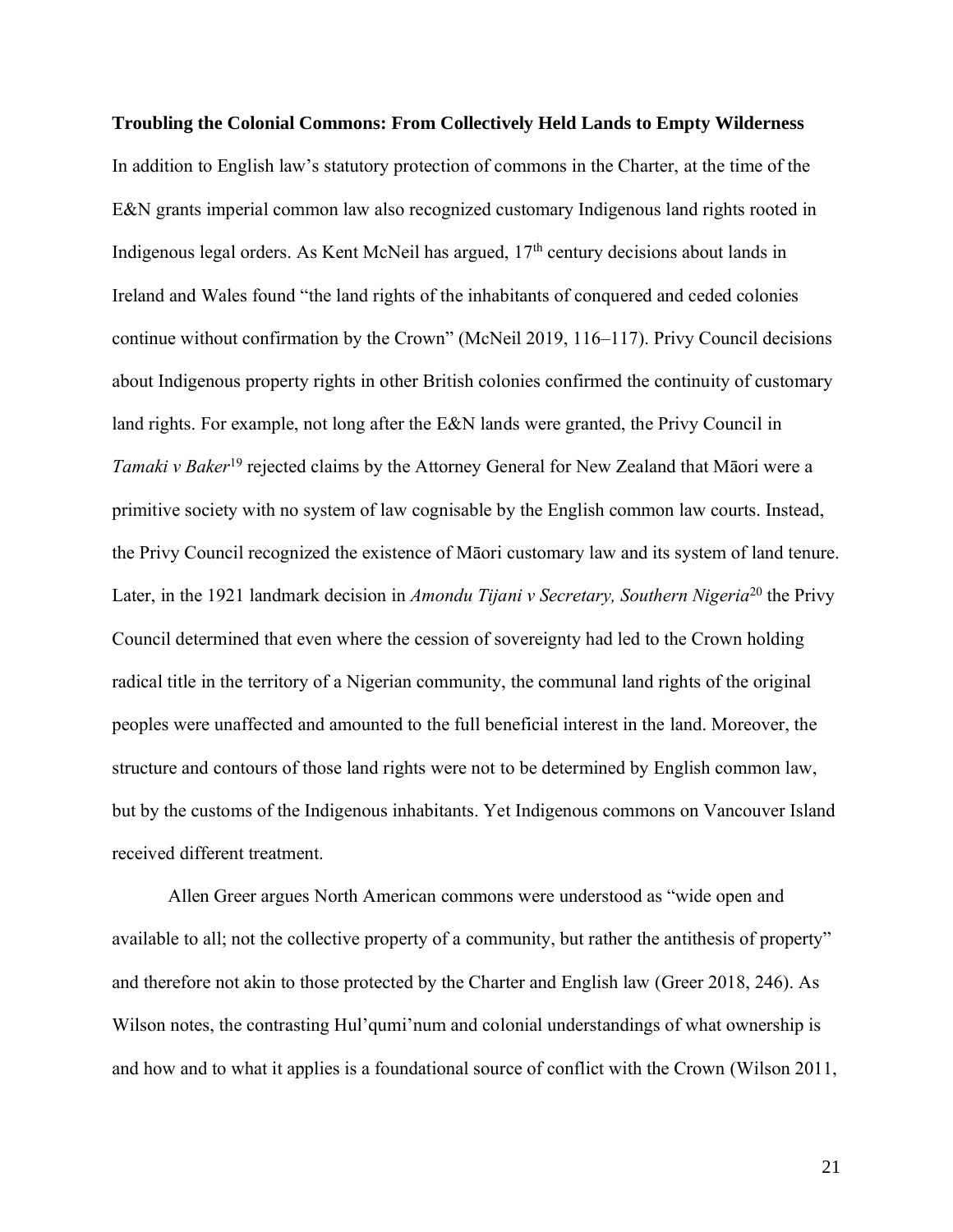133). Colonial dispossessions "came about to a significant degree through the clash of an Indigenous commons and a colonial commons" (Greer 2018, 242). This was not simply a failure of translation from one legal system to another. Rather, as Brenna Bhandar argues, it reflects the development of a "racial regime of ownership" tied to the ideology of improvement through forms of cultivation recognizable to the colonial imagination (Bhandar 2018, 56). Therefore, while enclosure and the drive towards agrarian capitalism diminished but did not remove common rights protected by the Charter in England, property regimes like the Hul'qumi'num's were violently disregarded through the intertwined legal fictions of the Crown's radical title to the land and the lawlessness of the 'empty' forest wilderness.

Canadian colonial tropes of the untamed wilderness often invoked the darkness of the forest as an uninhabited and potentially dangerous place, an "enemy to be eradicated as quickly as possible" (Lambert and Pross 1967, xiii; McGregor 2011, 302). Despite the British colonial practice of negotiating land rights through treaty, the settler state understood the forests of colonial Vancouver Island not as the subject of complex customary local property regimes, but as lawless wastelands, waiting to be parceled and contained by clearance and agricultural development. Crown grants ultimately rewarded such improvements of 'waste' with legal recognition of fee simple status. As Bottomly describes, European philosophy saw these "[w]ild commons" as waiting "to be made into, reduced into, property by the inventive intrusion of the human" (Bottomley 2018, 16) But not just any human intrusion could produce legal property -Indigenous property regimes were deemed incapable of producing lawful ownership by colonial authorities (Arneil 1996; De Vattel 1883; Dorsett 1995; Locke 1988). Thus, the reality of pluralistic property relations was denied by the colonial state in British Columbia, with drastic consequences for Indigenous nations whose territory was privatized.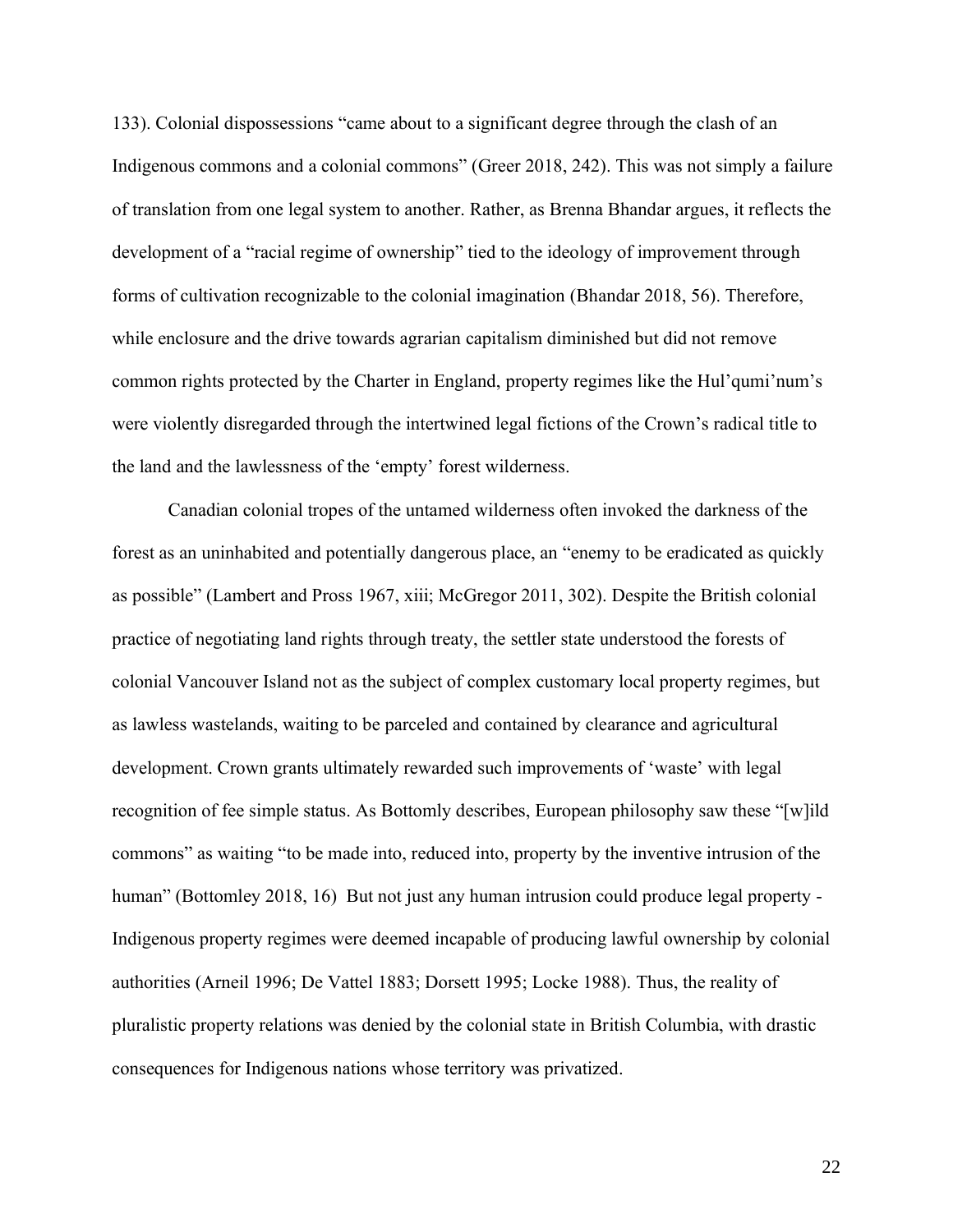#### **The Legality of Vancouver Island's Forest Relations**

As the story of Vancouver Island's private forests exemplifies, despite the room for legal pluralism in imperial law and the protection of commons in domestic English law, Indigenous peoples throughout the colonial common law world were dispossessed of their lands. The lawfulness of these actions, and the relationship between Indigenous and colonial law, remains a crucial and timely historical and legal question today. As outlined above, the fact that these issues remain unresolved are often illustrative of the lack of access to justice for Indigenous peoples rather than the lack of a legal basis or relevant law (McNeil 2014, 181–182). The lawfulness of the E&N grants has profound implications for how the interests and jurisdiction of the Indigenous title holders should be considered in contemporary decision making about those lands.

The E&N railway grants are the result of a series of interjurisdictional conflicts and settlements. Simply put, in 1884 British Columbia transferred a large area of land, much of which was Hul'qumi'num and Nuu-Chah-Nulth land, as well as some areas covered by the Vancouver Island (Douglas) Treaties in T'Sou-ke and Kwakiutil territories, to the Dominion government to satisfy the Terms of the Union under which they came into confederation. <sup>21</sup> The Dominion government then agreed to transfer the lands to the E&N Railway Company upon their completion of the railway, which took place in 1887. A subsequent transfer from the province to the Dominion government accounted for lands alienated by the province for settlement.

Apart from their inconsistency with the line of imperial law recognizing Indigenous tenure noted above, both transactions include significant flaws with respect to the legitimacy of the transfer to the E&N Company. This brings into question their capacity to have extinguished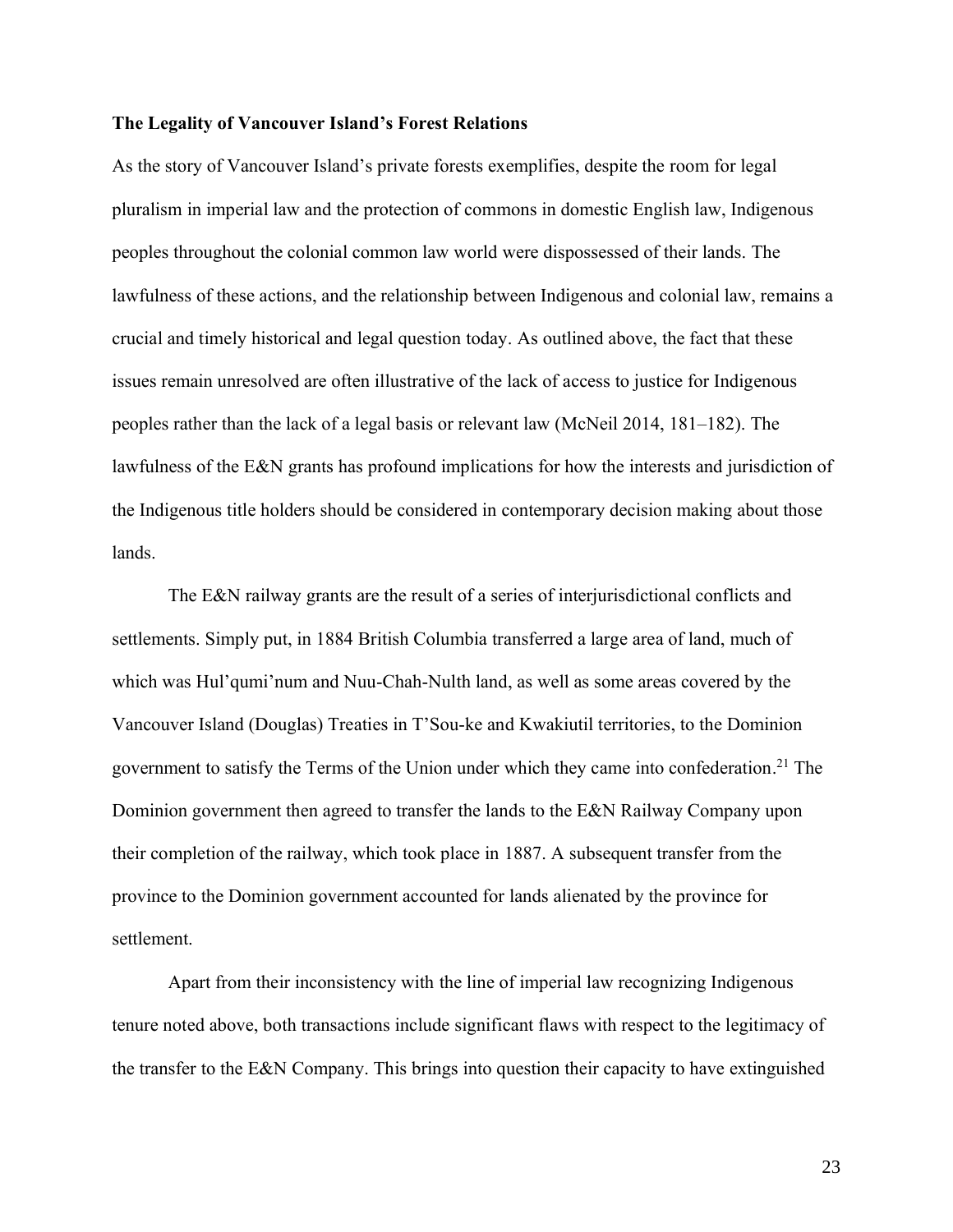Indigenous rights and title. The legal relationship between these potentially unextinguished Indigenous property interests and the fee simple grants therefore remains unresolved.

The first grant from British Columbia to Canada should not have included the majority of the lands for the simple reason that the province's "ownership" was subject to the Aboriginal title held by Hul'qumi'num nations and their neighbours. In accordance with the longstanding common law rule of *nemo dat quod non habet*, the province could only have been understood to transfer lands that were no longer subject to Indigenous property interests (McNeil 2001, 330). While provinces own public lands pursuant to section 109 of the Constitution, $22$  these lands are explicitly held "subject to ... any Interest other than that of the Province in the same".<sup>23</sup> This includes Indigenous title, which the Supreme Court of Canada has since made clear is a legally protected interest in property that burdened the Crown's underlying title at the time of the assertion of sovereignty.<sup>24</sup> Therefore, while some  $19<sup>th</sup>$  century case law, limited recognition of Indigenous title in Canada, provincial title to lands was nonetheless understood to be burdened by the Indigenous interest until it was removed by treaty or extinguishment.<sup>25</sup> As can be inferred from the decision of the Judicial Committee of the Privy Council in *St Catherine's Milling and Lumber Co v R,* and was then expressly set out by the Supreme Court in *Delgamuukw v British Columbia*, provincial governments have never had the power to extinguish Aboriginal title.<sup>26</sup> Only the Dominion could have extinguished title or accepted its surrender. In the case of the E&N lands, this was never done. As noted above, while there was substantial pressure from Indigenous communities in British Columbia to enter into reciprocal treaty relationships respecting their jurisdiction and how to share the land, no such agreement was formally concluded with regard to the majority of the E&N lands prior to confederation or thereafter (Arnett 1999; Foster 2007).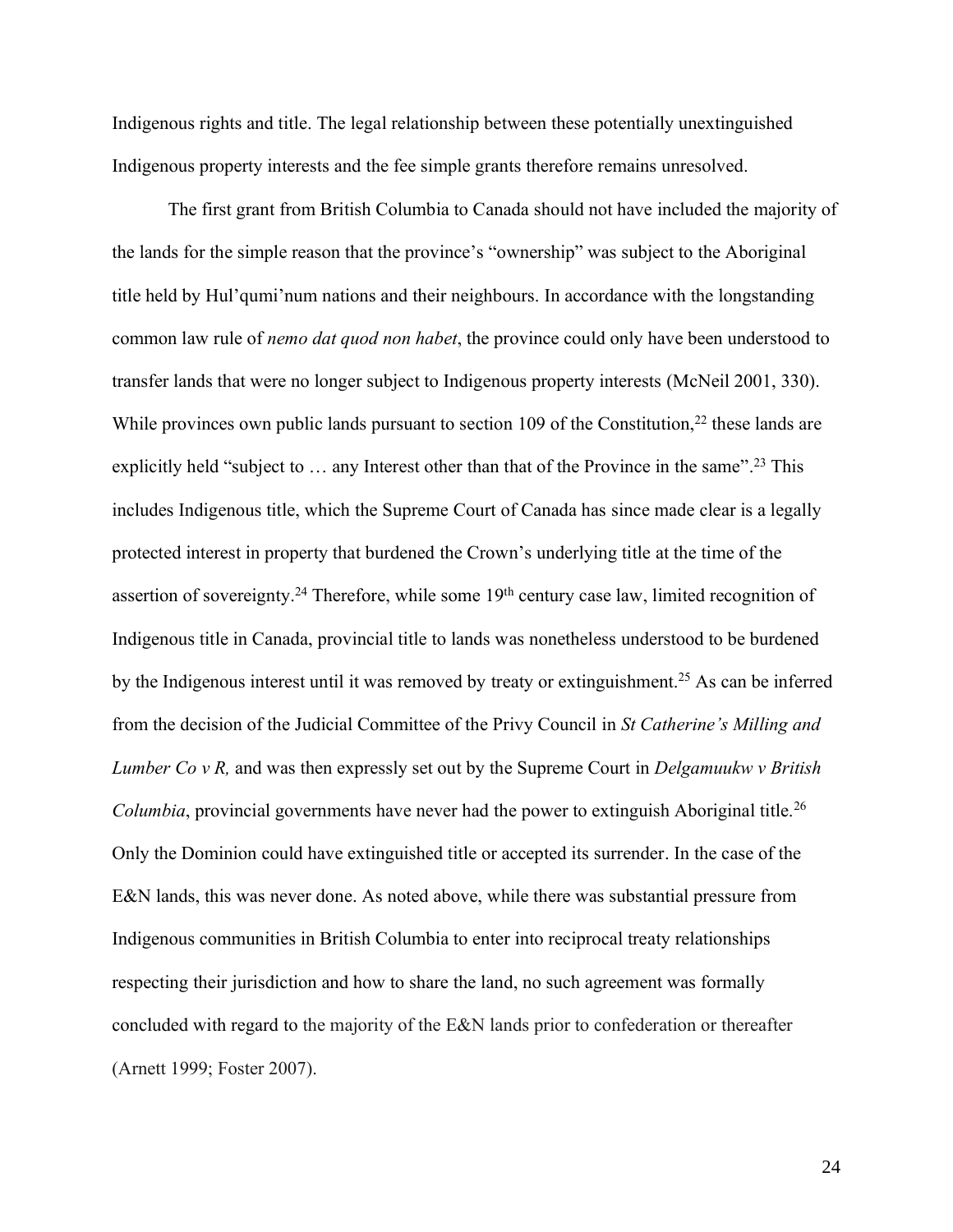While it is clear that key colonial authorities in British Columbia took the position that no treaties were needed for settlement and development of the majority of the province to proceed (Foster 2007; Foster and Berger 2008; Harris 2003), in *Delgamuukw*<sup>27</sup> the Supreme Court held that a provincial policy of ignoring Indigenous rights is not sufficient to have legally extinguished Indigenous interests and thus removed those lands from contemporary constitutional protection (McNeil 2014). At the very least, the legal status of these interests was an open question in Canadian law at the time. The precise nature of the Indigenous interest in the E&N lands, and therefore the content of the Crown's interest, would be a matter to be determined based on evidence of the Indigenous possession of the land and system of tenure and property rights (McNeil 2014). As Justice Hall of the Supreme Court of Canada found in *Calder v British Colombia*, such an assessment "must be approached in the light of present-day research and knowledge disregarding ancient concepts formulated when understanding of the customs and culture of our original people was rudimentary and incomplete".<sup>28</sup>

The second grant from the Dominion government to the E&N Company is similarly flawed. Pursuant to the limitations on executive powers originating in the Magna Carta, the Federal Crown could unilaterally extinguish Aboriginal title but only through "clear and plain legislation" and not through pure prerogative (McNeil 2001, 315). Yet in the statute authorizing the transfer to the E&N corporate body, section 7(5) expressly saves all existing rights: "The existing rights, if any, of any persons or corporations in any of the lands so to be acquired by the company, shall not be affected by this Act".<sup>29</sup> At Canadian law, and despite any contrary positions taken by local authorities at the time, Aboriginal title "crystalized at the assertion of sovereignty" and therefore was an existing right at the time of the grant: 'a proprietary interest in land that can "compete on *an equal footing* with other proprietary interests."<sup>30</sup> Therefore, any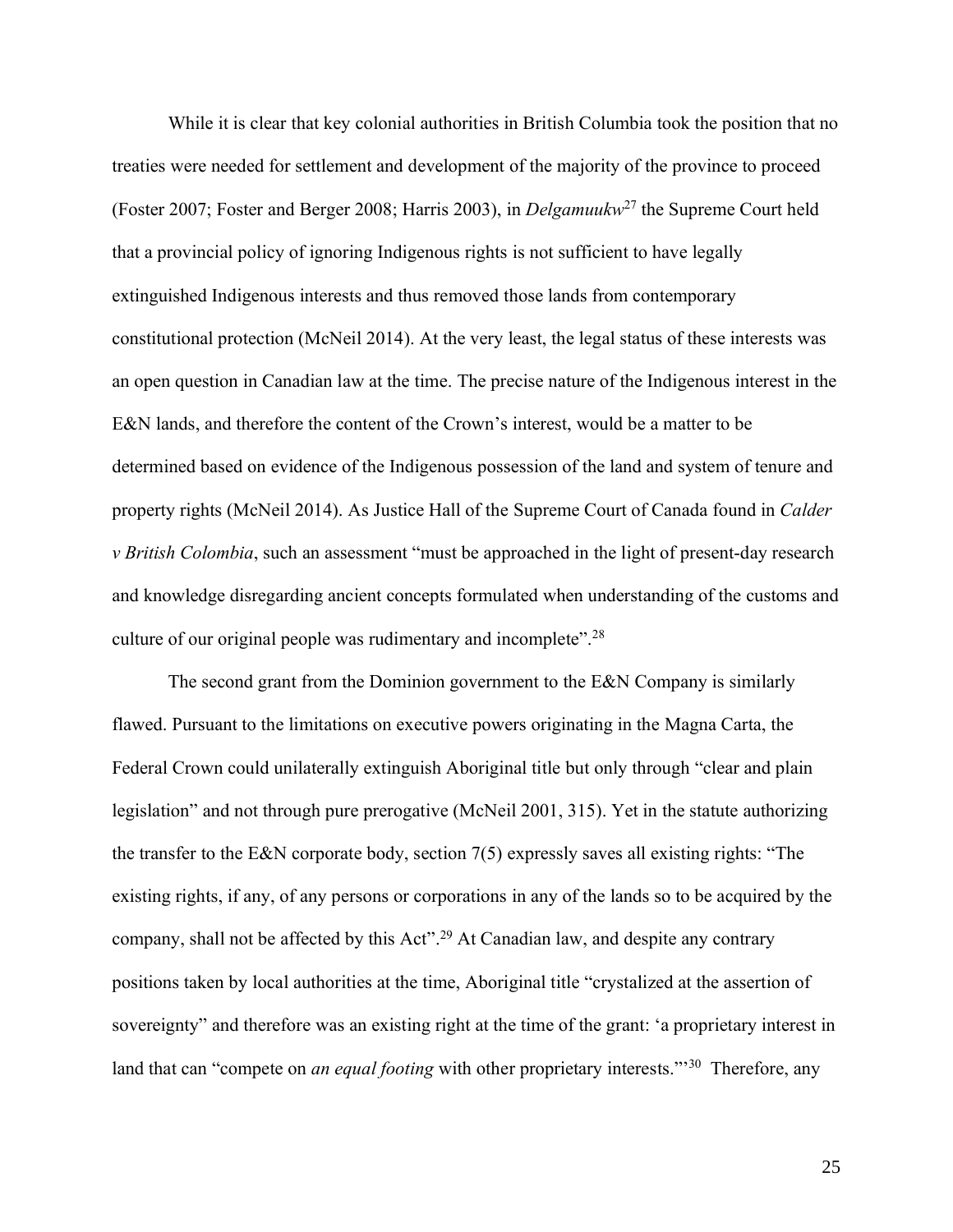grant under the Act should be understood to have necessarily excluded these interests. Further, the Crown's discretionary power to extinguish or accept surrenders of Indigenous title brings with it an obligation to deal honourably with Indigenous peoples and lands and protect them from exploitation, which the Supreme Court in *Guerin v The Queen,* and *Mitchell v MNR* has characterized as a fiduciary duty. <sup>31</sup> A unilateral transfer of lands without consultation, consent, or compensation seems unlikely to be consistent with the fiduciary duty of the Crown to act in the interests of Indigenous peoples.

Stripped down to the basic transactions, the E&N grants are grounded in the position that Vancouver Island was *terra nullius* and the Indigenous owners were not rights holding persons with legal systems capable of producing property rights. However, this position was inconsistent with the Royal Proclamation of  $1763$ ,<sup>32</sup> the colonial practice of treaty making, and the imperial law of the time. It was also subsequently expressly rejected in a series of decisions by the Supreme Court of Canada beginning with *Calder* and most clearly in *Tsilhqot'in Nation v British Colombia*. <sup>33</sup> However, the Crown continues to treat these grants as presumptively extinguishing Indigenous title and jurisdiction, relying on Crown sovereignty and title to justify the dispossession of Indigenous lands. This "mythic foundation" at the heart of the Crown's propriety power justified the authority to "grant third-party interests to whomever it pleased" (Macklem 2001, 93). Now, despite their dubious legal origins, these interests are routinely upheld without any inquiry into their legal ability to extinguish Indigenous interests. On this basis, private lands have been effectively excluded from treaty negotiations and subject to limited consultation. As examined below, the effect of the deregulation of provincial forest governance continues to compound this initial dispossession by denying Indigenous parties jurisdiction or any meaningful role in land use decision making (Ekers 2019, 274). As John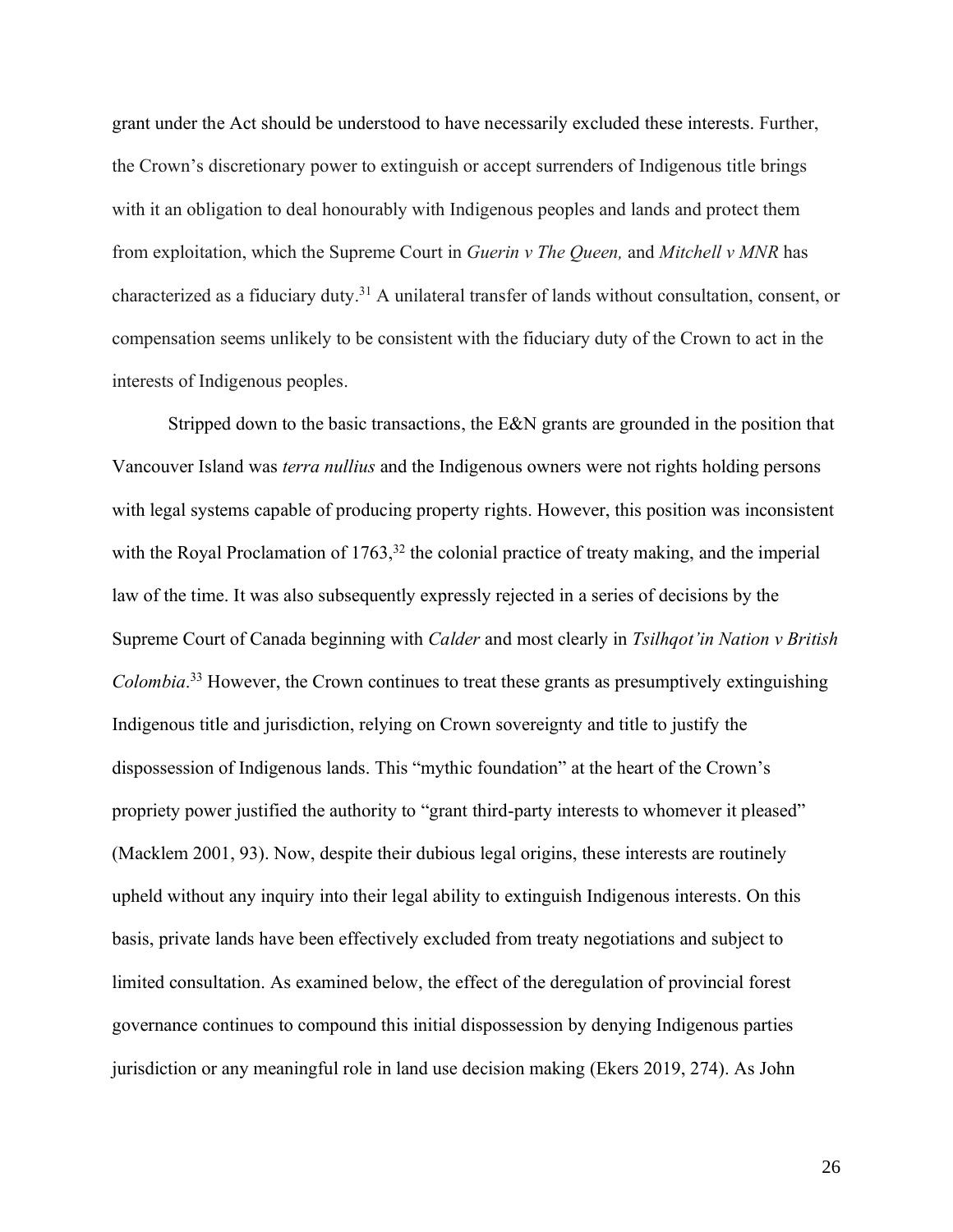Borrows has succinctly argued, "[t]he doctrine of discovery is alive and well in Canada" (Borrows, 2015b, 726).

#### **The Private Managed Forest Land Act: Judicial Enclosure and Regulatory Dispossession**

Indigenous communities have challenged the management of the E&N lands, particularly in light of the deregulation of operations on private land. A group of Hul'qumi'num nations have taken their case to the Inter-American Commission on Human Rights in an ongoing claim<sup>34</sup> (Thom, 2019). Cowichan Tribes also successfully upheld Pest Management conditions in their territory.<sup>35</sup> In both venues, Hul'qumi'num communities have clearly asserted their enduring relationships with the land. Yet, in the face of these relations, asserted title claims, and advanced treaty negotiations, private landowners have continued aggressively harvesting Hul'qumi'num territory with impunity (Ekers et al. 2020).

There has been limited treatment of the E&N lands by domestic Canadian courts. Here I briefly examine a challenge brought by the Hupačasath First Nation, a Nuu-chah-nulth community whose territory sits northwest of Island Hul'qumi'num territory in central Vancouver Island. In *Hupačasath First Nation v British Colombia* the Hupačasath challenged the removal of their territory from the public forestry regime without proper consultation. While the relationship between private property and Aboriginal title in Canadian law remains unresolved in Canadian law and has yet to be considered by the Supreme Court (Borrows, 2015a; Hamilton 2018; Lavoie 2017; McNeil 2010), these trial level decisions illustrate the limitations of current section 35 jurisprudence to address the complexity of pluralistic property relations on fee simple lands.

Section 35 of the Canadian Constitution formally recognizes and affirms existing Aboriginal rights and title.<sup>36</sup> One key section 35 doctrine is the Crown's duty to consult and accommodate, rooted in what the Supreme Court has described as the "honour of the Crown".<sup>37</sup>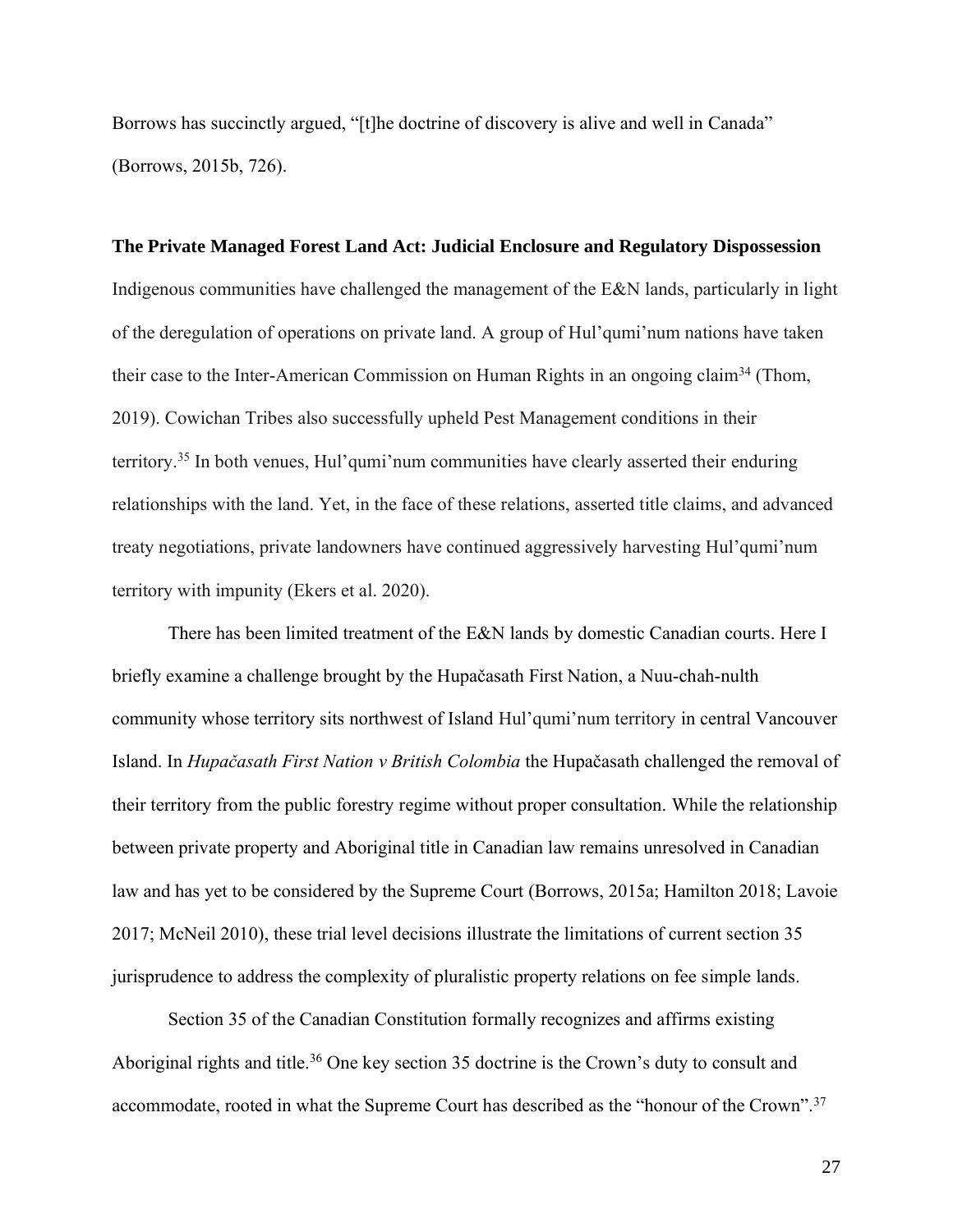This constitutional principle arises from the Crown's assertion of sovereignty in the face of Indigenous peoples' pre-existing occupation and requires the Crown to act honourably in its dealings with Indigenous peoples.<sup>38</sup> The Crown must engage in consultation and be prepared to accommodate Indigenous interests prior to making decisions or allowing impactful activities on Indigenous territories.<sup>39</sup> This duty arises whenever the Crown has real or constructive knowledge of a proven or credible, potential Aboriginal right or title claim, and contemplates actions that may adversely impact that right or title.<sup>40</sup> The treatment of Indigenous legal orders and jurisdiction in Canadian law, however, remains very unsettled and continues to be subject to legal and non-legal challenges (King and Pasternak 2019). Given the complexity, expense, and length of establishing Aboriginal title through the courts, the duty to consult and accommodate has become one the primary ways in which Canadian courts engage with Indigenous law and property relations (Christie 2019).

The Hupačasath First Nation applied for a judicial review based on the failure of the Ministry of Forests to consult them about the removal of an area of their territory from the public forests regime. <sup>41</sup> Then Chief, and now President of the Nuu-chah-nulth Tribal Council, Dr Judith Sayers described the removal decision in stark terms: "[it] allows Weyerhaeuser to do anything they want on one third of our Territory (Affidavit #2 of Judith Sayers 2005, 26). Indeed, this is the position that the Crown and the owner asserted. However, the relationship between fee simple private property rights and Aboriginal rights and title is not settled in Canadian law (Borrows 2015a; Borrows 2015b; Lavoie 2017; McNeil 2010; Reynolds 2018). Presumptions about the priority of fee simple interests over Indigenous interests have led to narrow interpretations of the relationship between private land and Indigenous peoples, and the legal remedies available.<sup>42</sup> As Gordon Christie argues, the predominant judicial response has been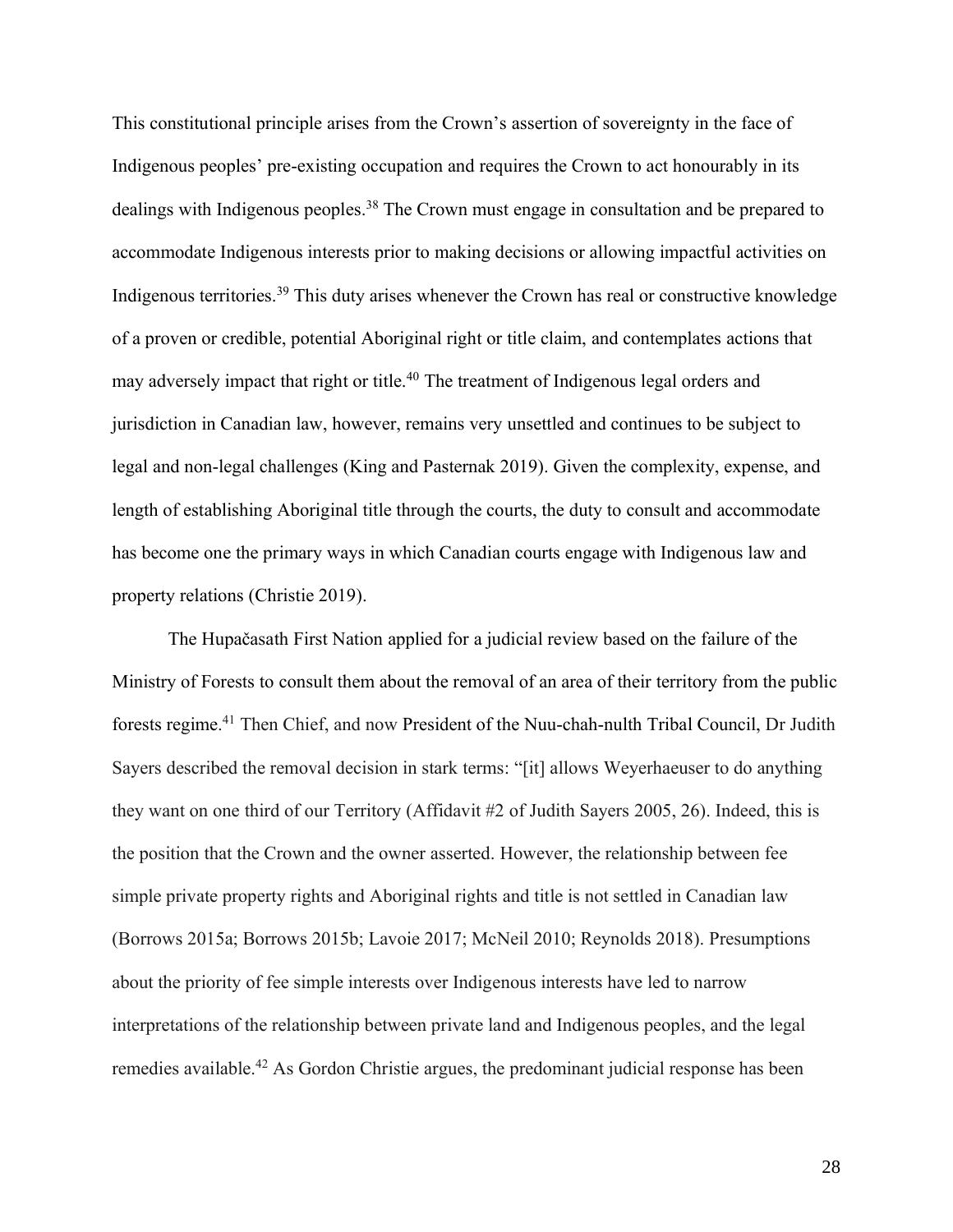"allaying the fears of private property owners" (Christie 2009, 191). Despite the unresolved nature of the relationship between Aboriginal title and fee simple property, courts avoid complicated and uncomfortable questions by presuming such interests largely extinguish Indigenous relations with place (Borrows 2015a; Christie 2009). Such interpretations fail to acknowledge Indigenous property and land use laws and fail to account for the nature of Aboriginal title as both a beneficial property interest and a source of jurisdiction over collectively held lands (Borrows 2015a; Borrows 2015b). While Indigenous laws governing relations with place may provide context to assess the Crown's determination of the scope of the duty, they are not held to ground enforceable decision-making authority or interests in land (Collins and Sossin 2019, 335; Van Wagner 2021). In the context of the E&N land grants, where the lawfulness of the original grant remains questionable, the presumption that a fee simple grant would extinguish all Indigenous jurisdiction over the land is particularly problematic. Indeed, it assumes that the law follows from the fee simple property interest, rather than the property interest requiring a legitimate grounding in law.

Dr Sayers, described the importance of the private forestlands to the Hupačasath:

Our culture as Hupačasath comes from our relationship to the land. Our language comes from the land, our place names describe what is on the land, the sound the animals make or what animals do. The material for our homes, longhouses, our canoes, our regalia, our art and some of our clothing comes from forest ecosystems. The forests cradle the very watersheds that make viable streams for our salmon which are the mainstay of our diet (Affidavit #2 of Judith Sayers, para. 3).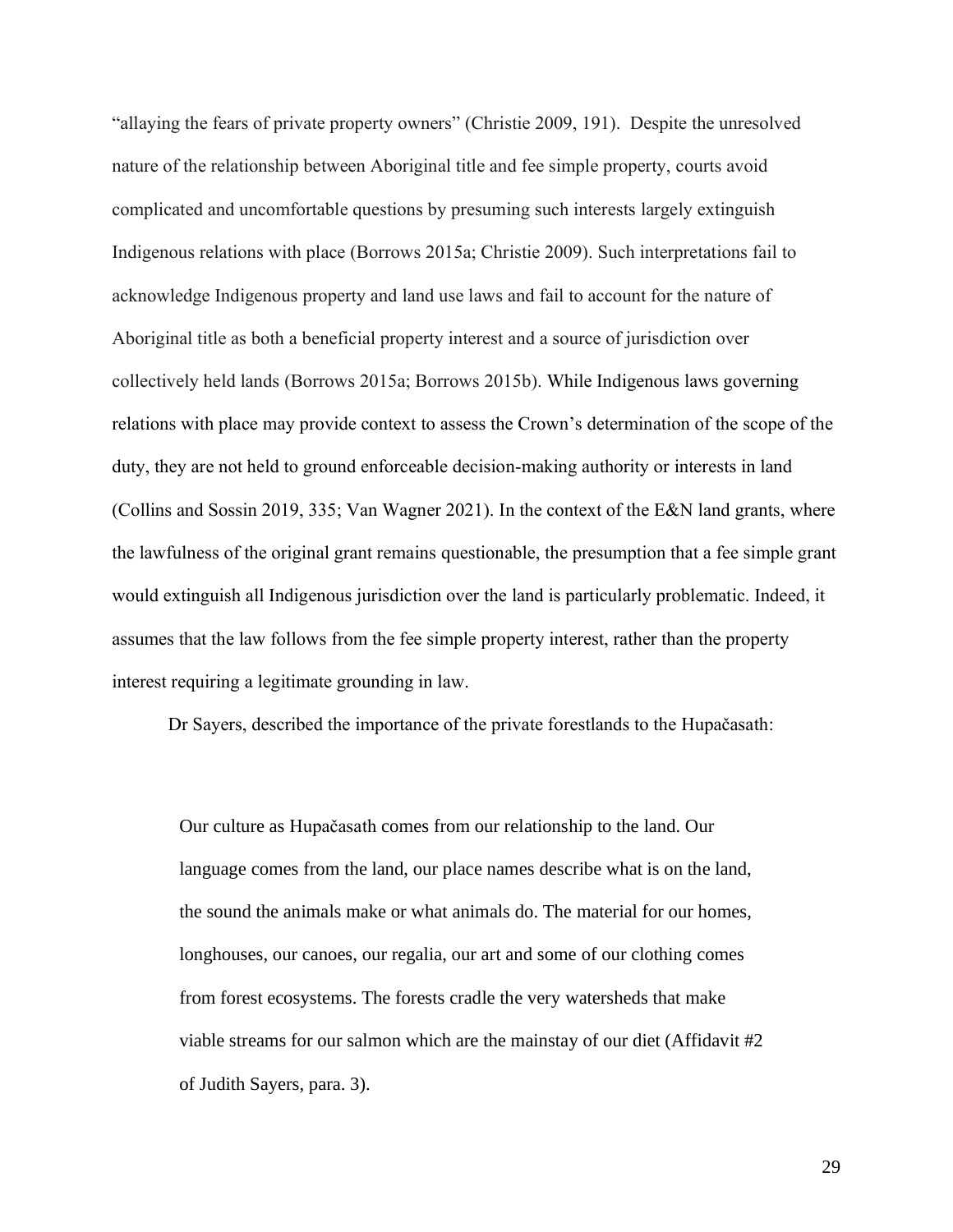In contrast, the companies and the Crown both emphasized the private character of the land. Without the Forest Act jurisdiction to treat these lands as having some public character, they argued, the Crown would step back and the landowner would be restored as primary decision maker. Any constitutionally protected rights were subsumed by the landowner's authority as owner; and therefore, the Crown no longer had an obligation to consult. Hupačasath access and use of the land was "at the sufferance of the private land owner, which can at any time prohibit access to its private property" including by putting the land to visibly incompatible use, such as commercial logging.<sup>43</sup> Further, the Crown and landowner argued, the government's treaty negotiations policy expressly excludes private land. Therefore, Hupačasath title could and would never be realized.

While the Court in *Hupačasath* formally rejected the argument that the duty could not apply to private property, its characterization of the Hupačasath relationship with the E&N lands effected almost the same result.<sup>44</sup> The judge characterized Hupačasath rights as "at best highly attenuated" and their title "if it has not been extinguished seems very unlikely to result in obtaining exclusive possession of the Removed Lands in the future".<sup>45</sup> Therefore, while the Court concluded the Crown had "relinquished its ability to protect unproven aboriginal claims and the integrity of the treaty process" and recognized potentially significant adverse effects on Indigenous interests, the duty to consult was deemed minimal because the title claims purportedly could not be realized through the Crown's treaty process. The claimants were granted declaratory relief requiring minimal consultation, but the removal decision was upheld. The Hupačasath were left with few, if any, safeguards for their asserted constitutional rights. Just three years later they were back in court, locked out of the Territory, unable to access sacred sites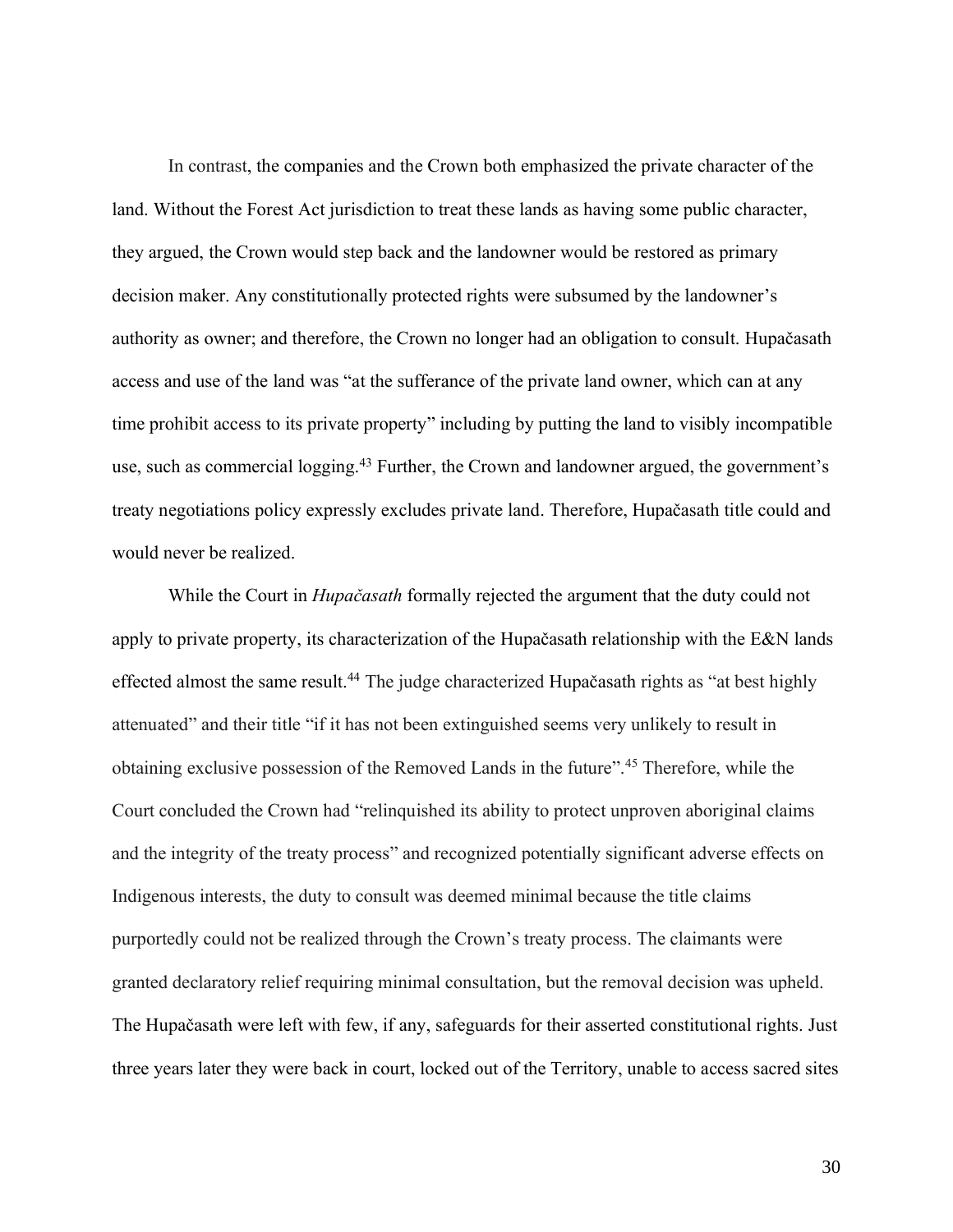and care for the land.<sup>46</sup> Analysis of public harvesting data reveals the private forestland owners continue to harvest timber at unsustainable rates, extracting tremendous value from the territories within the E&N lands (Ekers et al. 2020).

The Court in *Hupačasath* concluded the land removals and the application of the Private Managed Forest Land Act were integral to the decision to purchase the land. Therefore, "there would be significant prejudice" to the landowners if the removal decision were set aside or delayed, particularly "the need to reassess and reconfigure" its business plan and the threat of job losses.<sup>47</sup> Despite constitutional protection, the Court in *Ke-Kin-Is-Uqs v British Colombia* held that Hupačasath loss of access to territory and the inability to safeguard sacred sites and ecological integrity would result in "lesser prejudice".<sup>48</sup> Their relations were presumed to be already severed - first by the unilateral Crown grant of their lands to the E&N, and then by the Crown's unilateral policy to exclude fee simple lands from treaty negotiations. The original wrong of the E&N grant could not be righted because of the wrongs that followed, all of which were unilateral decisions of the Crown.

Limiting the remedies available to a potential Indigenous titleholder because of the existence of a subsequent fee simple title is akin to a judicial extinguishment of property rights prior to the determination of the claim. Even if a title claim were to proceed, by the Court's own admission the very human-forest relations in which that title is grounded may no longer exist as a result of deregulated resource extraction and conversion to residential land. In a telling failure of judicial imagination, the court ignored the jurisdictional content of the Hupačasath title entirely. Aboriginal title, unlike fee simple ownership, includes jurisdictional power rooted in the preexisting systems of law of Indigenous nations, as well as intergenerational collective obligations to care for the land.<sup>49</sup> Thus, even if we accept the continuation of the fee simple interests in the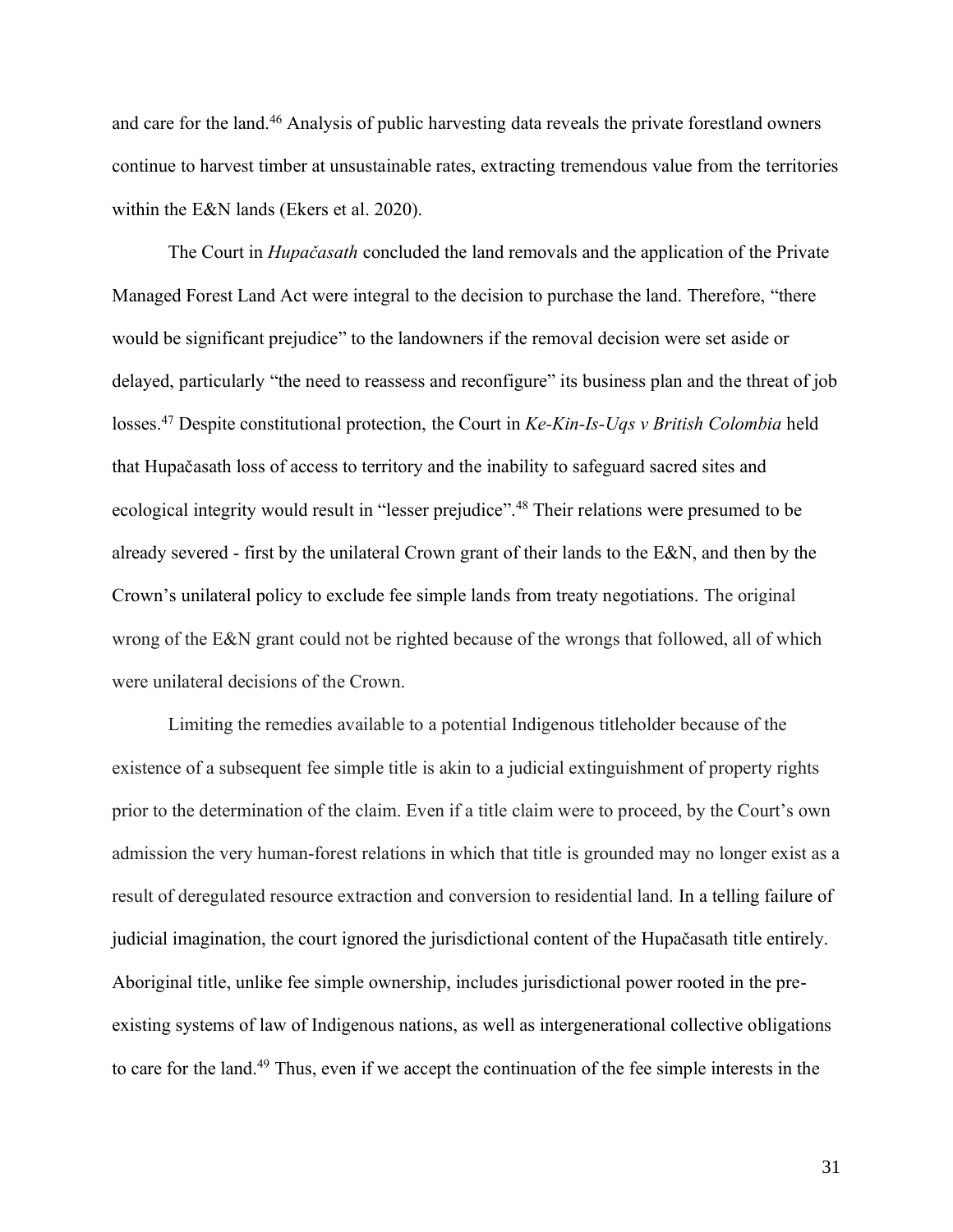land, the potential title claim would not be exhausted by a lack of exclusive possession. Yet the E&N lands operate exclusively under the Private Managed Forest Act today – as "the private lands they always were" – without the content of Indigenous title to the E&N lands having been resolved and without addressing the role of Indigenous jurisdiction.

## **The Boundaries and Limitations of 'Private' Forests: Indigenous law, governance, and more than human forest relations**

Recognition of Indigenous jurisdiction is an opportunity to reshape Vancouver Island's 'private' forestlands to reflect the enduring legal pluralism of the E&N lands. This would not only begin the essential work of righting the wrongs of these 19th century land grants. It also presents a crucial opportunity to clarify the relationship between fee simple title and Indigenous rights and title in Canada. Ensuring Settler property interests are grounded in meaningful, and lawful, engagement with the laws of the land, including Indigenous legal orders and modes of governance, is an important step in the journey towards "being here to stay"<sup>50</sup> (Asch 2014).

The settled nature of private property rights is central to Anglo-Canadian legal and political frameworks (Blomley 2014). Yet, the story of Vancouver Island's forests illustrates how incomplete and inadequate this understanding of property relations can be. The analysis above demonstrates how Indigenous property relations endure on the E&N lands despite overlapping fee simple grants and ongoing dispossession through resource extraction. While the Crown and the courts actively resist and diminish assertions of Indigenous property rights and jurisdiction, Canadian law remains unsettled about the relationship between Aboriginal title and fee simple (Morales 2014; Thom 2005). In the context of the E&N grants, important questions remain not only about what beneficial interests the Indigenous title holders may have in the lands and resources, but also what their role in governance of the territories can and should be.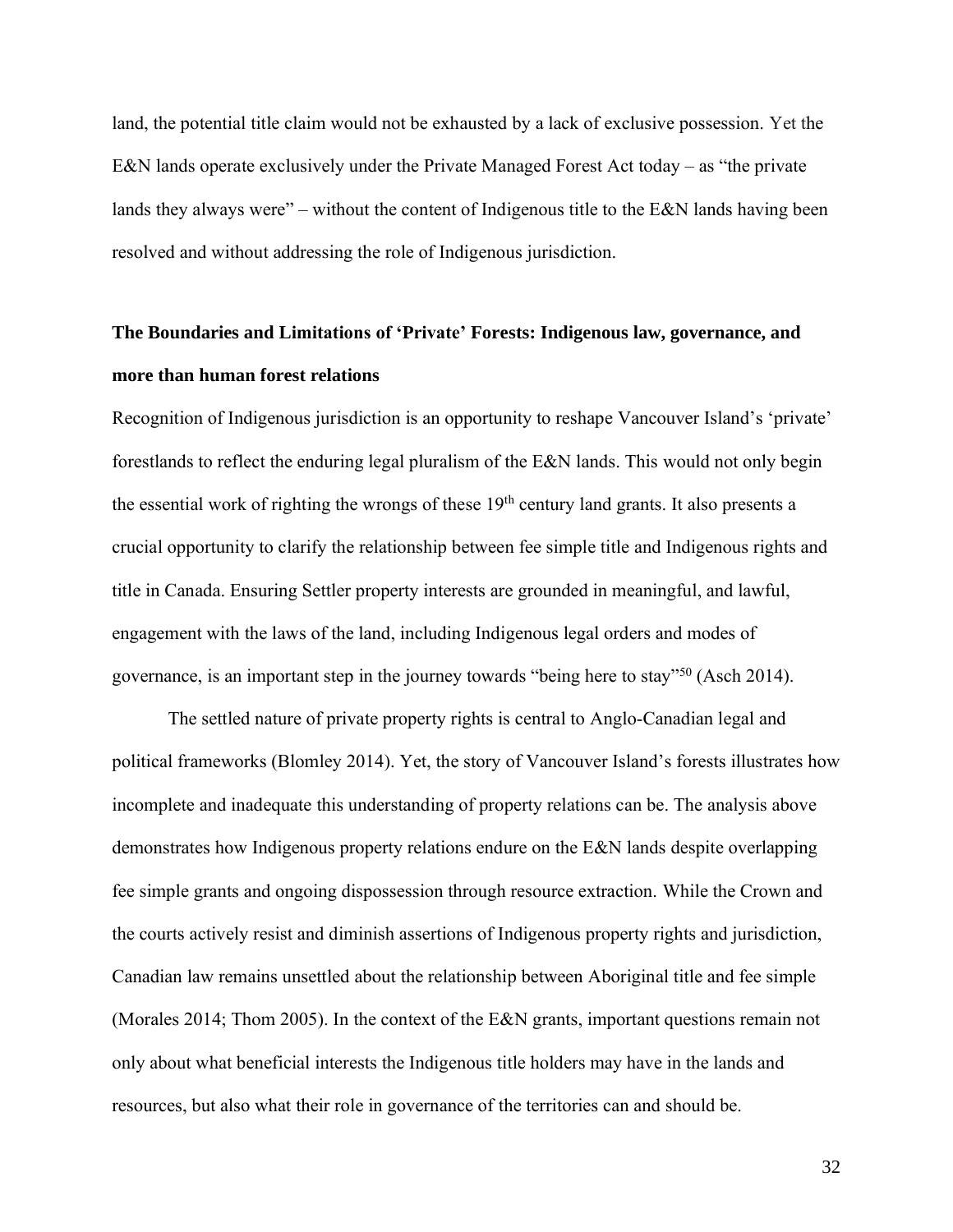Meaningfully addressing these questions requires substantive engagement with place-based Indigenous legal orders towards the recognition of Indigenous interests and jurisdiction in relation to private land (Borrows 2015a; Borrows 2015b; Morales 2017a).

#### **Notes**

- 1. I adopt the term "more-than-human" from Sarah Whatmore who describes the effect of the "materialist recuperations" in geography as a "return to the livingness of the world shifts the register of materiality from the indifferent stuff of the world 'out there', articulated through notions of 'land', 'nature', or 'environment', to the intimate fabric of corporeality that includes and redistributes the 'in here' of human being." See her article, "Materialist returns: practising cultural geography in and for a more-than-human world" (2006) 13 *Cultural Geographies* 4 600 at 602. This approach avoids defining other parts of the material world as non- or other-than human and reinscribing the enlightenment dichotomy between humans and nature. 'More' is intended to extend the boundaries of relation rather than imply an inverted hierarchical ordering between humans and other beings.
- 2. Mitchell v MNR 2001 SCC 33.
- 3. When asked about forest management the majority disagreed economic benefits should be the priority, with only 9% agreeing that they should. This did not result in an overwhelming rejection of logging activity, 44% of respondents stated logging should occur, with 56% disagreeing. However, overwhelmingly (90%) agreed, "Cowichan teachings should be a part of how we manage our forest." There was a strong (80%) preference for selection harvesting and almost no support for clearcutting (4%).
- 4. A full examination of the various anthropological models of Coast Salish property relations and the ongoing debates amongst researchers is beyond the scope of this article (Carlson 2010; Kennedy 2007; Miller 1999). Rather, the discussion below describes the model developed by Brian Thom in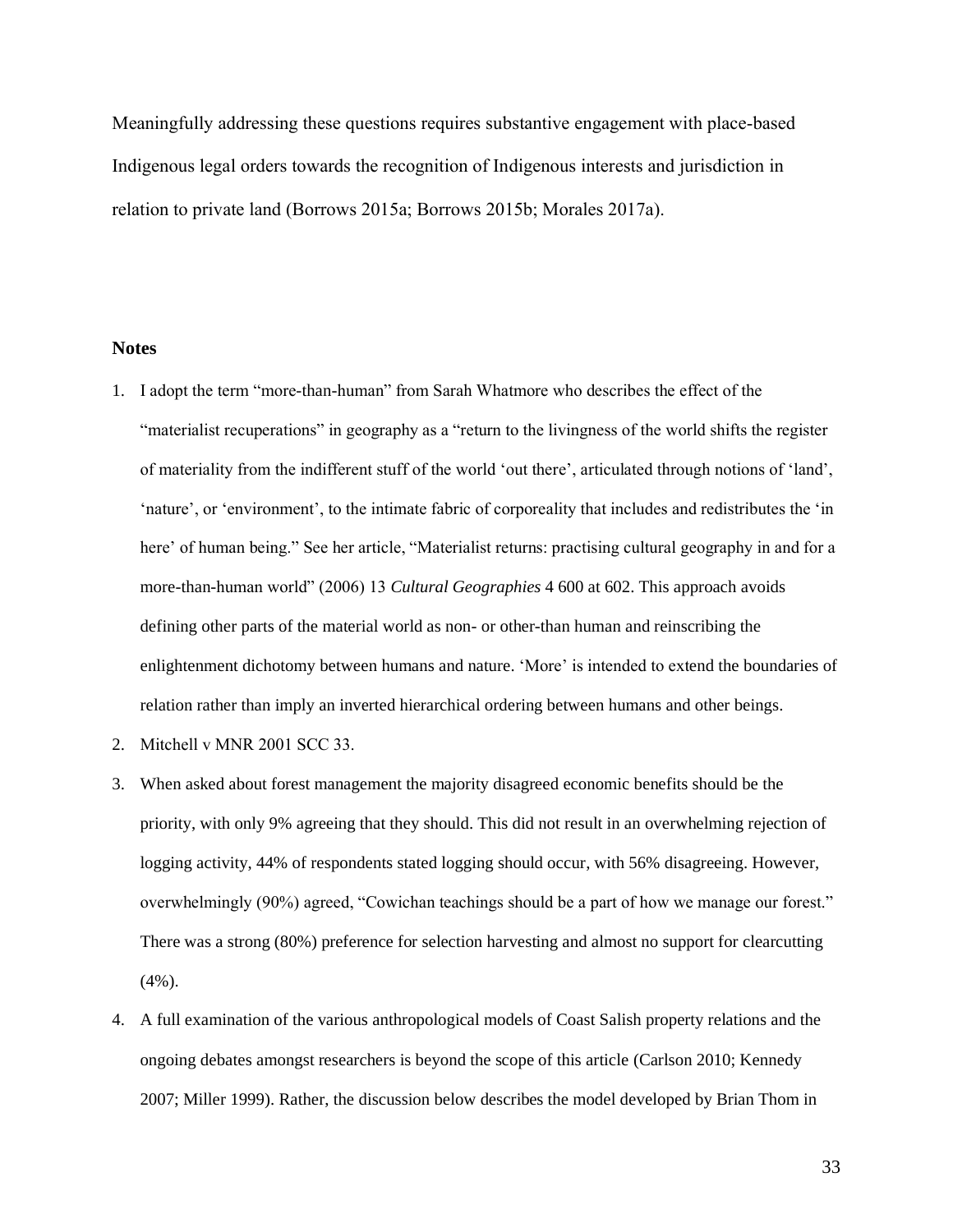his work with Island Hul'qumi'num communities, and more recently elaborated in collaboration with Island Hul'qumi'num scholar Morales. While no model can claim to truly represent the Coast Salish land tenure system itself, examining Thom's model helpfully situates colonial property relations within the legal pluralism of the territories that now make up Vancouver Island.

- 5. Others describe this as the hw'nuchalewum or 'house group' in which a group of nuclear families would reside in a large cedar house, see Arnett (1999).
- 6. Hupačasath First Nation v British Columbia 2005 BCSC 1712; Ke-Kin-Is-Uqs v British Columbia 2008 BCSC 1505; Hul'qumi'num Treaty Group v Canada, Inter-Am CHR Report No. 105/09; Chartrand v The District Manager 2013 BCSC 1068.
- 7. Williams Lake Indian Band v Canada (Aboriginal Affairs and Northern Development) 2018 SCC 4.
- 8. Mitchell, 2001 SCC 33.
- 9. Indian Act RSC 1927, c 98, section 141.
- 10. Forest Act SBC 1912, c 17.
- 11. Forest Act Amendment Act SBC 1947, c 38.
- 12. It is unclear exactly how much of the E&N lands were brought into the Forests Act regime, further research on this is required and is dependent on accessing the early licences. However, initial research indicates that the large forestry companies were incentivized to bring the vast majority of their private lands into the bundled licence areas. Some smaller forestland owners throughout the province maintained their lands outside the public regime.
- 13. Forest Act RSBC 1996, c 157.
- 14. Private Managed Forest Land Act SBC 2003, c 80.
- 15. Hupačasath, 2005 BCSC 1712 at 59.
- 16. Hupačasath, 2005 BCSC 1712 at 59.
- 17. Charter of the Forest 1217 "CHARTA de Foresta" Westminster, 11 Febr., 9 Hen. III. [1225]. With great seal. [https://www.nationalarchives.gov.uk/education/resources/magna-carta/charter-forest-1225](https://www.nationalarchives.gov.uk/education/resources/magna-carta/charter-forest-1225-westminster/) [westminster/.](https://www.nationalarchives.gov.uk/education/resources/magna-carta/charter-forest-1225-westminster/)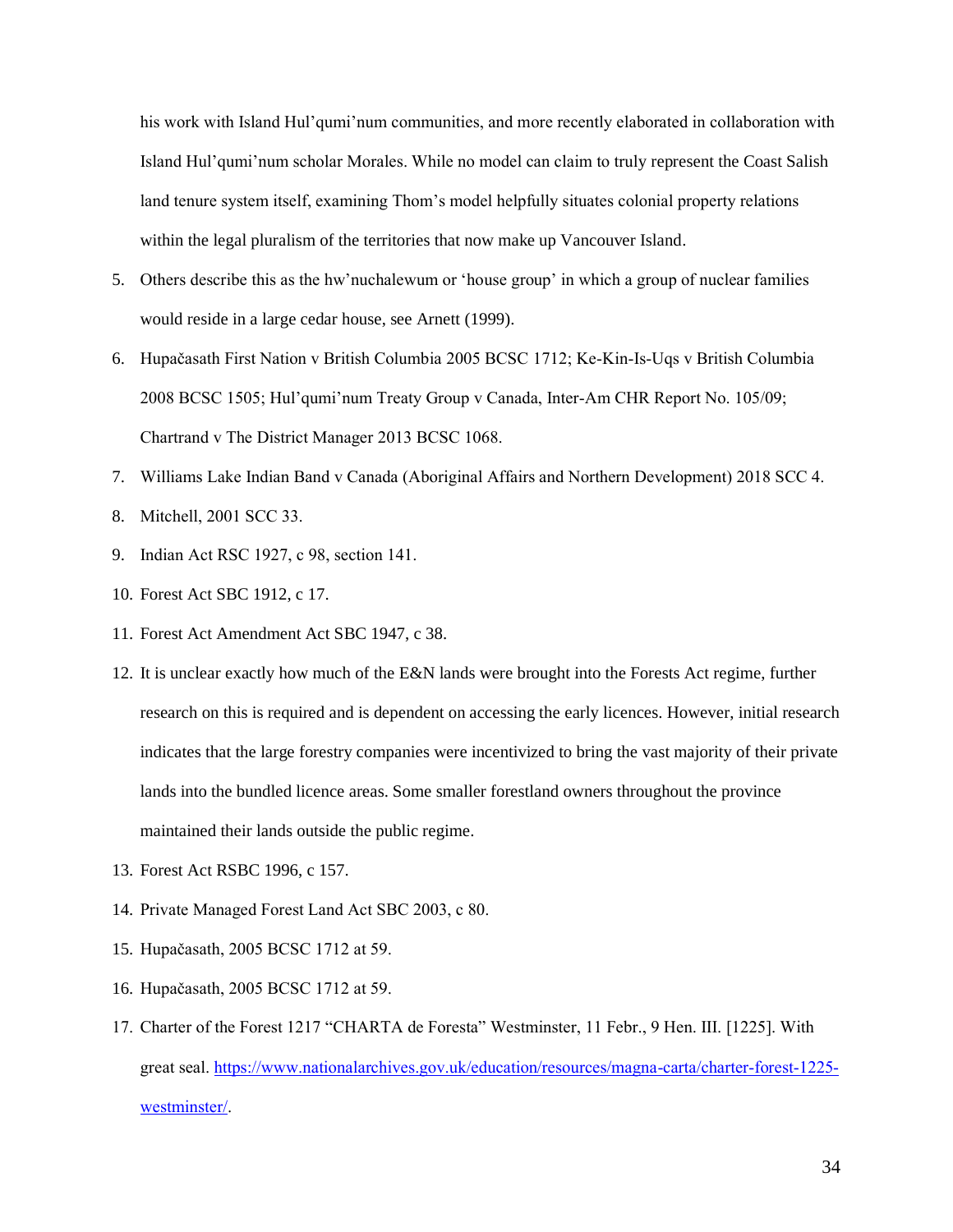- 18. The Charter of Runnymede 1215 came to be called Magna Carta from 1217, when it was re-issued in an amended form, alongside the new Charter of the Forest.
- 19. Tamaki v Baker [1901] NZPC 1; [1901] UKPC 18.
- 20. Amondu Tijani v Secretary, Southern Nigeria [1921] 1 AC 401 (PC) at 411.
- 21. Constitution Act 1867, 30 & 31 Vic, c 3 (UK).
- 22. St Catherine's Milling and Lumber Co. v The Queen [1888] UKPC 70, [1888] 14 AC 46.
- 23. Constitution Act 1867; Delgamuukw v British Columbia [1997] 3 SCR 1010.
- 24. Calder et al. v Attorney-General of British Columbia [1973] SCR 313; Delgamuukw, [1997] 3 SCR 1010 at 112 and 175; Tsilhqot'in Nation v British Columbia 2014 SCC 4.
- 25. St Catherine's Milling, [1888] 14 AC at 58-59.
- 26. St Catherine's Milling, [1888] 14 AC at 58-59; Delgamuukw, [1997] 3 SCR 1010 at 175-180.
- 27. Delgamuukw, [1997] 3 SCR 1010 at 175-180.
- 28. Calder, [1973] SCR 313 at 346.
- 29. An Act Respecting the Vancouver Island Railway, the Esquimalt Graving Dock, and certain Railway Lands of the Province of British Columbia, granted to the Dominion CB 1884, c 6.
- 30. Delgamuukw, [1997] 3 SCR 1010 at 145 and 113.
- 31. Guerin v The Queen [1984] 2 SCR 335; Mitchell, 2001 SCC 33. But see Wewaykum Indian Band v Canada, 2002 SCC 79, which narrows the scope of the fiduciary relationship to situations where the Crown has assumed discretionary control over cognizable Aboriginal interests.
- 32. Royal Proclamation 1763 3 Geo. III.
- 33. Tsilhqot'in Nation, 2014 SCC 4 at 69.
- 34. Hul'qumi'num Treaty Group, Inter-Am CHR Report No. 105/09.
- 35. Timberwest v Deputy Administrator (2003) 2002-PES-008(a) Environmental Appeal Board: [http://www.eab.gov.bc.ca/pest/2002pes008a.pdf.](http://www.eab.gov.bc.ca/pest/2002pes008a.pdf)
- 36. Constitution Act 1982 (Canada Act 1982 c 11, Schedule B (UK)).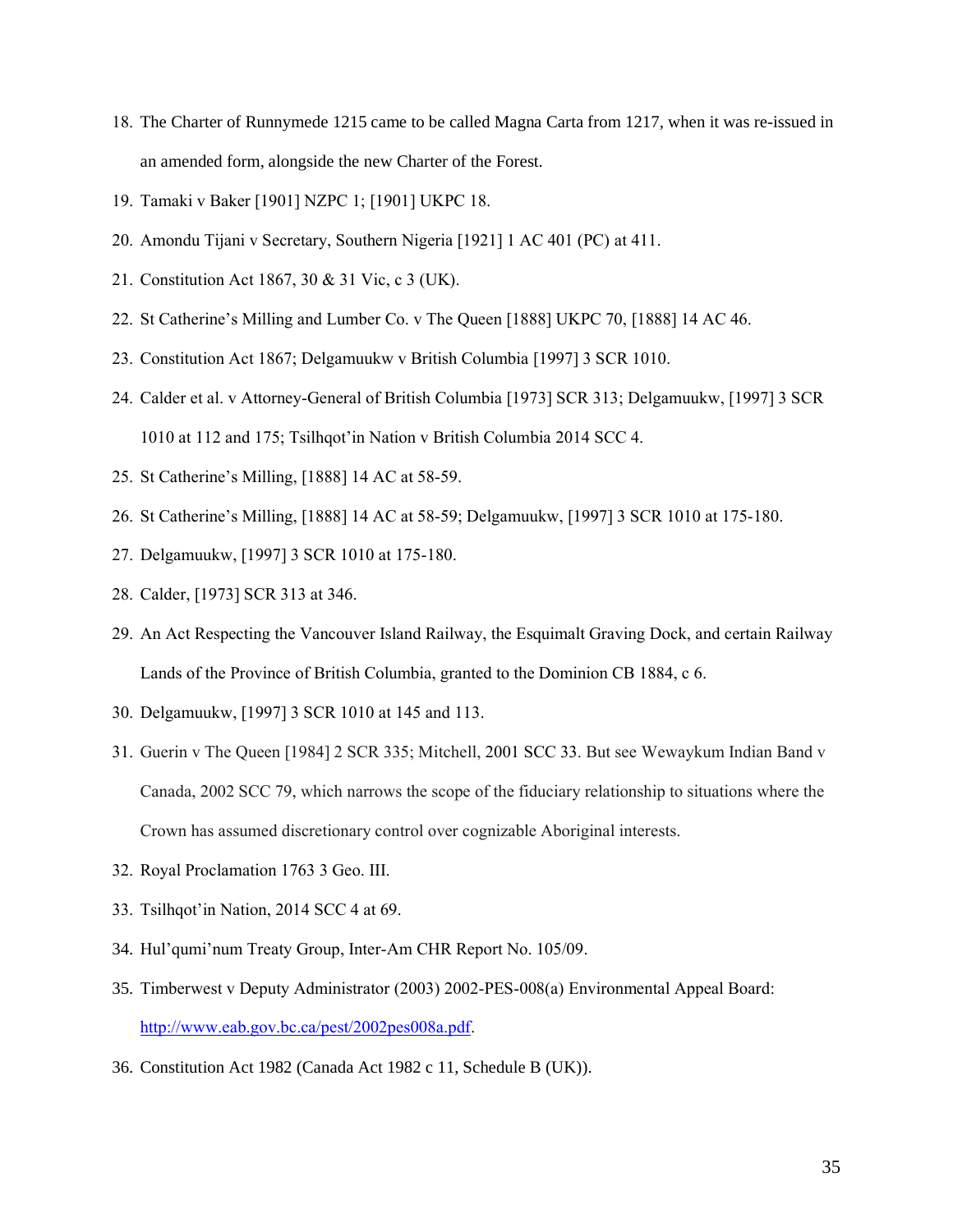- 37. Haida Nation v British Columbia (Minister of Forests) 2004 SCC 73 at 16; Taku River Tlingit First Nation v British Columbia (Project Assessment Director) 2004 SCC 74 at 24.
- 38. Haida Nation, 2004 SCC 73 at 27; Taku River, 2004 SCC 74 at 24.
- 39. Mikisew Cree First Nation v Canada (Minister of Canadian Heritage) 2005 SCC 69 at 67.
- 40. Haida Nation, 2004 SCC 73 at 35 and 37; Taku River, 2004 SCC 74 at 25.
- 41. Hupačasath, 2005 BCSC 1712; Ke-Kin-Is-Uqs 2008 BCSC 1505.
- 42. Hupačasath, 2005 BCSC 1712; Ke-Kin-Is-Uqs 2008 BCSC 1505; Chippewas of Sarnia Band v Canada (Attorney General) [2000] 51 OR (3d) 641 (ON CA).
- 43. Hupačasath, 2005 BCSC 1712 at 165; R v Badger [1996] SCR 771, 66; R v Alphonse (1993) 80 BCLR (2d) 17 (CA).
- 44. Hupačasath, 2005 BCSC 1712 at 200.
- 45. Hupačasath, 2005 BCSC 1712 at 249.
- 46. Ke-Kin-Is-Uqs, 2008 BCSC 1505 at 120.
- 47. Hupačasath, 2005 BCSC 1712 at 311.
- 48. Ke-Kin-Is-Uqs, 2008 BCSC 1505 at 311 and 314.
- 49. Campbell et al v AG BC/AG Cda and Nisga'a Nation et al 2000 BCSC 1123.
- 50. Delgamuukw, [1997] 3 SCR 1010 at 186.

#### **Acknowledgments**

This paper benefitted from generous feedback from the participants in the Human-Forest Relations Workshop in May 2019 convened by Dr Helen Dancer, the editor of this special issue, as well helpful conversations with Dr Sarah Morales, Robert Morales, Dr Michael Ekers, Professor Hamar Foster, QC, and Kevin Hille. Excellent research assistance was provided by Thadshayini Chandrakumaran and Jesse Abell. All errors are my own.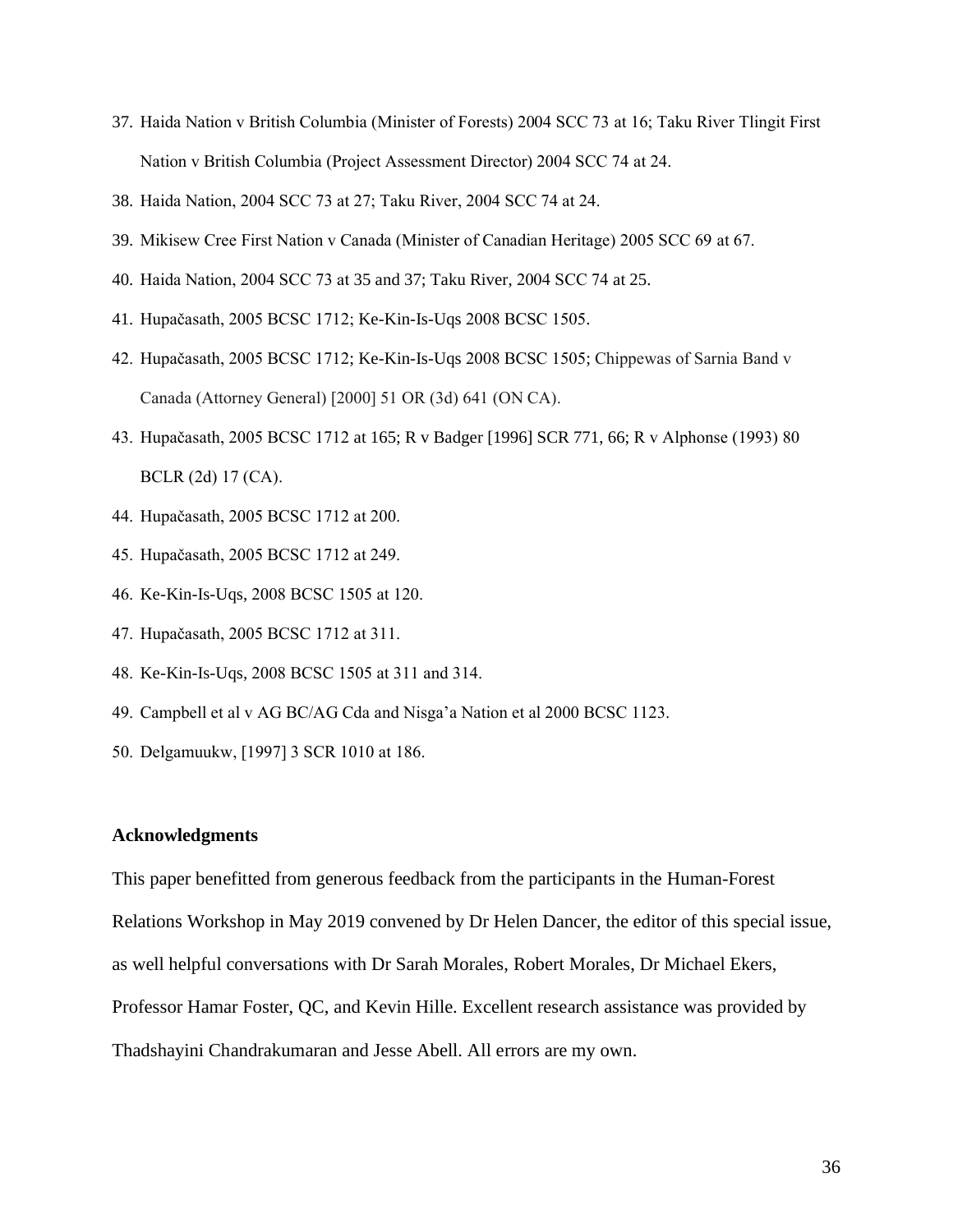## **Disclosure Statement**

No potential conflict of interest was reported by the author.

### **Funding**

This research was supported by the Social Science and Humanities Research Council, Grant

NFRFE-2018-01446.

### **ORCID**

Estair Van Wagner: http://orcid.org/0000-0002-5128-1362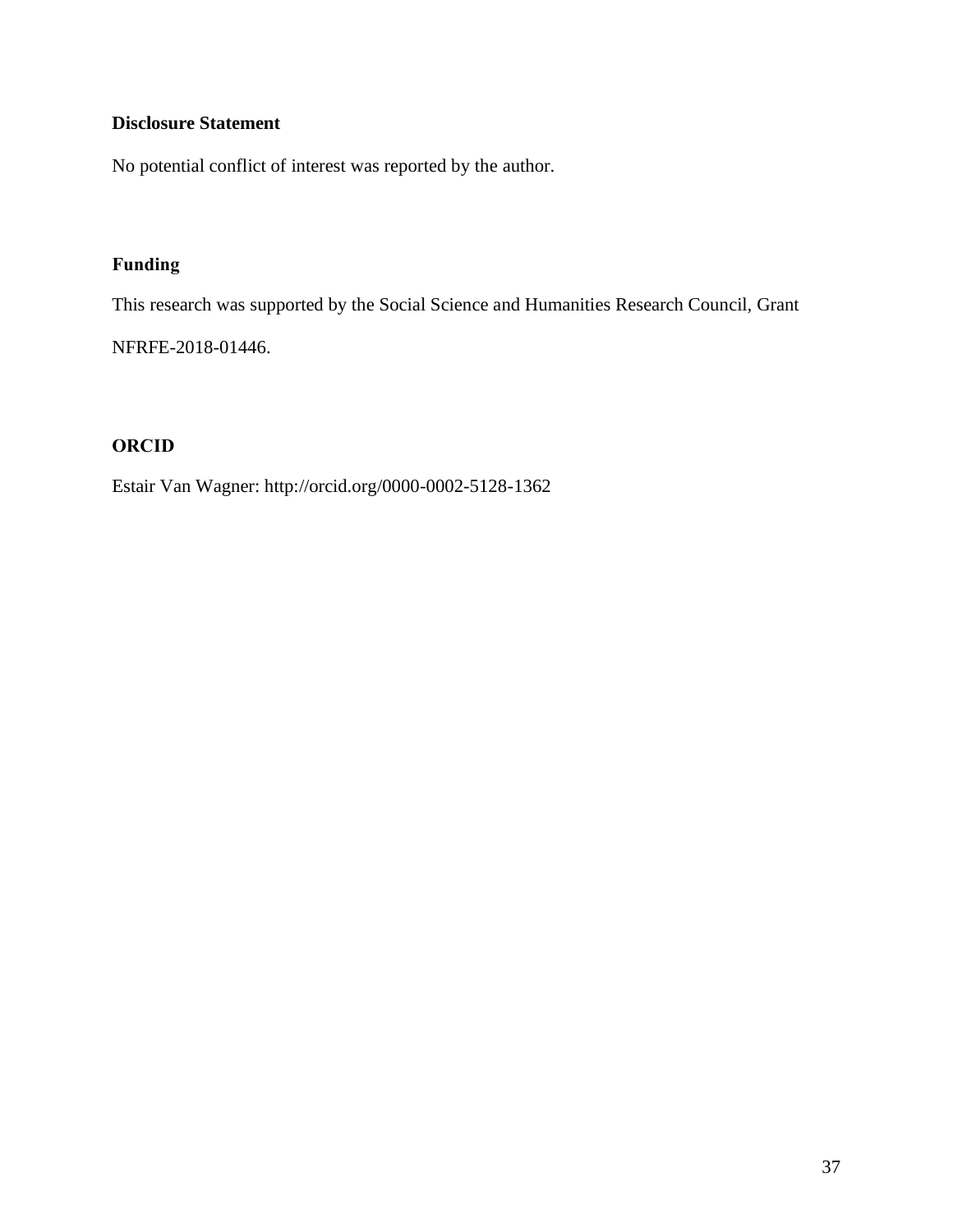#### **References**

- Arneil, B. 1996. "The Wild Indian's Venison: Locke's Theory of Property and English Colonialism in America." Political Studies 44 (1): 60–74.
- Arnett, C. 1999. The Terror of the Coast: Land Alienation and Colonial War on Vancouver Island and the Gulf Islands, 1849–1863. Burnaby, BC: Talonbooks.
- Asch, M. 2014. On Being Here to Stay: Treaties and Aboriginal Rights in Canada. Toronto: University of Toronto Press.
- Auditor General of BC. 2008. *Removing Private Land from Tree Farm Licences 6, 19 & 25: Protecting the Public Interest?* Office of the Auditor General of BC, 2008/2009 report 5.
- Babie, P. 2015. "Magna Carta and the Forest Charter: Two Stories of Property, What Will You Be Doing in 2017." *North Carolina Law Review* 94 (5): 1431-1474.
- Banner, S. 2007. *Possessing the Pacific: Land, Settlers, and Indigenous People from Australia to Alaska*. Cambridge, Mass: Harvard University Press.
- Begg, A. 1894. History of British Columbia from Its Earliest Discovery to the Present Time. Toronto: W. Briggs.
- Bhandar, B. 2018. *Colonial Lives of Property: Law, Land, and Racial Regimes of Ownership*. Durham: Duke University Press.
- Black, K. 2017. "An Archive of Settler Belonging: Local Feeling, Land, and the Forest Resource on Vancouver Island." PhD diss., Carleton University.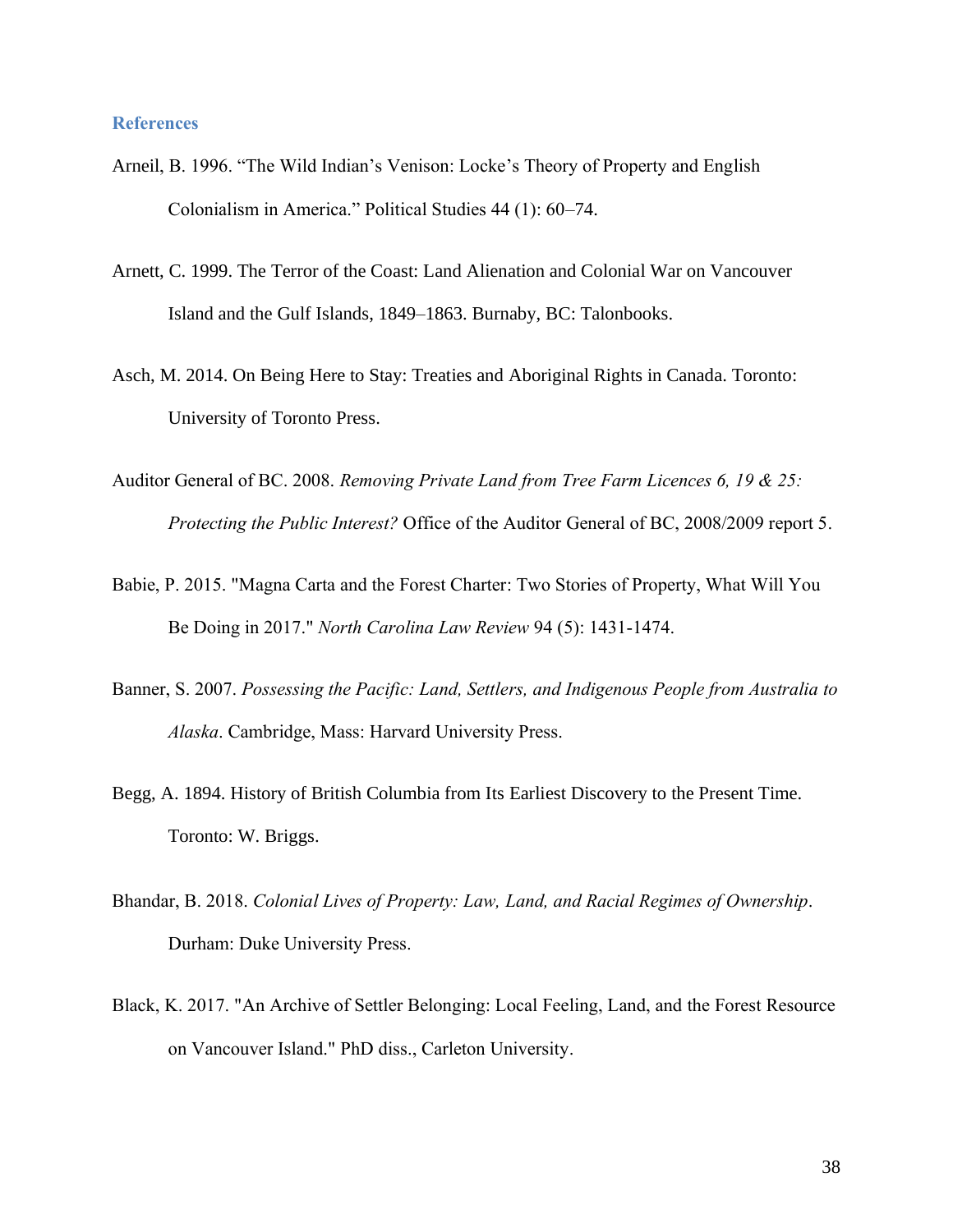- Blomley, N. 2014, "Disentangling Law: The Practice of Bracketing." *Annual Review of Law and Social Science* 10 **(**1): 133–148. doi:10.1146/annurev-lawsocsci-110413-030719.
- Boisselle, A. 2015. "To Dignity Through the Back Door: Tsilhqot'in and the Aboriginal Title Test." *Supreme Court Law Review: Osgoode's Annual Constitutional Cases Conference* 71: 19-43.

<https://digitalcommons.osgoode.yorku.ca/cgi/viewcontent.cgi?article=1304&context=sclr>

- Borrows, J. 2010. Canada's Indigenous Constitution. Toronto: Carlson, Toronto: University of Toronto Press.
- Borrows, J. 2015a. "Aboriginal Title and Private Property." *The Supreme Court Law Review: Osgoode's Annual Constitutional Cases Conference* 71: 91-134. <https://digitalcommons.osgoode.yorku.ca/cgi/viewcontent.cgi?article=1307&context=sclr>

Borrows, J. 2015b. "The Durability of Terra Nullius: Tsilhqot'in Nation v. British Columbia." *University of British Columbia Law Review* 48: 701-742. https://link.gale.com/apps/doc/A450275215/AONE?u=yorku\_main&sid=AONE&xid=1f e5cc1a.

Bottomley, A. 2018. "Beneath the City: The Forest! Civic Commons as Practice and Critique." *Birkbeck Law Review* 5: 1-28.<http://www.bbklr.org/5-1-1.html>

Carlson, K. 2010. *The Power of Place, the Problem of Time: Aboriginal identity and Historical Consciousness in the Cauldron of Colonialism.* University of Toronto Press.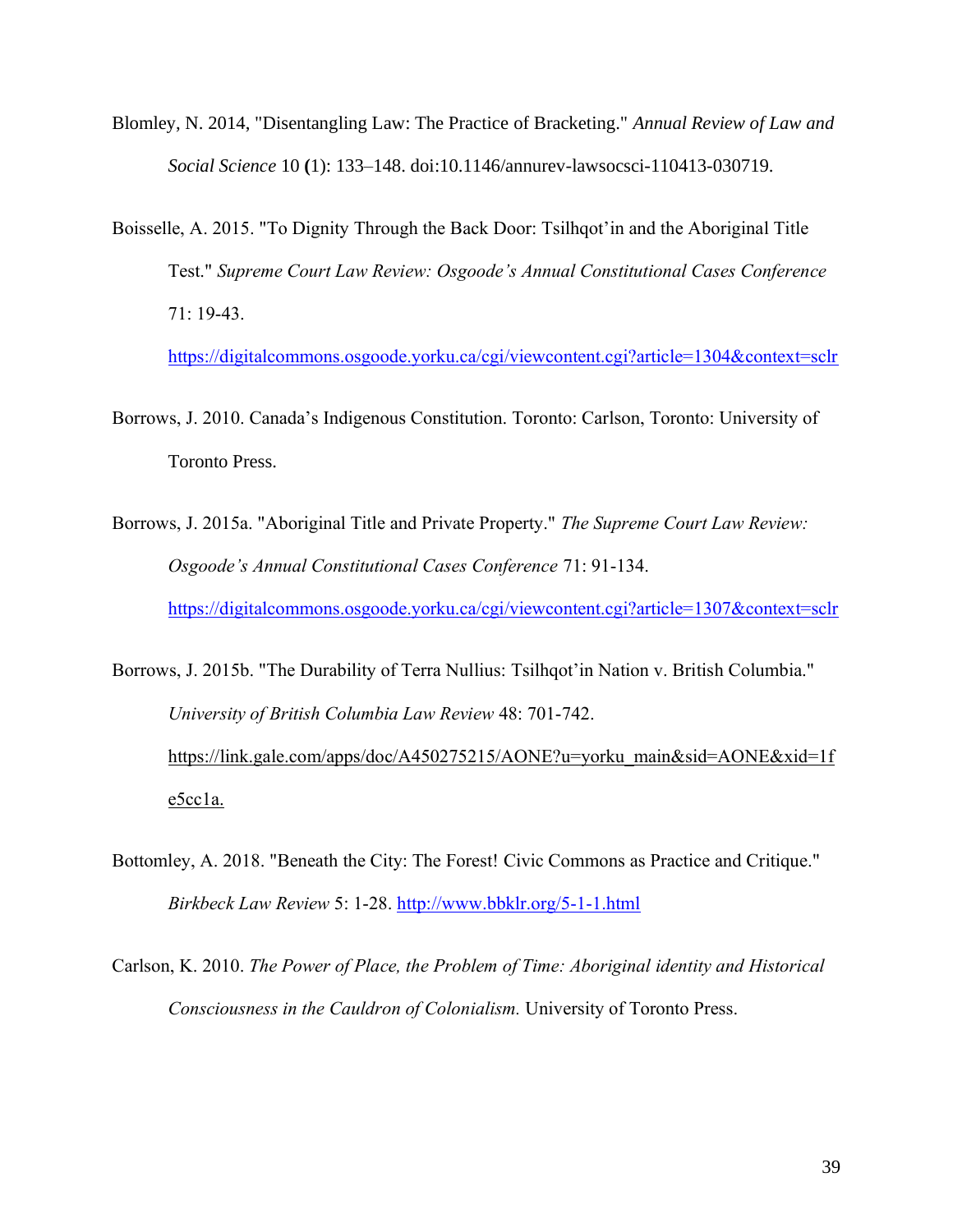- Christie, G. 2019. *Canadian Law and Indigenous Self? Determination: A Naturalist Analysis.* Toronto: University of Toronto Press.
- Clark, C. and J. Page. 2019. "Of Protest, the Commons, and Customary Public Rights: An Ancient Tale of the Lawful Forest." *University of New South Wales Law Journal* 42: 26- 59.
- Coates, K. and K. T. Carlson. 2013. "Different Peoples, Shared Lands: historical perspectives on native–newcomer relations surrounding resource use in British Columbia." In *Aboriginal peoples and forest lands in Canada*, edited by D. Tindall, R. Trosper and P. Perreault, 15–30. Vancouver: UBC Press.
- Collins, L. and L. Sossin. 2019. "In Search of an Ecological Approach to Constitutional Principles and Environmental Discretion in Canada." *University of British Columbia Law Review* 52: 293-343.
- Davies, M. 2015. "The Consciousness of Trees" *Law & Literature* 27 (2): 217–235. doi:10. 1080/1535685X.2015.1034476.

De Vattel, E. 1883. *The law of nations*. Philadelphia, T. & JW Johnson.

- Deur, D., and N. J. Turner. 2005. *Keeping It Living: Traditions of Plant Use and Cultivation on the Northwest Coast of North America* Washington: University of Washington Press.
- Dorsett, S. 1995. "Civilisation and cultivation: Colonial policy and Indigenous peoples in Canada and Australia." *Griffith L. Rev.*, *4*, 214-238.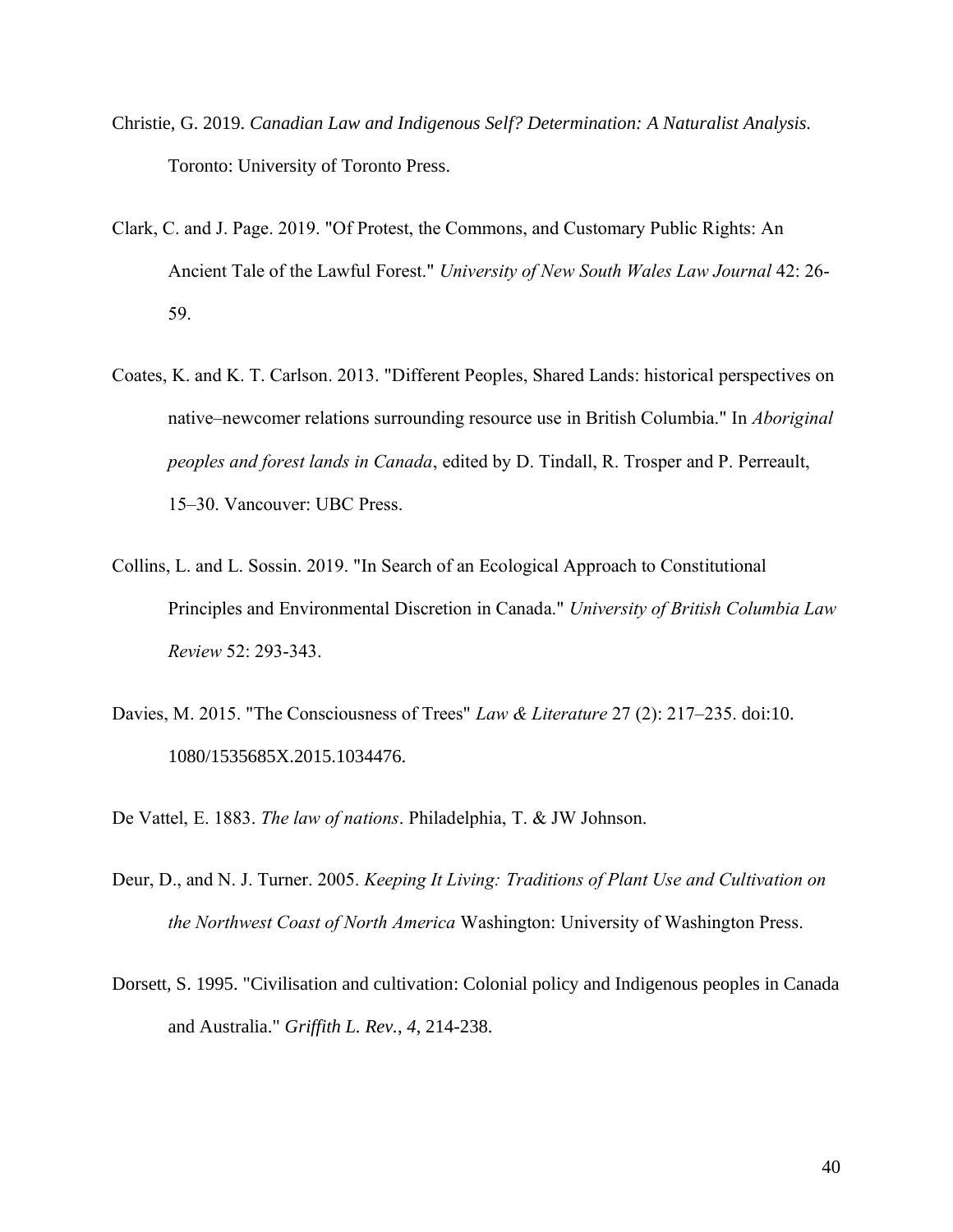- Egan, B. 2012. "Sharing the Colonial Burden: Treaty-making and Reconciliation in Hul'qumi'num Territory." *The Canadian Geographer/Le Géographe canadien* 56 (4): 398–418. doi:10.1111/j.1541-0064.2012.00414.x.
- Ekers, M.. 2019. "Financiers in the forests on Vancouver Island, British Columbia: On fixes and colonial enclosures." *Journal of Agrarian Change* 19: 270–294. doi:10.1111/joac. 12294
- Ekers, M, [G. Brauen](https://onlinelibrary.wiley.com/action/doSearch?ContribAuthorStored=Brauen%2C+Glenn), [T. Lin](https://onlinelibrary.wiley.com/action/doSearch?ContribAuthorStored=Lin%2C+Tian) and [S. Goudarzi](https://onlinelibrary.wiley.com/action/doSearch?ContribAuthorStored=Goudarzi%2C+Saman). 2020. "The Coloniality of Private Forest Lands: Harvesting Levels, Land Grants and Neoliberalism on Vancouver Island." *The Canadian Geographer/Le Géographe Canadien*, 1-18. doi: 10.1111/cag.12643
- Foster, H. 1995. "Letting Go The Bone: The Idea of Indian Title in British Columbia, 1849– 1927". In *Essays in the History of Canadian Law*, Volume VI: British Columbia and the Yukon, edited by Hamar Foster and John McLaren, 28–86. Toronto: The Osgoode Society and the University of Toronto Press
- Foster, H. 2007. "We Are Not O'Meara's Children: Law, Lawyers, and the First Campaign for Aboriginal Title in British Columbia, 1908-28." In *Let Right Be Done: Aboriginal Title, the Calder Case, and the Future of Indigenous Rights*, edited by Hamar Foster and Heather Raven, 61–84. Vancouver: UBC Press
- Foster, H., and B. L. Berger. 2008. "From Humble Prayers to Legal Demands: the Cowichan petition of 1909 and the British Columbia Indian land question." In *The Grand Experiment: Law and Legal Culture in British Settler Societies,* edited by H. Foster, A. R. Buck, and B. L. Berger, 240–67. Chicago: University of Chicago Press.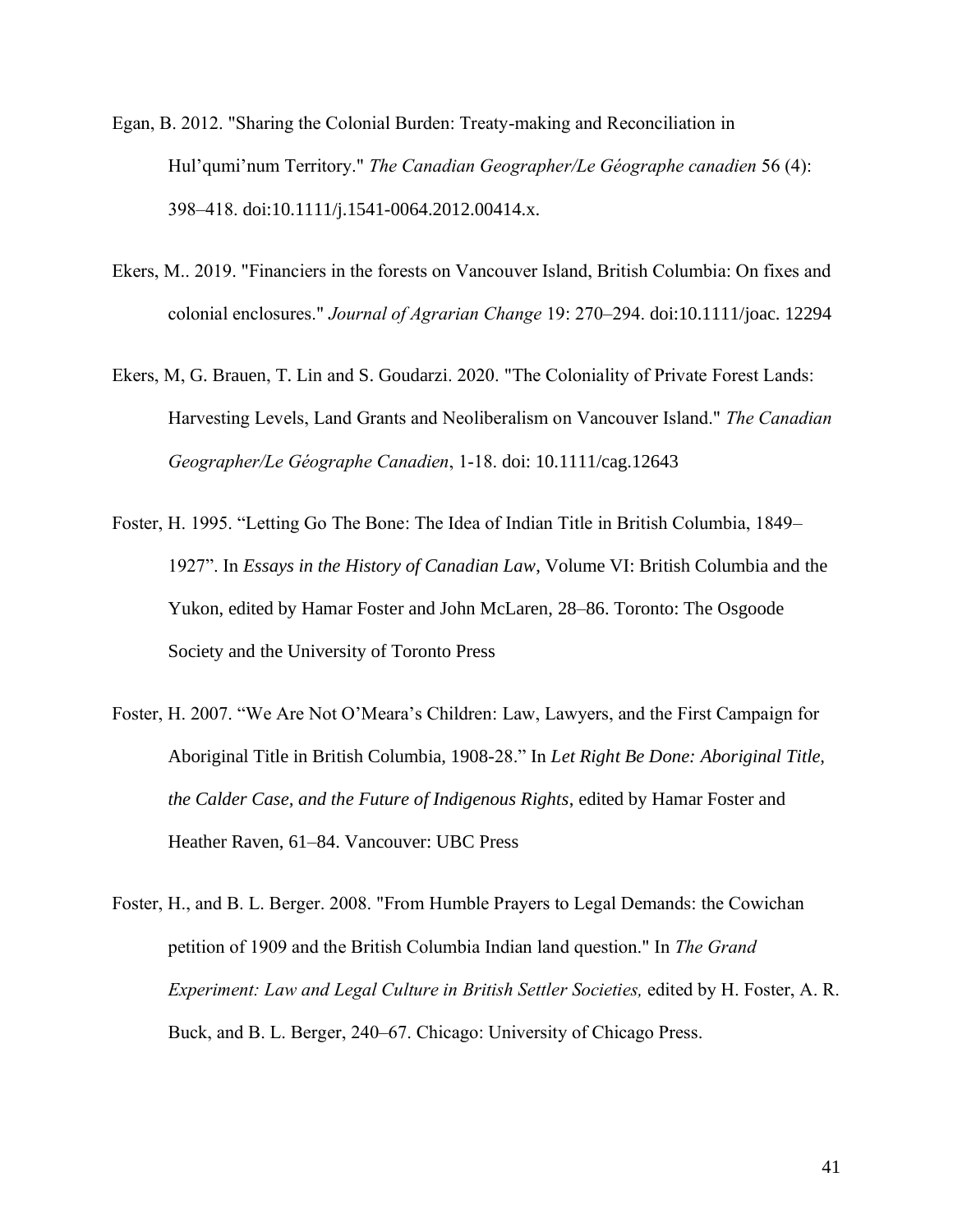- Green, J. A. 2013. "Forest Laws in England and Normandy in the Twelfth Century." *Historical Research* 86: 416–431.
- Greer, A. 2018. *Property and Dispossession: Natives, Empires and Land in Early Modern North America*. Cambridge: Cambridge University Press.
- Hamilton, Robert. 2018. "Private Property and Aboriginal Title: What Is the Role of Equity in Mediating Conflicting Claims." *University of British Columbia Law Review* 51: 347–389.
- Harris, C. 2002. *Making Native Space: Colonialism, Resistance, and Reserves in British Columbia*. Vancouver: UBC Press.
- Hul'qumi'num Treaty Group. n.d. *The Great Land Grab: Hul'qumi'num Territory*. Hul'qumi'num Treaty Group.
- Hutton, C. 2004. "*Exploring Aboriginal Forestry and Ecosystem-Based Management: A Case Study of Cowichan Tribes*." Master of Resource Management diss., School of Resource and Environmental Management, Simon Fraser University.
- James Douglas to the Duke of Newcastle Secretary of State for the Colonies, 25 March, 1861, correspondence, in British Columbia, Papers Connected to the Indian Land Question 1850–1875. Victoria: Richard Wolfenden, Government Printer
- Jones, O. and P. Cloke. 2002. *Tree Cultures: the Place of Trees and Trees in their Place*. Oxford: Berg Publisher.
- Katz, L. 2008. "Exclusion and Exclusivity in Property Law." *University of Toronto Law Journal*  58: 275–315.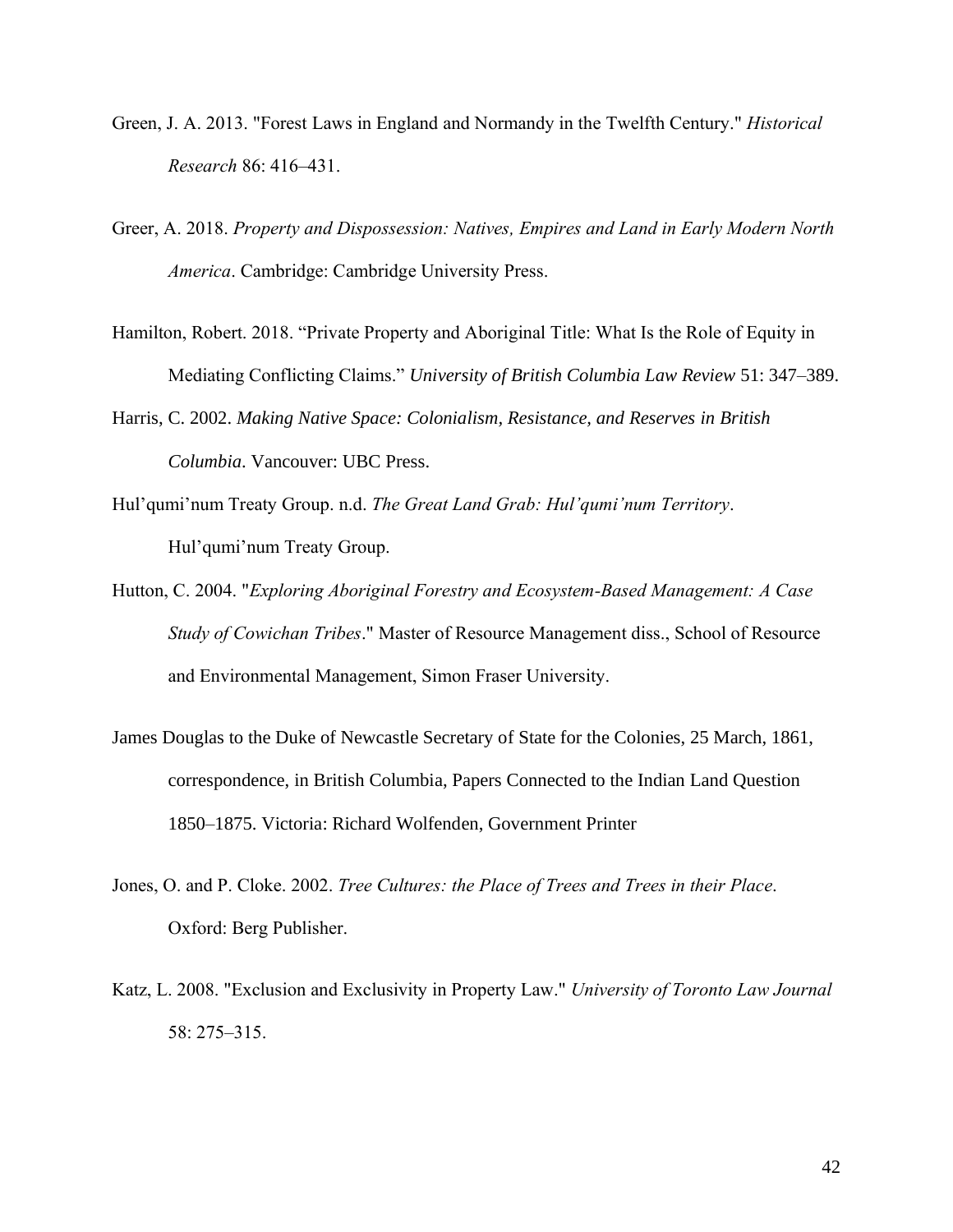- Kennedy, D. 2007. "Quantifying Two Sides of a Coin": A Statistical Examination of the Central Coast Salish Social Network. *BC Studies* 153: 3-12.
- King, H. and S. Pasternak. 2019. *Land Back* (*A Yellowhead Institute Red Paper*). Toronto: Yellowhead Institute.
- Krasowski, S. 2019. *No Surrender: The Land Remains Indigenous*. Regina: University of Regina Press.
- Lambert, R.S. and P. Pross. 1967. *Renewing Nature's Wealth: A Centennial History of the Public Management of Lands, Forests and Wildlife in Ontario, 1763-1967*. Toronto: Ontario Department of Lands and Forests.
- Lavoie, M. 2017. "Aboriginal Title Claims to Private Land and the Legal Relevance of Disruptive Effects." *Supreme Court Law Review* 83: 129–166.
- Locke, J. 1988. *Two Treatises of Government.* Cambridge: Cambridge University Press.
- Macklem, P. 2001. *Indigenous Difference and the Constitution of Canada*. Toronto: University of Toronto Press.
- Marshall, D. P. 1999. *Those Who Fell From the Sky: A History of the Cowichan Peoples*. Duncan, BC: Cultural & Education Centre, Cowichan Tribes.
- Mauzé, M. 1998. Northwest Coast Trees: From Metaphors in Culture to Symbols for Culture. In *The Social Life of Trees: Anthropological Perspectives on Tree Symbolism* edited by Laura Rival, 233-251. Oxford: London: Routledge.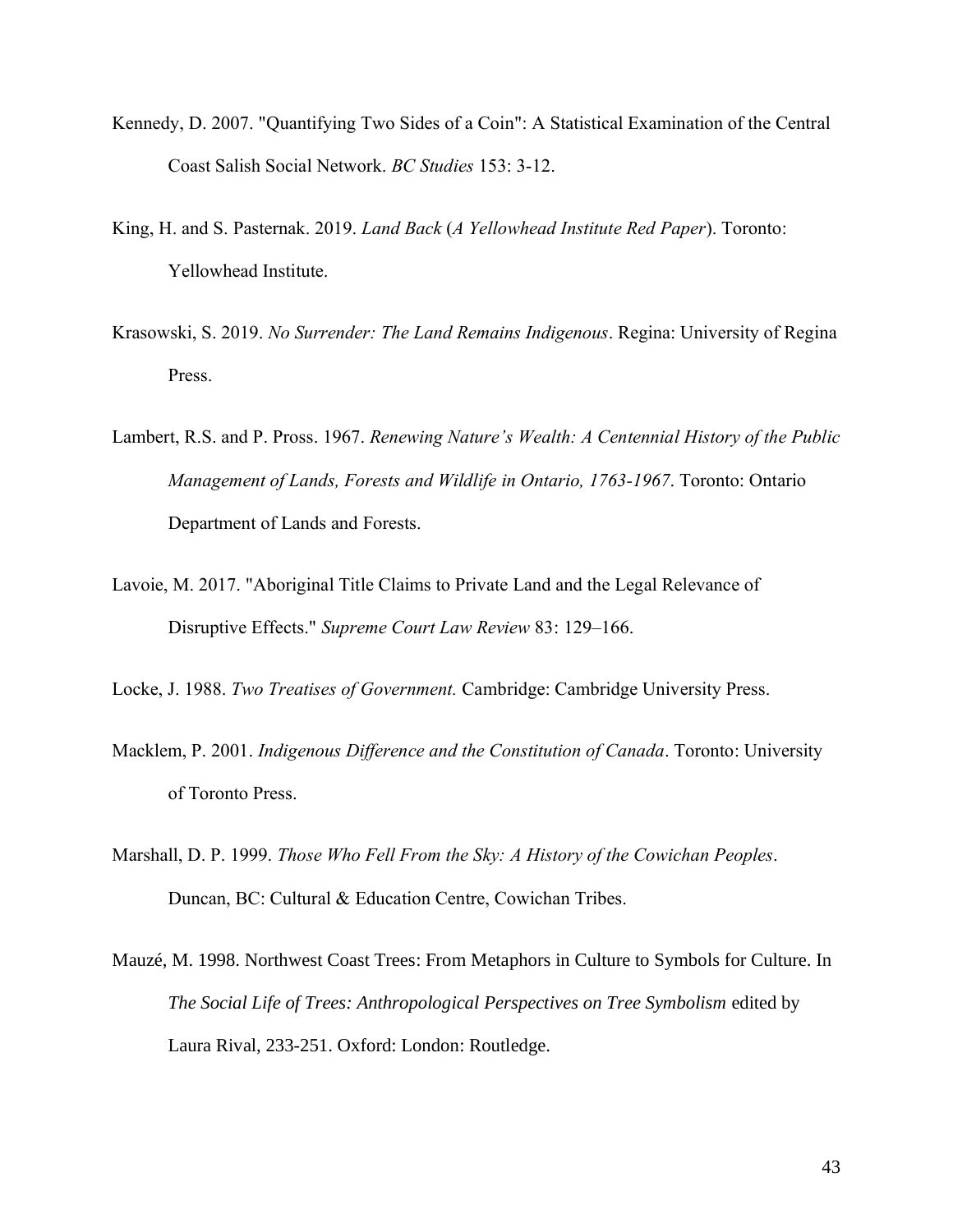- McGregor, D. 2011. "Aboriginal/non-Aboriginal Relations and Sustainable Forest Management in Canada: The Influence of the Royal Commission on Aboriginal Peoples." *Journal of Environmental Management* 92 (2): 300–310. doi:10.1016/j.jenvman.2009.09.038.
- McNeil, K. 2001. "Extinguishment of Aboriginal Title in Canada: Treaties, Legislation, and Judicial Discretion." *Ottawa Law Review* 33 (1): 301–346.
- McNeil, K. 2010. "Reconciliation and Third-Party Interests: Tsilhqot'in Nation v. British Columbia." *Indigenous Law Journal* 8 (1): 7–26.
- McNeil N. 2014. "Indigenous Rights Litigation, Legal History, and the Role of Experts." 77 *Saskatchewan Law Review*, 173–203.
- McNeil, K. 2019. *Flawed Precedent: The St. Catherine's Case and Aboriginal Title*. Vancouver: UBC Press.
- Morales, S. 2017a. "Speakers, Witnesses and Blanketing: The Need to Look beyond the Courts to Achieve Reconciliation." *Supreme Court Law Review* 78 (2d): (139).
- Morales, S. 2017b. "Stl'ul Nup: Legal Landscapes of the Hul'qumi'num Mustimuhw." *Windsor Yearbook of Access to Justice* 33 (1): 103–123. doi:10.22329/wyaj.v33i1.4813.
- Morales, S., and B. Thom. 2020. "The Principle of Sharing and the Shadow of Canadian Property Law." In *Creating Indigenous Property: Power, Rights and Relationships*, edited by A. Cameron, S. Graben, and V. Napoleon. Toronto: University of Toronto Press.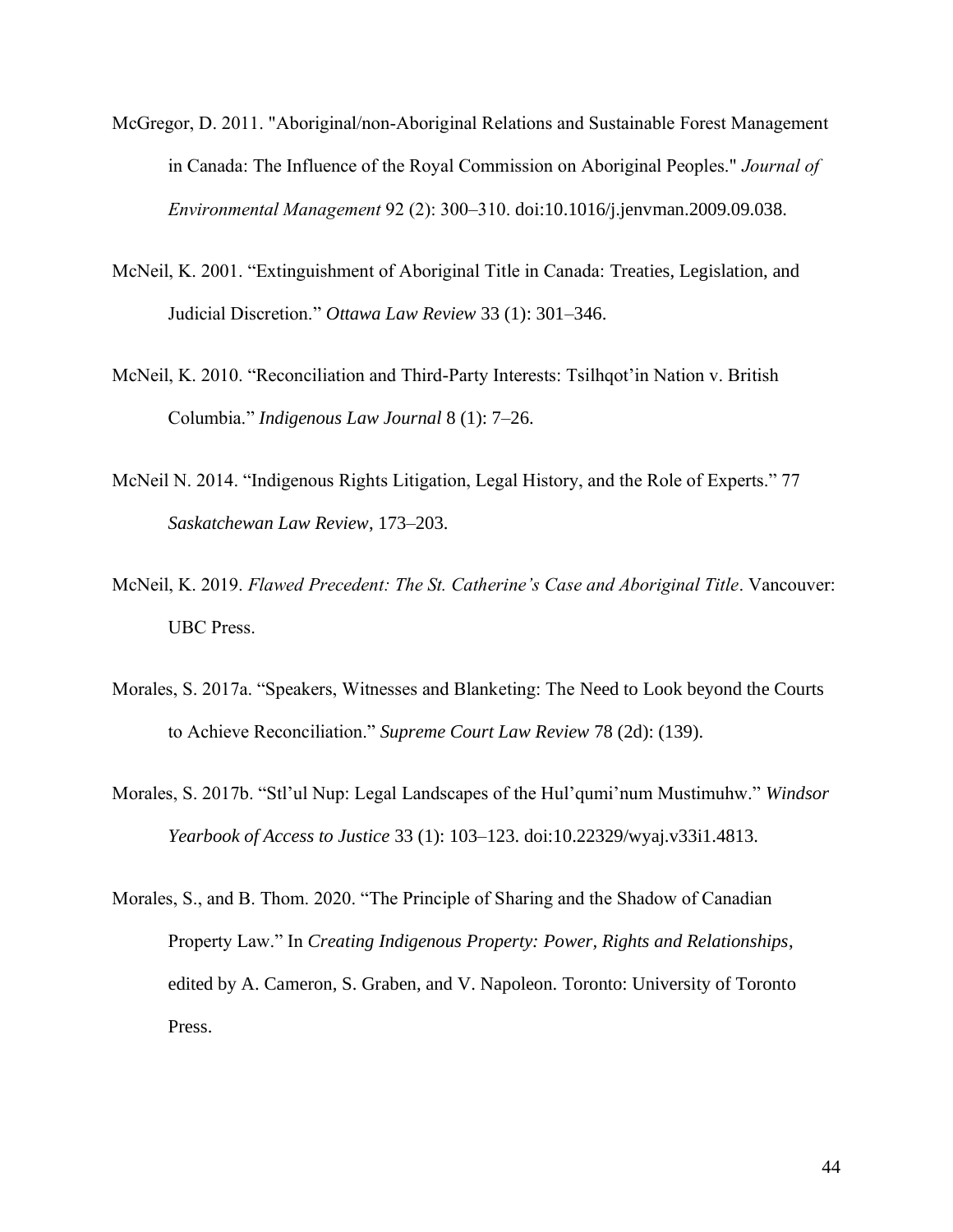- Morales, S. N. 2014. "Snuw'uyulh: Fostering an Understanding of the Hul'qumi'num Legal Tradition." PhD diss., University of Victoria.
- Murton, J. 2015. "The Long Question of Food and Land: A Review Essay." *BC Studies* 184: 125–137.
- Neeson, J. M. 1996. *Commoners: Common Right, Enclosure and Social Change in England, 1700–1820*. Cambridge: Cambridge University Press. Affidavit of Judith Sayer in Hupacasath First Nation v. British Columbia, 2005 BCSC 1712, on file with the author.
- Parfitt, B. 2008. "Restoring the Public Good on Private Forestlands" *Canadian Centre for Policy Alternatives*. https://www.policyalternatives.ca/sites/default/files/uploads/publications/BC\_Office\_Pub s/bc 2008/ccpa private forestlands web.pdf.
- Petit-Dutaillis, C. and G. Lefebvre. 1915. *Studies and Notes Supplementary to Stubbs' Constitutional History*. Manchester: Mancester University Press.
- Reynolds, J. 2018. *Aboriginal Peoples and the Law: A Critical Introduction*, Vancouver: Purich Books.
- Simpson, L. 2008. "Looking after Gdoo-naaganinaa: Precolonial Nishnaabeg Diplomatic and Treaty Relationships." *Wicazo Sa Review* 23 (2): 29–42.
- Sloan, G M 1956. *The Forest Resources of British Columbia: Report of the Commissioner*. Ottawa: Queen's Printer.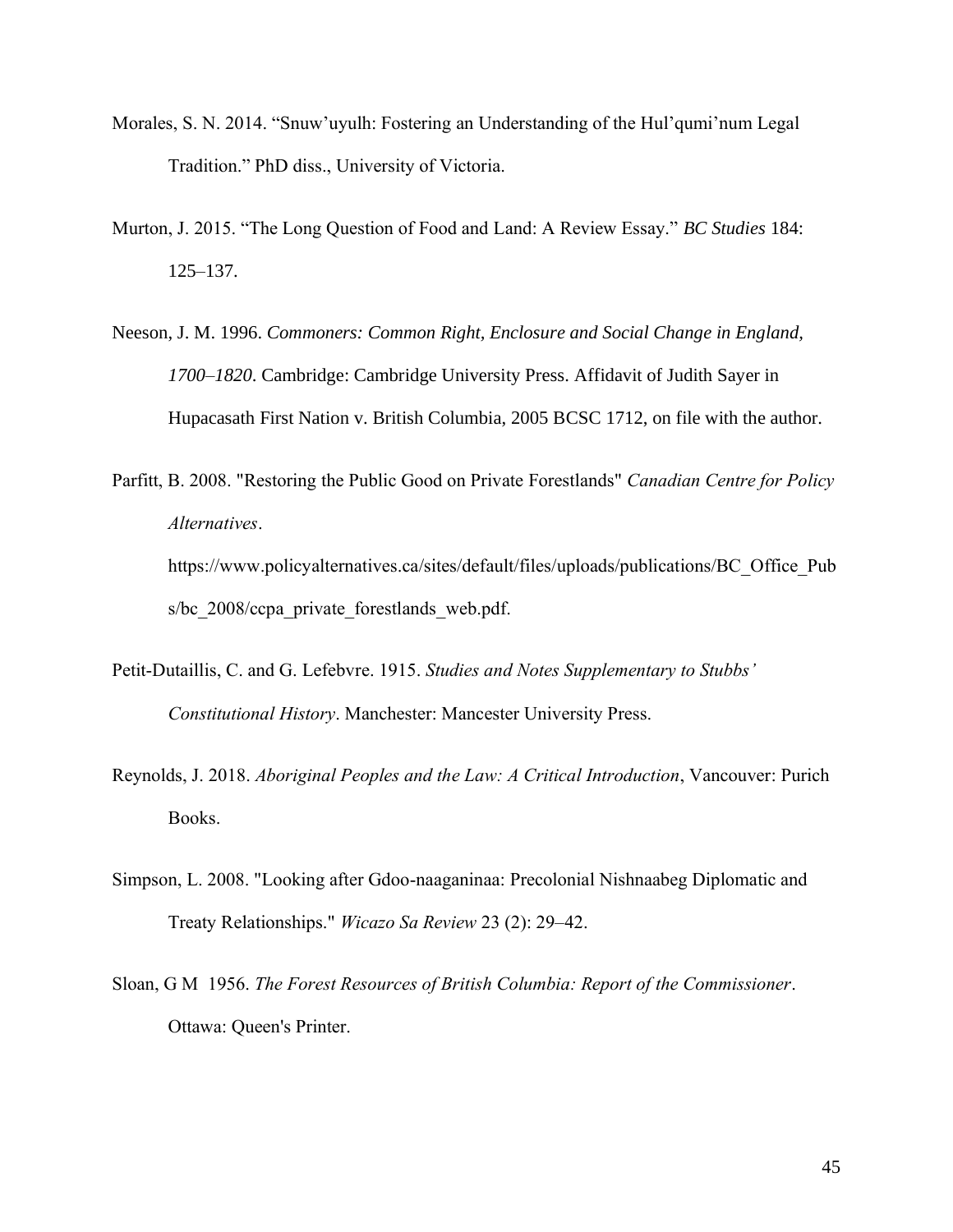- Suttles, W. 1958. "Private Knowledge, Morality, and Social Classes among the Coast Salish." *American Anthropologist* 60 (3): 497–507. doi:10.1525/aa.1958.60.3.02a00080.
- Suttles, W. 1960. "Affinal Ties, Subsistence, and Prestige among the Coast Salish." *American Anthropologist* 62 (2): 296–305. doi:10.1525/aa.1960.62.2.02a00080.
- Thom, B. 2014. "Reframing Indigenous Territories: Private Property, Human Rights and Overlapping Claims." *American Indian Culture and Research Journal* 38 (4): 3–28. doi:10. 17953/aicr.38.4.6372163053512w6x.
- Thom, B. 2019. "Leveraging International Power: Private Property and the Human Rights of Indigenous Peoples in Canada." In *Scales of Governance and Indigenous Peoples' Rights: New Rights or Same Old Wrongs?* edited by I. Bellier and J. Hays, 184-203. Routledge.
- Thom, B. 2005. "Coast Salish Senses of Place: Dwelling, Meaning, Power, Property and Territory in the Coast Salish World." PhD diss., McGill University.
- Todd, Z., 2017. "Fish, kin and hope: Tending to Water Violations in amiskwaciwâskahikan and Treaty Six Territory." *Afterall: A Journal of Art, Context and Enquiry* 43: 102–107. doi: 10.1086/692559.

Treaty Presentation by Cowichan Tribes First Nation. 2000. On file with Author.

Turner, N. J., Y. Ari, F. Berkes, I. Davidson-Hunt, Z.F. Ertug and A. Miller. 2009. "Cultural Management of Living Trees: an International Perspective." *Journal of Ethnobiology* 29(2): 237-270. doi:10.2993/0278-0771-29.2.237.